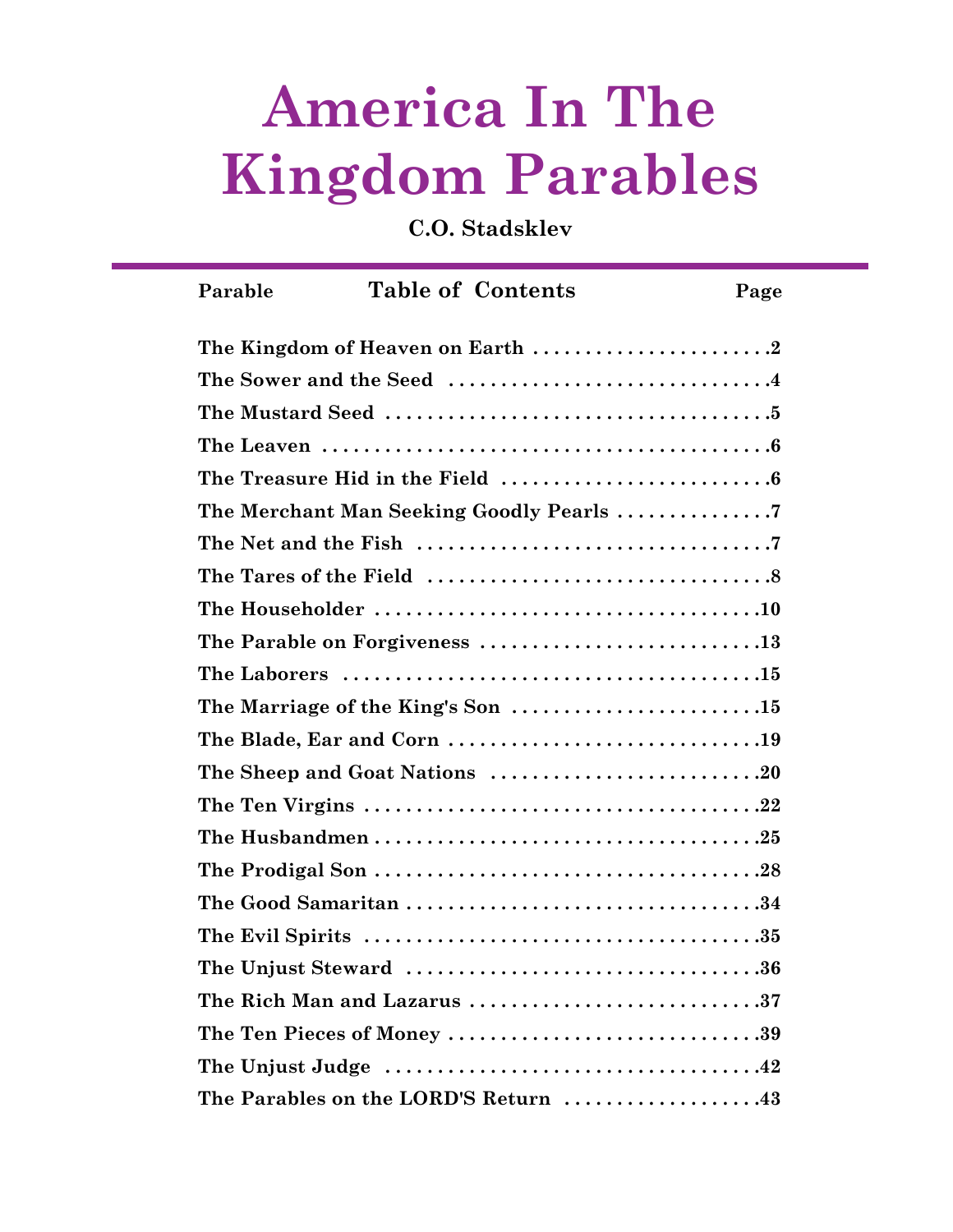## **The Kingdom of Heaven on Earth**

## **Introduction**

ALL THE PROPHETS and the apostles, as well as the Lord in His kingdom parables, spoke of the Kingdom of God, or the Kingdom of Heaven, as a way of life which was to be established and come into manifestation here on earth.

The prophets and the apostles also taught, just as did the Lord, that the Kingdom of Heaven on earth would become manifest on earth in the last days.

These inspired writers also taught that in the "last days" the Kingdom of God, or the Kingdom of Heaven, on earth would be the greatest and the most exalted kingdom or nation on earth.

Since our study of the Kingdom of Heaven on earth will be largely limited to what the Lord taught, we shall cite but few passages from the Old Scriptures. At this juncture we want to call your attention to **Micah 4:1:** *"But in the last days it shall come to pass, that the mountain of the Lord shall be established in the top of the mountains, and it shall be exalted above the hills; and people shall flow unto it."*

The word "mountain," as every Bible student knows, symbolizes kingdom, and "hills" symbolize nations.

Therefore Micah 4:1 could be paraphrased to read, "But in the last days it shall come to pass, that the kingdom nation of the house of the Lord shall be established at the top of the kingdoms, and it shall be exalted above the nations..."

In order to clearly and firmly establish

in our minds the fact that God's great ultimate purpose throughout the ages has been, and still is, the Kingdom of God on earth, we shall quote a few scriptures and list others.

While it was left largely to the prophets to set forth God's ultimate and long-range purpose for this earth, this purpose is clearly indicated throughout all the Scriptures.

One such scripture is **Numbers 14:20- 21:** where we read, *"And the Lord said, I have pardoned according to thy word: But as truly as I live, all the earth shall be filled with the glory of the Lord."*

**Psalm 72:** sets forth God's final purpose for this earth, so we shall note a number of verses from this beautiful prophecy that will soon be a reality.

*"Give the king thy judgments, O God, and thy righteousness unto the king's son.* 

*"He shall judge thy people with righteousness, and thy poor with judgment.*

*"The mountains shall bring peace to the people, and the little hills, by righteousness.*

*"He shall judge the poor of the people, he shall save the children of the needy, and shall break in pieces the oppressor.* 

*"They shall fear thee as long as the sun and moon endure, throughout all generations.*

*"He shall come down like rain upon the mown grass: as showers that water the earth.* 

*"In his days shall the righteous flourish; and abundance of peace so long as the moon endureth.*

*"He shall have dominion also from sea to sea, and from the river unto the*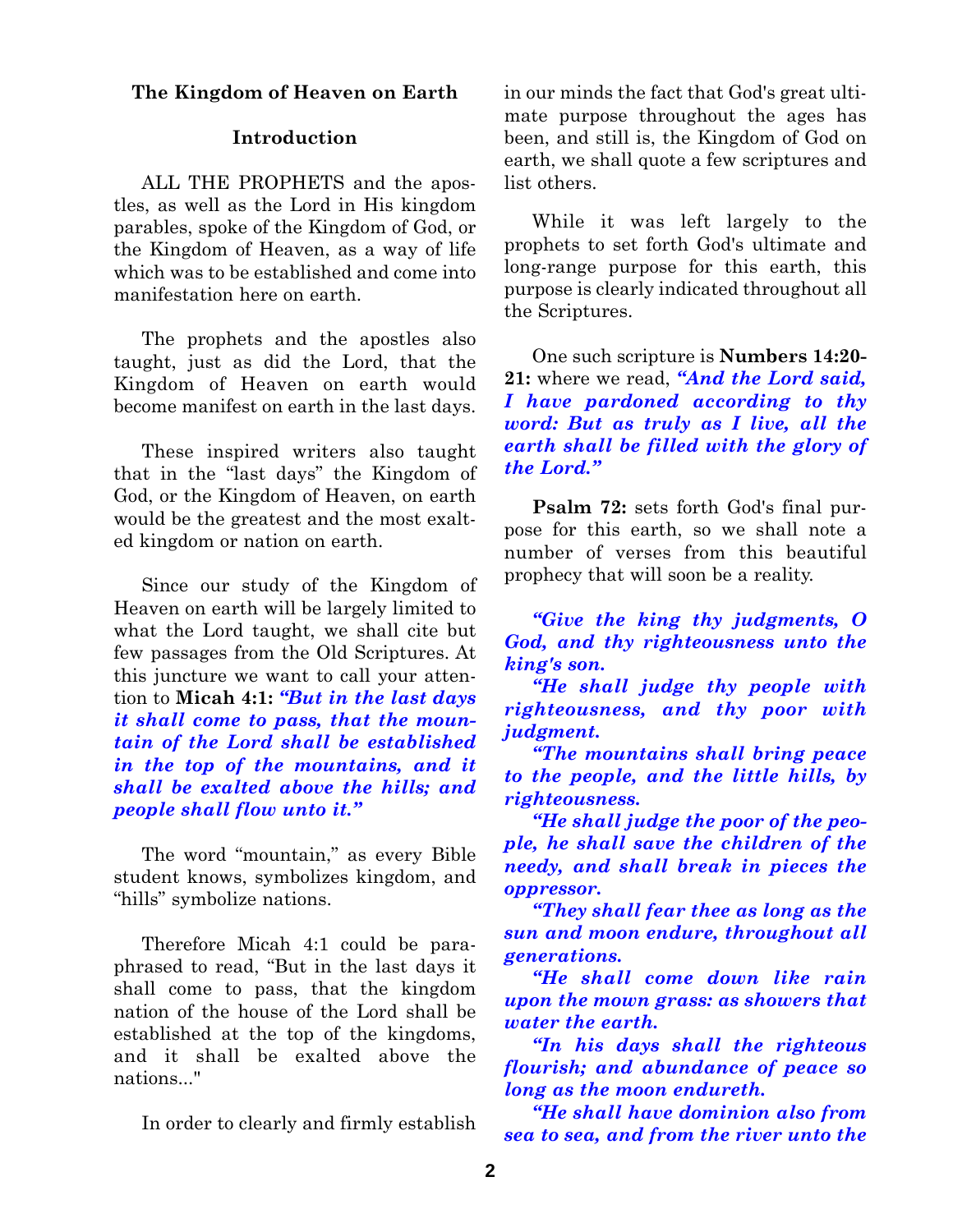*ends of the earth.*

*"They that dwell in the wilderness shall bow before him; and his enemies shall lick the dust.....*

*"Yea, all kings shall fall down before him: all nations shall serve him.*

*"For he shall deliver the needy when he crieth; the poor also, and him that hath no helper.*

*"He shall spare the poor and needy, and shall save the souls of the needy....*

*"His name shall endure for ever: his name shall be continued as long as the sun: and men shall be blessed in him: all nations shall call him blessed.*

*"Blessed be the Lord God, the God of Israel, who only doeth wondrous things.* 

*"And blessed be his glorious name for ever: and let the whole earth be filled with his glory; Amen, and Amen."*

Rather than quoting here more scriptures revealing God's ultimate purpose for this earth, please read at your leisure **Isaiah, chapters 2, 11, 32, 35 and 66.**

The prophets Jeremiah, Ezekiel, Daniel, Joel, Micah, Zephaniah and others all prophesied that God's ultimate purpose for the earth is the Kingdom of God on earth, when the will of God shall be done in earth as it is in heaven. For this reason this Kingdom of God on earth is often spoken of as the Kingdom of Heaven because it is of heavenly origin.

With this summation in mind of what the Old Scriptures teach concerning the Kingdom of God on earth, we shall consider what the Lord taught relative to the

Kingdom of God, or the Kingdom of Heaven, on earth.

In **Matthew 6:9,10:** Jesus exhorted His disciples to make the Kingdom of God their first petition. In these verses we read, *"After this manner therefore pray ye: Our Father which art in heaven, Hallowed be thy name. Thy kingdom come. Thy will be done in earth, as it is in heaven."* The church has prayed this prayer for 1,900 years and now, according to prophecy and the Lord's parables, the time has come for this prayer to be answered.

One of the first references in the New Scriptures to the Kingdom of Heaven on earth is **Matthew 8:11,12:** *"And I say unto you, That many shall come from the east and west, and shall sit down with Abraham, and Isaac, and Jacob, in the kingdom of heaven. But the children of the kingdom shall be cast out into outer darkness: There shall be weeping and gnashing of teeth."*

Here we learn that the Kingdom of Heaven on earth will be the fulfillment of the promise of a great nation that was given to Abraham, Isaac, and Jacob.

The first recorded promise God made to Abraham is found in **Genesis 12:2** where we read, "And I will make of thee a great nation, and I will bless thee, and make thy name great; and thou shalt be a blessing." Subsequent prophecy makes it clear that this nation was to come into being in the "last days" as we have shown in our book, "The United States in Bible Prophecy."

From the Lord's statement in Matthew 8:11 we would expect most of the people who enter this kingdom or nation to come from, or enter from, the east and the west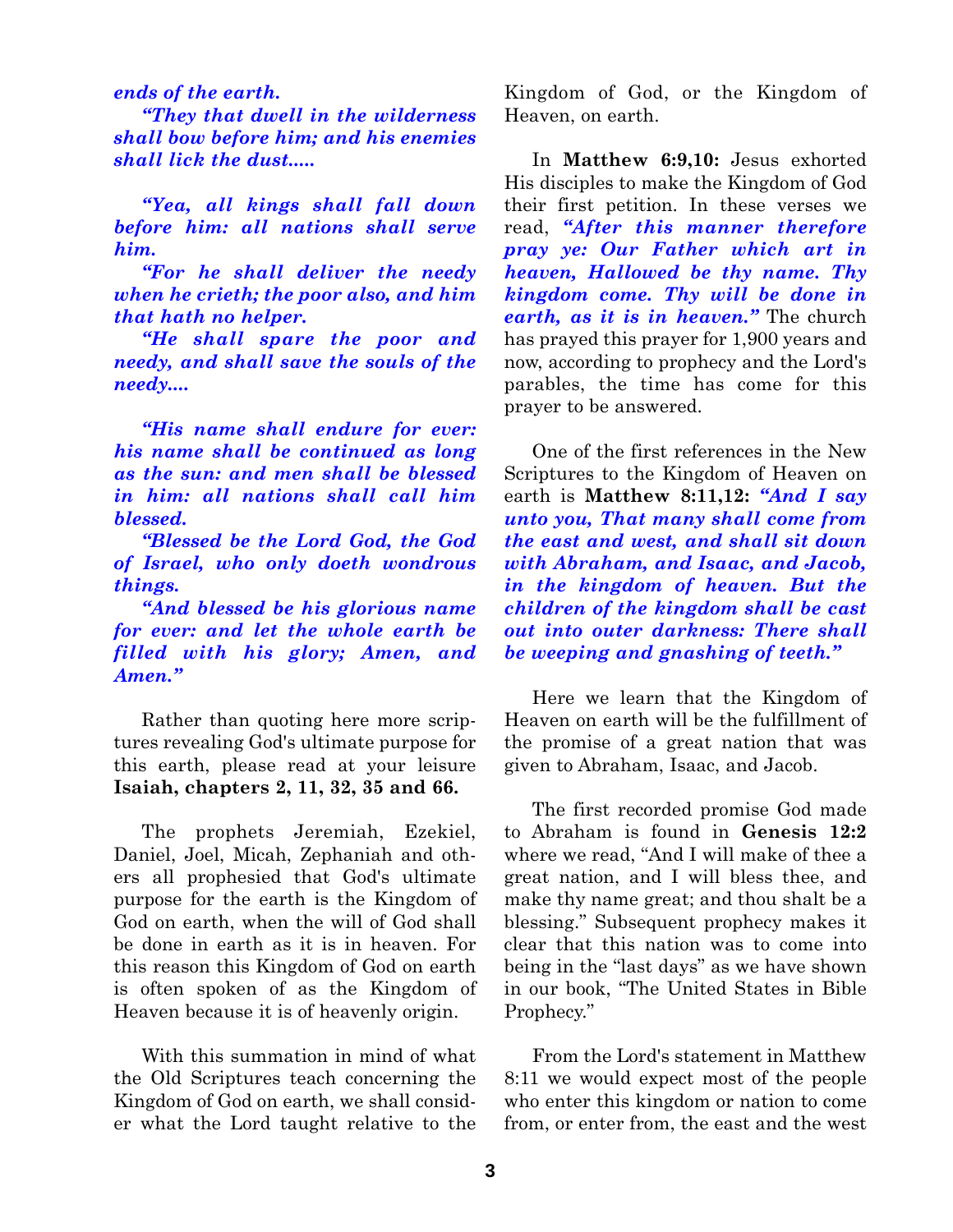rather than from the north and the south. The expression "sit down with Abraham, Isaac, and Jacob in the kingdom of heaven" means that the people who are fortunate enough to enter this nation would enjoy and take part in the national and material blessing God promised to the descendants of Abraham, Isaac, and Jacob.

In verse 12 Jesus makes a statement which He repeats and emphasizes in great detail in other kingdom parables, namely, that this kingdom of God would be cleansed, and even the children of the kingdom who defy kingdom laws and principles will eventually be removed from this nation. This would cause weeping and gnashing of teeth — loud protests and anger.

**Matthew 13:** opens as follows: *"The same day went Jesus out of the house, and sat by the sea side. And great multitudes were gathered together unto him, so that he went into a ship, and sat; and the whole multitude stood on the shore. And he spake many things unto them in parables."*

There are seven parables in this one chapter of fifty-eight verses, and six are kingdom parables. The first parable is the parable of the Sower and the Seed. And it apparently is an introduction to the other parables on the Kingdom of Heaven on earth.

# **The Sower and the Seed Matthew 13:1-23**

 $\overline{\phantom{a}}$  , where  $\overline{\phantom{a}}$ 

THE READER'S attention has already been called to the fact that the Parable of the Sower and the Seed introduces the other parables on the Kingdom of Heaven on earth.

**Verses 10 and 11 of Matthew 13** tell us *"the disciples came, and said unto him,* **(Jesus)** *Why speakest thou unto them in parables? He answered and said unto them, Because it is given unto you to know the mysteries of the kingdom of heaven, but to them it is not given."*

Here we learn that there are mysteries or secrets in the Kingdom of Heaven on earth which would be made known in parables.

In verse 19 of Matthew 13 Jesus indicated that Satan would put forth special effort to keep people in ignorance and confusion relative to the Kingdom of Heaven on earth.

**Verse 19:** reads as follows: *"When any one heareth the word of the kingdom, and understandeth it not, then cometh the wicked one, and catcheth away that which was sown in his heart. This is he which received seed by the way side."*

As with other truths taught in the Scriptures, a scriptural interpretation and a correct understanding is necessary if the Word of God as the seed is to take root and produce the desired results.

The importance of understanding is also emphasized in **verse 23** where we read, *"But he that received seed into the good ground is he that heareth the word, and understandeth it; which also beareth fruit, and bringeth forth, some an hundredfold, some sixty, some thirty."*

Since God's great ultimate purpose in His plan for this earth is the establishment of His kingdom on earth where His will shall be done as it is in heaven, we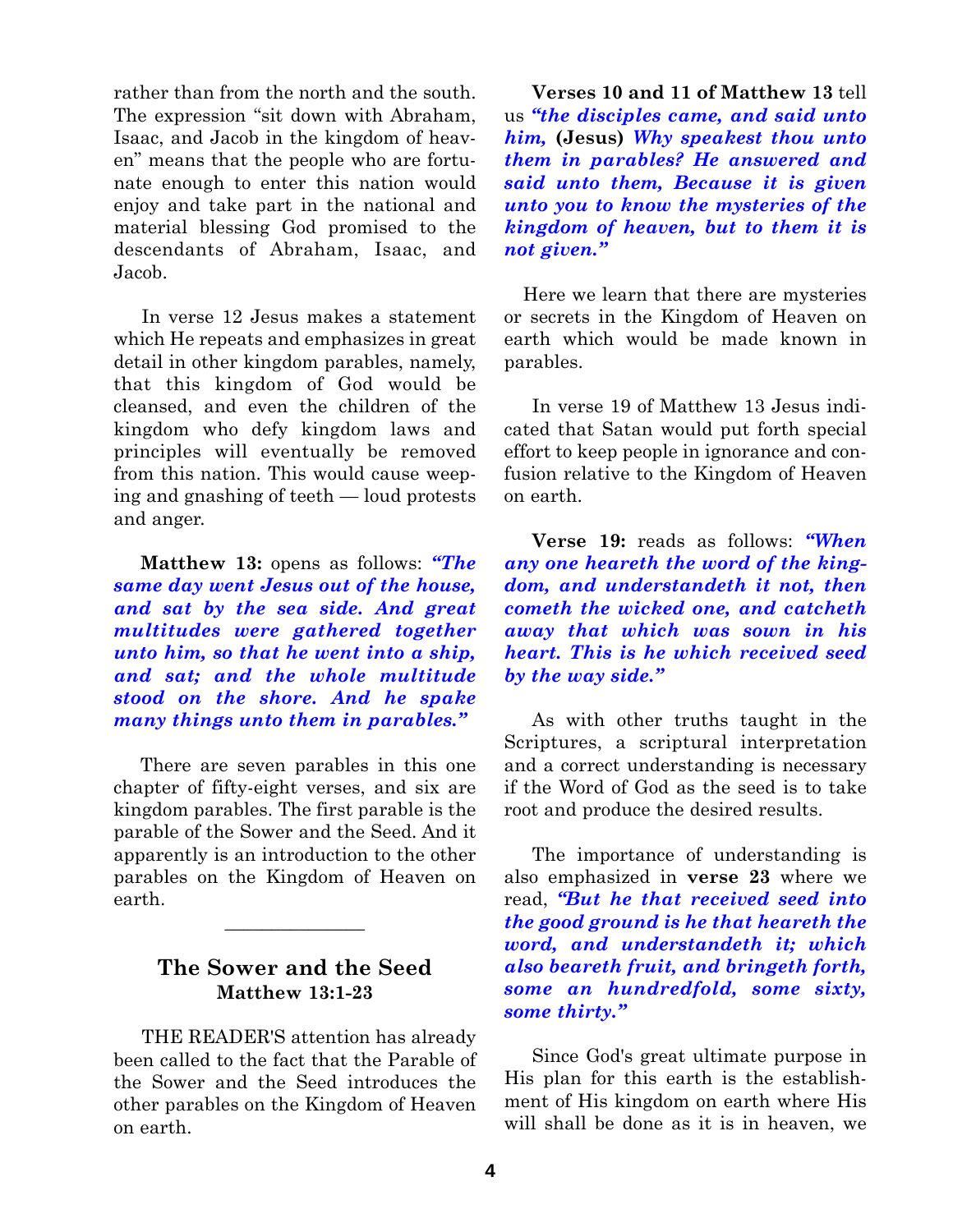can understand why Satan has put forth such a desperate and persistent effort to keep people in ignorance and confusion relative to what is meant by the Kingdom of Heaven or the Kingdom of God on earth.

We must remember, as we read in Matthew 13:11, that the Lord's purpose in giving these kingdom parables was to make known the mysteries or the secrets of the Kingdom of Heaven.

And remember always, we must not confuse the mysteries of the Kingdom of Heaven on earth with the mysteries of the Church of Jesus Christ.

In his letters to the Ephesians and Colossians, the Apostle Paul claims that he was the first man to whom the mystery of the Church of Jesus Christ was revealed.

In verse 2 of Ephesians 3 he wrote that it was given unto him to open the dispensation of grace or the Church Age. In both Ephesians and Colossians he states that the mystery of the Church is "Christ in you the hope of glory," that personal salvation is for all people who will receive and believe on the Lord Jesus Christ. See **Ephesians 3:1-6 & Colossians 1:24-29.**

After Jesus had set forth His parables of the Kingdom of leaven, as given in Matthew 13, He said, "Have ye understood all these things?" They replied, "Yea, Lord."

If the mysteries of the Kingdom of Heaven, of which Jesus spoke, are identical with the mysteries of the Church of which Paul wrote, then the Lord failed in His teaching and the disciples were mistaken in answering that they understood the kingdom parables, for the disciples

most certainly did not understand the mysteries of the Church until after the death and resurrection of the Lord.

Furthermore, if the Kingdom parables are Church parables making known the mysteries of the Church then Paul was in error in teaching that the mysteries of the Church and the Age of Grace were first made known to him.

Before going into the study of the Parable of the Tares Among the Wheat we shall consider the shorter parables of Matthew 13, and then return to that parable.

## **The Mustard Seed Matthew 13:31,32**

 $\overline{\phantom{a}}$  , where  $\overline{\phantom{a}}$ 

In **Matthew 13:31,32** we find the following: *"Another parable put he forth unto them, saying, The kingdom of heaven is like to a grain of mustard seed, which a man took, and sowed in his field: Which indeed is the least of all seeds: but when it is grown, it is the greatest among herbs, and becometh a tree, so that the birds of the air come and lodge in the branches thereof"* 

From this parable we learn that the kingdom or nation that was to be the beginning of the Kingdom of Heaven on earth was to have a very small and insignificant beginning, but when it was grown it was to be greatest among the nations Herbs or trees in Scripture symbolize nations. (See Ezekiel 17 and Daniel 4.)

Birds in Scripture symbolize evil and destructive forces. (See Ezekiel 17 and Revelation 18:2.)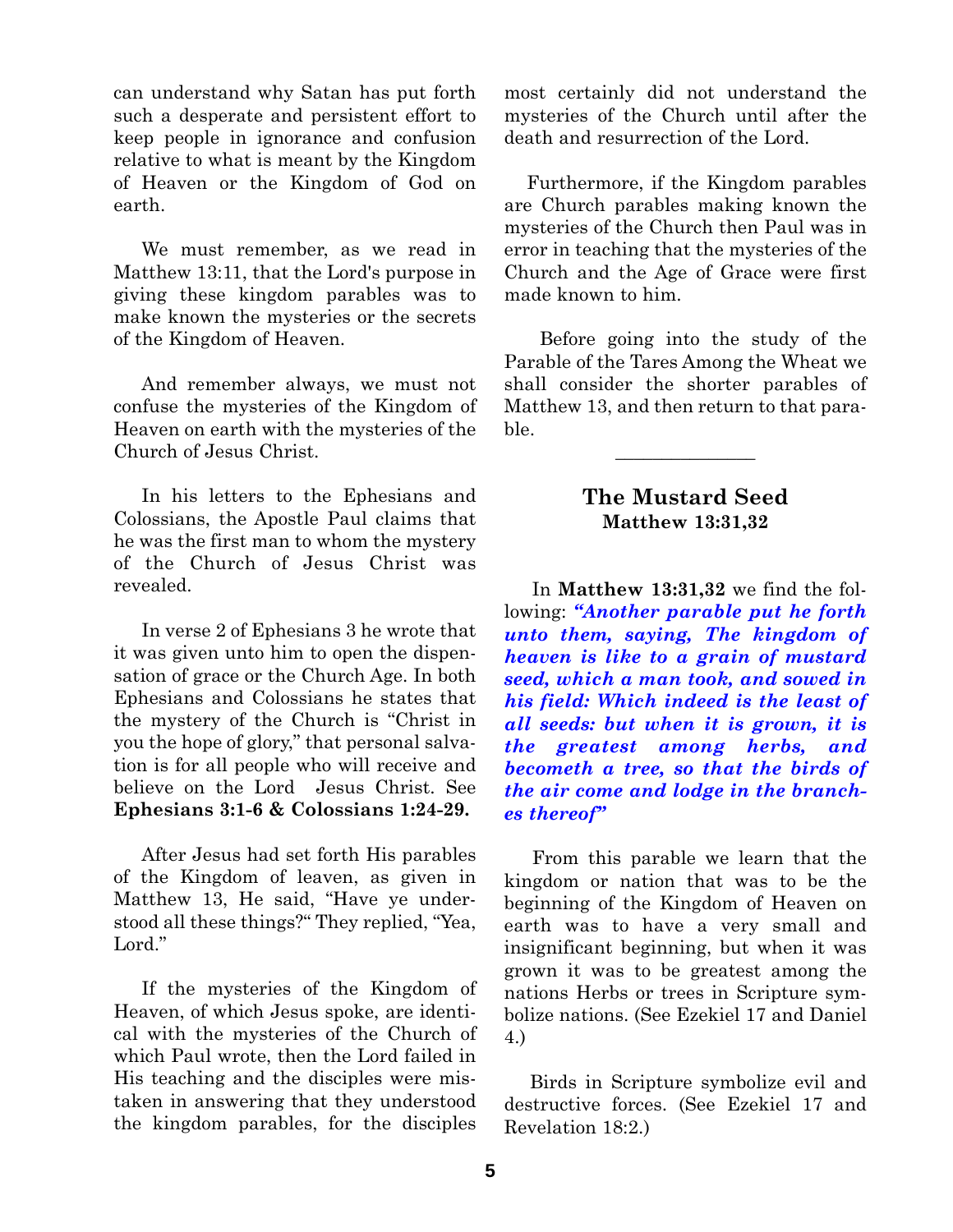Therefore in looking for the nation that is to be the restoration of the Kingdom of God on earth we must find a nation that had a small beginning but grew to become among the greatest of nations, having evil and destructive forces in its branches of government. Furthermore, this nation must be in this world for in verse 38 Jesus said, "the field is the world."

# **The Leaven Matthew 13:33-35**

 $\overline{\phantom{a}}$  , where  $\overline{\phantom{a}}$ 

**Verse 33 of Matthew 13** contains another parable on the Kingdom of Heaven on earth. It states: *"Another parable spake he unto them; The kingdom of heaven is like unto leaven, which a woman took, and hid in three measures of meal, till the whole was leavened."*

From this parable we learn that the nation that is the restoration of the Kingdom of God on earth is a nation that has three measures or three separate departments in its national set-up, such as the legislative, the executive, and the judicial. Leaven symbolizes doctrine or teaching, good or evil.

The woman in the parable symbolizes Israel, now called Anglo-Saxondom. Throughout the Old Scripture the word "woman" and 'wife' is used to symbolize the Israel people.

Therefore we would expect this nation that was the beginning of the restoration of the Kingdom of God to be founded by the Anglo-Saxon people with a leaven or a doctrine and teaching on civil administration that required three measures or separate departments. Since it requires time for the leaven to leaven the whole, we would not expect this nation to be perfect

or completely in harmony with the civil laws of God in its beginning.

The fact that the woman hid the leaven indicates that the identity and the significance of this nation would not be generally known.

 $\overline{\phantom{a}}$ 

# **The Treasure Hid in the Field Matthew 13:44**

This thought is also emphasized in the parable given in **verse 44** where we read, *"Again, the kingdom of Heaven is like unto treasure hid in a field; the which when a man hath found, he hideth, and for joy thereof goeth and selleth all that he hath, and buyeth that field."*

The man in this parable who buys the field is the Lord Jesus Christ whom by His death and resurrection purchased salvation for "whosoever will" in the world or field. But the Kingdom of Heaven is like a treasure hid in a field which this same man keeps hidden.

Since the Old Scripture passages, such as Exodus 19:5 and Psalm 135:4 speak of Israel or the Anglo-Saxons as the Lord's "peculiar treasure," we would expect this nation, hid or unknown and unrecognized in the world, to be founded and largely composed of these same people, the Anglo-Saxons.

Let us note here the pertinent statements of **Exodus 19 and Psalm 135:** *"Ye shall be a peculiar treasure unto me above all people: for all the earth is mine."* And, *"For the Lord hath chosen Jacob unto himself, and Israel for his peculiar treasure."*

 $\overline{\phantom{a}}$  , where  $\overline{\phantom{a}}$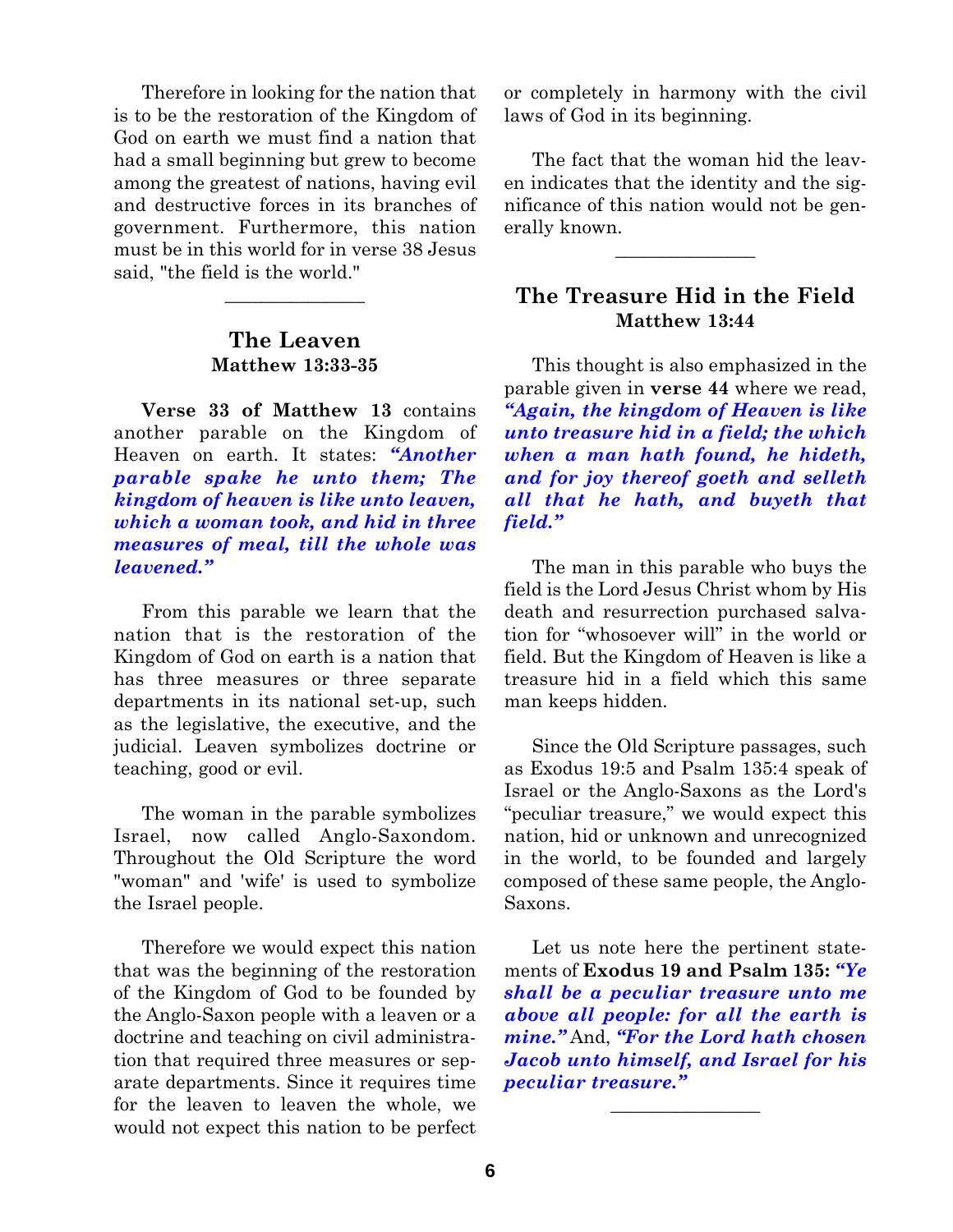# **The Merchant Man Seeking Goodly Pearls**

### **Matthew 13:45-46**

**Verses 45 and 46 of Matthew 13** give us the following parable: *"Again, the kingdom of heaven is like unto a merchant man, seeking goodly pearls: Who, when he had found one pearl of great price, went and sold all that he had, and bought it."*

If Israel (Anglo-Saxondom) is the treasure hid in the field, then they are also the pearl of great price. Goodly pearls and treasure hid in the field are very similar. And both of these parables set forth a truth repeatedly emphasized in the Old Scriptures but which is almost completely overlooked or ignored today. Namely this, that Christ died for the redemption of Israel, or the Isaac sons, as well as for the personal salvation of "whosoever will" in the field or the world.

We must establish this fact in our minds for without it the kingdom parables cannot be understood: The Israel people are always spoken of as the kingdom people and redemption is for the Kingdom of God and without this redemption there never could be a Kingdom of God on earth.

There are many passages in the Bible which deal with the redemption of Israel or the Anglo-Saxons. One such scripture is **Isaiah 44:21-23:** *"Remember these, O Jacob and Israel; for thou art my servant: I have formed thee; thou art my servant: O Israel; thou shalt not be forgotten of me. I have blotted out, as a thick cloud, thy sins: return unto me; for I have redeemed thee. Sing, O ye heavens; for the Lord hath done it: shout, ye lower parts of the earth: break forth into singing, ye moun-*

## *tains, O forest and every tree therein: for the Lord hath redeemed Jacob, and glorified himself in Israel."*

The redemption of Israel, or the Anglo-Saxons as they are now called, is such a glorious truth and its results and effects are so far-reaching and so blessed that the prophet Isaiah calls upon the heavens to sing and the lower parts of the earth to shout. He cries to the mountains to break forth into singing and every tree in the forest to do likewise "for the Lord hath redeemed Jacob, and glorified himself in Israel."

The redemption of Israel is a study by itself but must be kept in mind as we continue our study of the kingdom parables.

 $\overline{\phantom{a}}$  , where  $\overline{\phantom{a}}$ 

## **The Net and the Fish**

### **Matthew 13:47-50**

The next kingdom parable in Matthew 13 is the parable of "a net, that was cast into the sea." **Verses 47-50:** state, *"Again, the kingdom of heaven is like unto a net, that was cast into the sea, and gathered of every kind: Which, when it was full, they drew to shore, and sat down, and gathered the good into vessels, but cast the bad away. So shall it be at the end of the world: the angels shall come forth, and sever the wicked from among the just, And shall cast them into the furnace of fire: there shall be wailing and gnashing of teeth."*

The time for the fulfillment of the parable is stated very definitely to be the end of the present age. The term "the end of the world" is more correctly rendered "the end of the age." All students of Bible prophecy agree that we are now living in the closing days of the present age.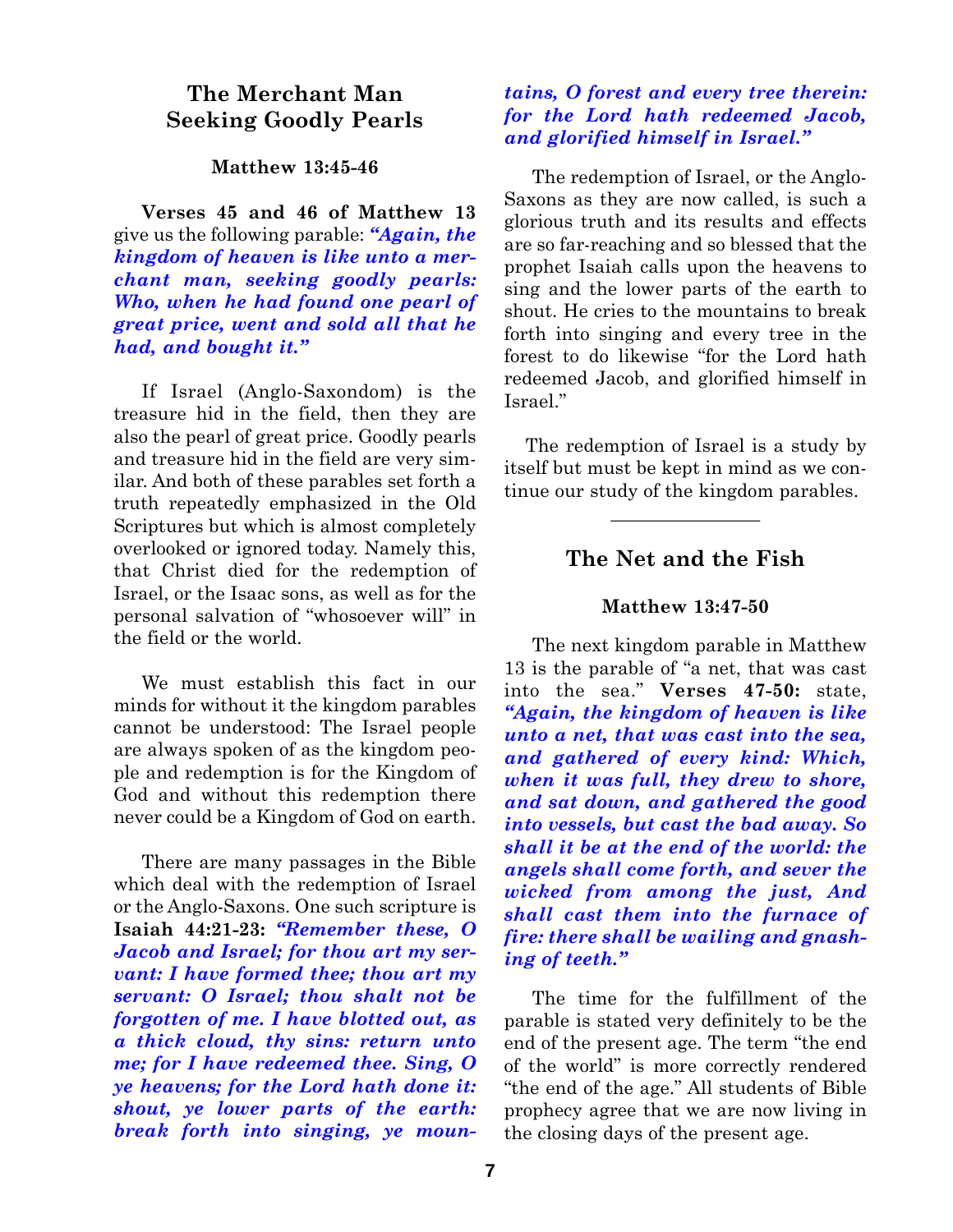Therefore the nation which is to be the beginning of the Kingdom of God on earth must be a nation now in existence, and it must have every kind of citizen in its midst, and it must have a sense of being "full" — or beginning to restrict its immigration. And it must be a nation which will be forced to cast the bad fish (or people) out of its border by practicing deportation. It must also be nation where people, both and bad citizens, desire to live because when the bad are deported or denied entrance, they raise a great cry of protest and they become very angry, as is symbolized by the gnashing of teeth.

# **The Tares of the Field**

 $\overline{\phantom{a}}$  , where  $\overline{\phantom{a}}$ 

### **Matthew 13:24-30, 36-43**

The reader will observe in our study of the Parable of Tares Among the Wheat that the time for the fulfillment of this parable is twice given as "the end of the world," or as the marginal reference reads, "the consummation of the age" - the time in which we now live.

Let us begin by reading **verse 36** and continuing on through **verse 43.** As we read these verses note particularly that Christ is the sower of people called "the good seed," that the devil is the sower of bad people called "tares," and that both seeds are sown in the same "field."

"Then Jesus sent the multitude away, and *went into the house: and his disciples came unto him, saying, Declare unto us the parable of the tares of the field."*

*"He answered and said unto them, He that soweth the good seed is the Son of man; The field is the world; the good seed are the children of the king-* *dom; but the tares are the children of the wicked one; The enemy that sowed them is the devil; the harvest is the end of the world; and the reapers are the angels."*

*"As therefore the tares are gathered and burned in the fire; so shall it be in the end of this world. The Son of man shall send forth his angels, and they shall gather out of his kingdom all things that offend, and them which do iniquity; And shall cast them into a furnace of fire: there shall be wailing and gnashing of teeth,"*

*"Then shall the righteous shine forth as the sun in the kingdom of their Father. Who hath ears to hear, let him hear."*

Here, as in the parable of the net, the leaven, the treasure hid in the field, and the mustard seed parable, we find the United States of America has all the earmarks of being the beginning of the Kingdom of God on earth.

No one will deny the fact that the Pilgrims and early settlers were of the Christian faith. Therefore in a very unique and real sense this nation was planted by the Son of man, Jesus Christ. In any effort to find the nation or people that are to blossom forth to be the Kingdom of God on earth this fact must be kept in mind, for it must absolutely be a nation of Christendom, officially recognizing Jesus as the Son of God. It must have been founded by Christians.

Since Jesus said "the field is the world," we know the Kingdom of God is a nation in the world at the end of the present age.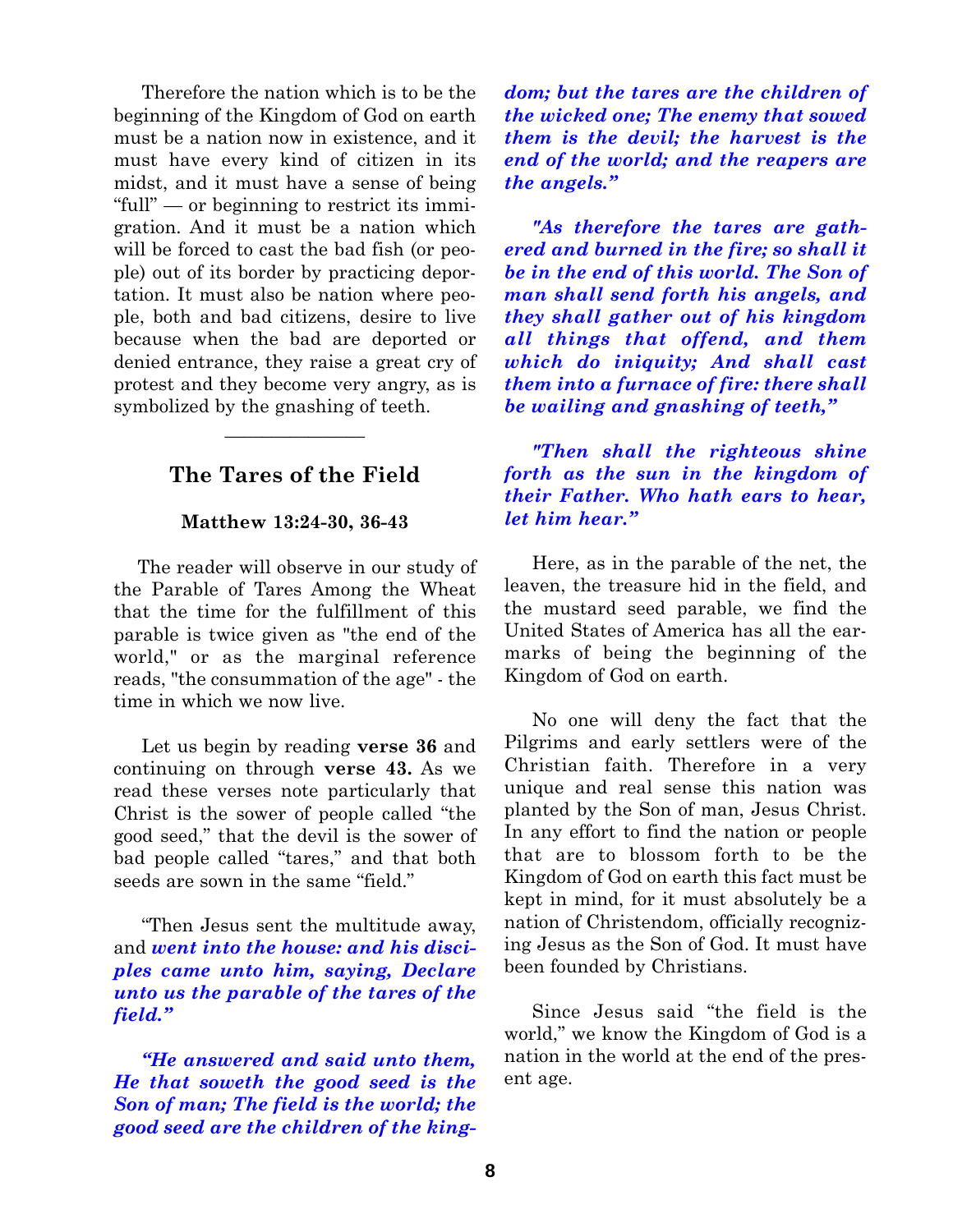In the Parable of the Sower and the Seed, the seed is the Word of God and the sower is any person who preaches and teaches the Word of God. But in this kingdom parable on the tares (Jesus) the Son of man is the sower and "the good seed are the children of the kingdom (or a people), but the tares are the children of the wicked one" (also a people).

Jesus is not implying that every unsaved person in the nation is a plant of the wicked one. He was foretelling what we all today realize and witness, namely, that the devil who inspired atheistic communism has been busy planting his agents, stooges and sympathizers in our midst, and for the time being we seem, as Jesus said, unable to do much about it.

As to what people Jesus had in mind when He said "the good seed are the children of the kingdom" we need only to read a few of many passages from the Old Scriptures. Throughout the Old Scriptures the Isaac sons — now called Anglo-Saxons - are spoken of as God's kingdom; therefore the children of the kingdom are descendants of the Isaac sons.

Speaking through Moses in **Exodus 19:6:** God said to them, "Ye shall be unto me a kingdom," and in **Deuteronomy 14:2:** Moses wrote, *" . . . the Lord hath chosen thee to be a peculiar (exclusive) people unto himself, above all the nations that are upon the earth."*

Beware lest you believe the devil's lies that these promises and prophecies are all done away with, for as Paul wrote in **Romans 15:8,** *"Now I say that Jesus Christ was a minister of the circumcision for the truth of God, to confirm the promises made unto the lathers."* Christ came to "confirm" and not to cancel

out the promises made to the fathers of the White Race.

Coming back to the kingdom parable of the tares, we find as we noted before, that in both verse 39 and verse 40 Jesus gives the time for the tares to be removed from the kingdom nation as "the end of the world" or at the end of the present age.

In **verse 41** we read, *"The Son of man shall send forth his angels, and they shall gather out of his kingdom all things that offend, and them which do iniquity."*

The "angels" that the Lord will commission and use to remove the children of the wicked from His kingdom could be both human beings and celestial beings for the word "angel" means messenger, leader, pastor. From what we already know about the infiltration of Reds planted in important positions, it will undoubtedly require the assistance of actual angels to root them out.

When Jesus gave the parable on the tares, as recorded in verses 24 through 30, He indicated that some of the good people of this nation would attempt to gather the tares prematurely for in **verse 29** He said to them, *"Nay; lest while ye gather up the tares, ye root up also the wheat with them."*

In other words, Jesus said if this is done prematurely you will merely create violence and you will give the tares a better opportunity to hide themselves and to sink their roots deeper into the nation.

Therefore in **verse 30** Jesus said, *"Let both grow together until the harvest: and in the time of the harvest I will say to the reapers, Gather ye together first the tares, and bind them in bun-*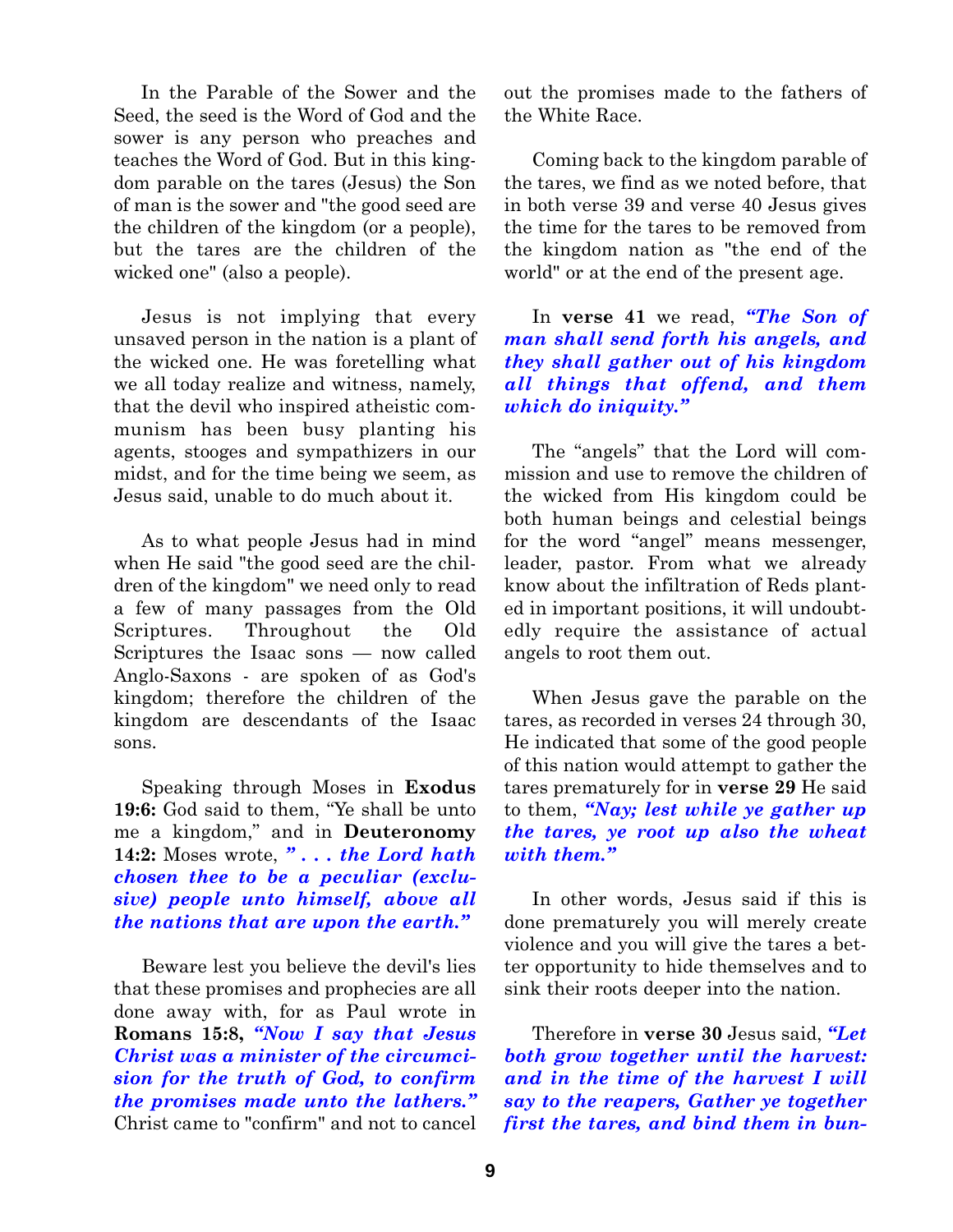## *dles to burn them: but gather the wheat into my barn."*

Twice in this verse we find the word "harvest," and in verse 39 Jesus said, "The harvest is the end of the world" — or the "consummation of the age" as we read in the marginal reference. So this kingdom parable is very clearly an end time prophecy.

In the light of the words of Jesus when He said, "Gather ye together first the tares, and bind them in bundles to burn them," we are witnessing very significant things. For many years the F.B.I., Congressional Committees, and private citizens have been identifying, classifying, and "binding in bundles" the subversive forces in our nation, and because so little has been done to root them out of places of influence many good people are in despair for the future well-being of our nation. But they need not be and they will not be if they know and believe the Lord's kingdom parables.

This does not mean we are to be fatalistic and close our eyes to the dreadful harm that these plants of the wicked one can do and are now doing, but we must see the wisdom of our Lord's strategy in allowing these tares to become so confident of success that they will freely and boldly identify themselves.

When wheat becomes ripe it hangs its head. When tares are ripe they hold their head erect. So it is today. Many good Americans hang their heads when they think of our national security and survival. The tares are confident, arrogant and defiant, utterly unaware of the fact that they are being tied in bundles for the burning.

The burning, wailing, and gnashing of teeth spoken of in this and other kingdom parables does not refer to punishment after death for the individual Christ rejecter. It is symbolic language found only in the Gospels, and always in a kingdom parable.

It is symbolic language used in the kingdom parables to denote the anger and the loud protest on the part of the subversives that will be deported when we enter the final phase of our life and death struggle with Christless world communism. (This article was written in 1959. A 2002 update note While 'communism is dead' those 'tares' were behind it are not. They Live!)

The Lord closed this kingdom parable in **verse 43** with these beautiful and hope inspiring words: **"Then shall the righteous shine forth as the sun in the kingdom of their Father. Who hath ears to heat, let him hear."**

The righteous that will "shine forth as the sun in the kingdom of their Father" must refer to the rule of the Body of Christ (the true Church) when the will of God is done on earth as it is in heaven.

# **The Householder**

 $\overline{\phantom{a}}$  , where  $\overline{\phantom{a}}$ 

## **Matthew 13:51-52**

The last parable in **Matthew 13** is very brief and reads as follows:

*"Jesus saith unto them, Have ye understood all these things? They say unto him, Yea, Lord. Then said he unto them, Therefore every scribe which is instructed unto the kingdom of heaven is like unto a man that is an householder, which bringeth forth out of his treasure things new and old."*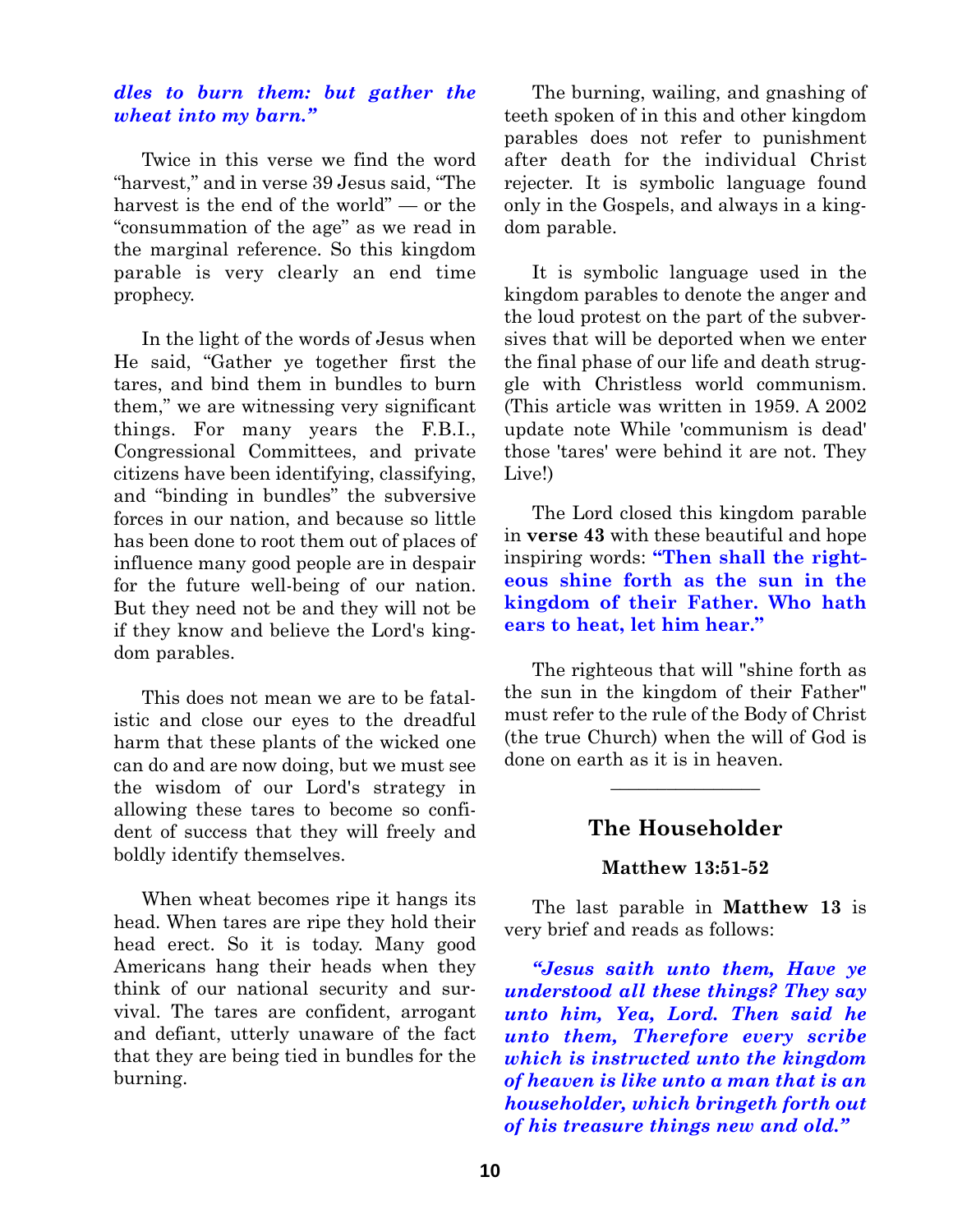A scribe is a teacher, one who instructs. Jesus is here stating that every one who is instructed in the Kingdom of heaven must bring forth and be familiar with the treasure -the truth, in both the New and Old Scriptures.

This parable strikes straight at the heart of much of the popular instruction relative to the Kingdom of God today which completely ignores the truth pertaining to the Kingdom of God in the Old Scriptures.

The fact that Jesus spoke this brief parable immediately after He had asked, "Have ye understood all these things?" and His disciples had answered, "Yea, Lord" shows that the Lord was emphasizing the fact that no one could be instructed in the Kingdom of God who ignored the Old Scriptures and who was unwilling to receive new truth from the New Scriptures.

The principal new treasure or truth that was to come to the disciples after the Lord's death and resurrection was the mystery of the Church of Christ, which in the plan of God is to rule over the Kingdom after the resurrection of the righteous dead.

When the Lord asked the disciples if they had understood His kingdom parables they said, "Yea, Lord." And the Lord was satisfied that they had, but in **Luke 18:31-34:** we read the following:

*"Then he took unto him the twelve, and said unto them, Behold, we go up to Jerusalem, and all things that are written by the prophets concerning the Son of man shall be accomplished. For he shall be delivered unto the Gentiles, and shall be mocked, and spitefully entreated, and spitted on:* *And they shall scourge him, and put him to death: and the third day he shall rise again. And they understood none of these things: and this saying was hid from them, neither knew they the things which were spoken."*

This shows, as we have stated before, that the disciples did not understand the truth and the mystery of the Church, the body of Christ. Therefore the kingdom parables are not Church parables; they are kingdom parables based on the covenants, prophecies, and the history found in the Old Scriptures.

The scribes or teachers who are teaching that the Church is the Kingdom of God are defying and denying both the Old and the New Scriptures.

The disciples understood, and correctly so, that the Kingdom of God was to become manifest here on earth, and it would eventually cover the whole earth. They also correctly understood the teaching of the Old Scriptures and the Lord's parables that the Isaac sons, now known as the Anglo-Saxons or the White race, are the kingdom people. But they did not understand why Christ must die. They thought, as we read in Luke 19:11: "that the kingdom of God should immediately appear." To correct this error Jesus gave the parable recorded in **Luke 19: 12-27.**

When Christ went to the cross, instead of exerting Himself and establishing a throne, the disciples deserted Him, and Peter even denied the Christ. Peter's confusion, disappointment and despair was so great that he returned to his trade.

After the disciples had found the treasure or truth revealed in the New Scriptures, riley rallied to declare the truth of the Lord's death and resurrection.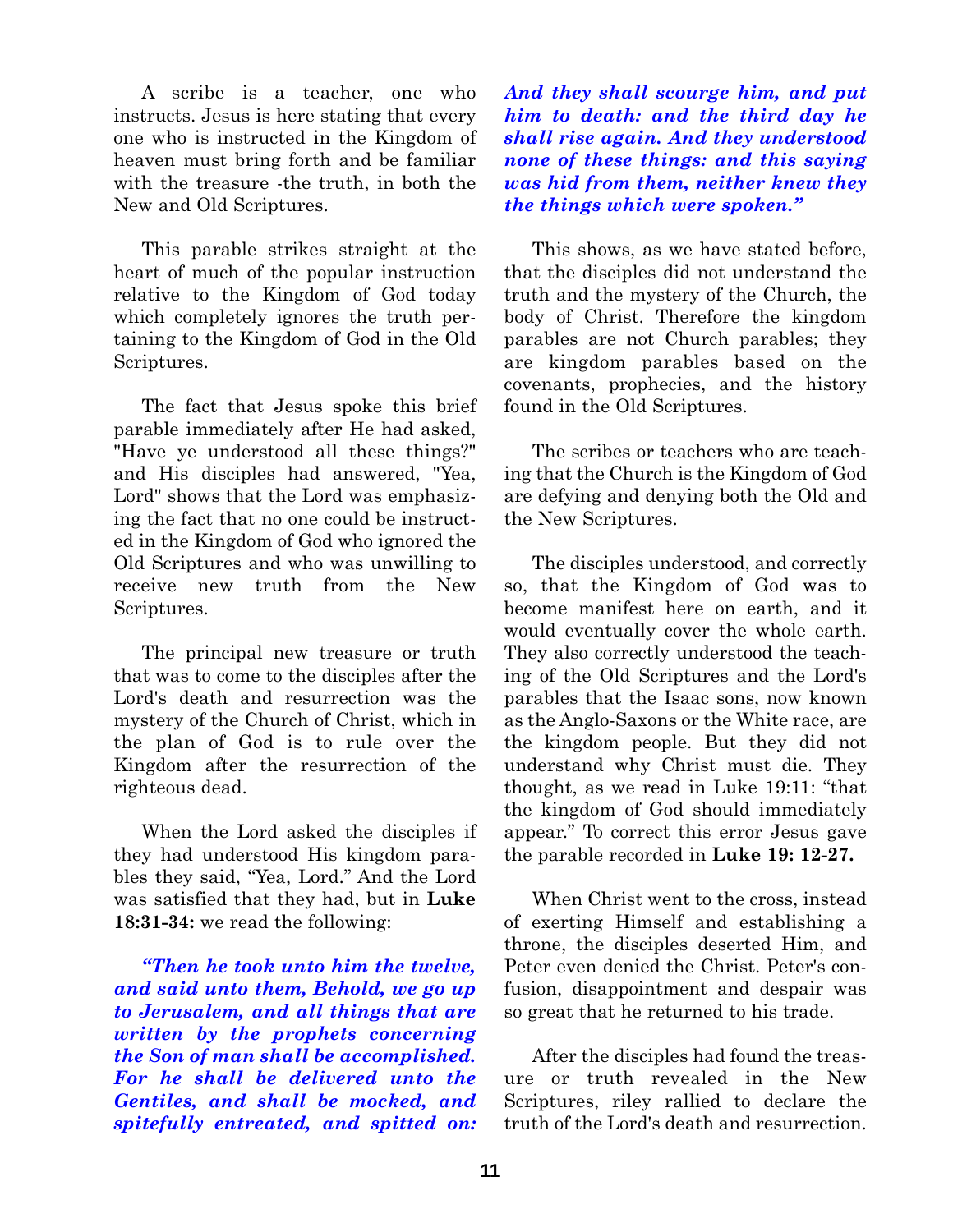They showed from the Old Scriptures, the only Scriptures they had, that Christ died for the redemption of Anglo-Saxondom as well as for the personal salvation of "whosoever will."

They never changed their stand or teaching on the Kingdom of God on earth, for the last question they asked the Lord after His resurrection and glorification is found in **Acts 1:6,7,8**, where we read, *"When they therefore were come together, they asked of him, saying, Lord, wilt thou at this time restore again the kingdom to Israel? And he said unto them, It is not for you to know the times or the seasons, which the Father hath put in his own power. But ye shall receive power, after the Holy Ghost is come upon you: and ye shall be w/messes unto me...."*

This period of witnessing has now practically run its course, and the restoration of the Kingdom of God on earth has begun.

Those who teach that Christ made null and void the covenants and prophecies given concerning the Isaac sons as found in the Old Scriptures not only make the writings of Moses and the prophets untrue, they make the words of Christ and the apostles untrue also.

In **Romans 15:8** Paul wrote, *"Now I say that Jesus Christ was a minister of the circumcision for the truth of God, to confirm the promises made unto the fathers."*

In **Acts 15:13-18** the apostle James sets forth God's purpose in the Church Age and what would follow the closing of the Church Age. Let us note here these verses:

*"And after they had held their peace, James answered, saying, Men and brethren, hearken unto me: Simeon hath declared how God at first did visit the Gentiles, to take out of them a people for his name. And to this agree the words of the prophets; as it is written, After this I will return, and will build again the tabernacle of David, which is fallen down; and l will build again the ruins thereof, and I will set it up: That the residue of men might seek after the Lord, and all the Gentiles, upon whom my name is called, saith the Lord, who doeth all these things. Known unto God are all his works from the beginning of the world."*

Note that in verse 16 we read that after the Church Age of witnessing and taking out of a people from every tongue and people, the Lord would build again the tabernacle of David.

In **2 Chronicles 5:2** we read this expression, *"... the city of David, which is Zion."* Nearly every one of the Old Scripture prophets prophesied that in the last day there would arise a great nation patterning its civil administration and its religious faith after that of King David. The prophets called this nation **"Zion."**

If you will read my book on "The United States is Zion of Bible Prophecy" it will help you to realize that "known unto God are all his works from the beginning of the world," and that all of the promises of God found in the Old Scriptures are "Yea, and Amen in Christ," whether they be personal or racial.

It is evident from the writings of the prophets and the Lord's kingdom parables that the Kingdom of God on earth does not become a world-wide condition instanta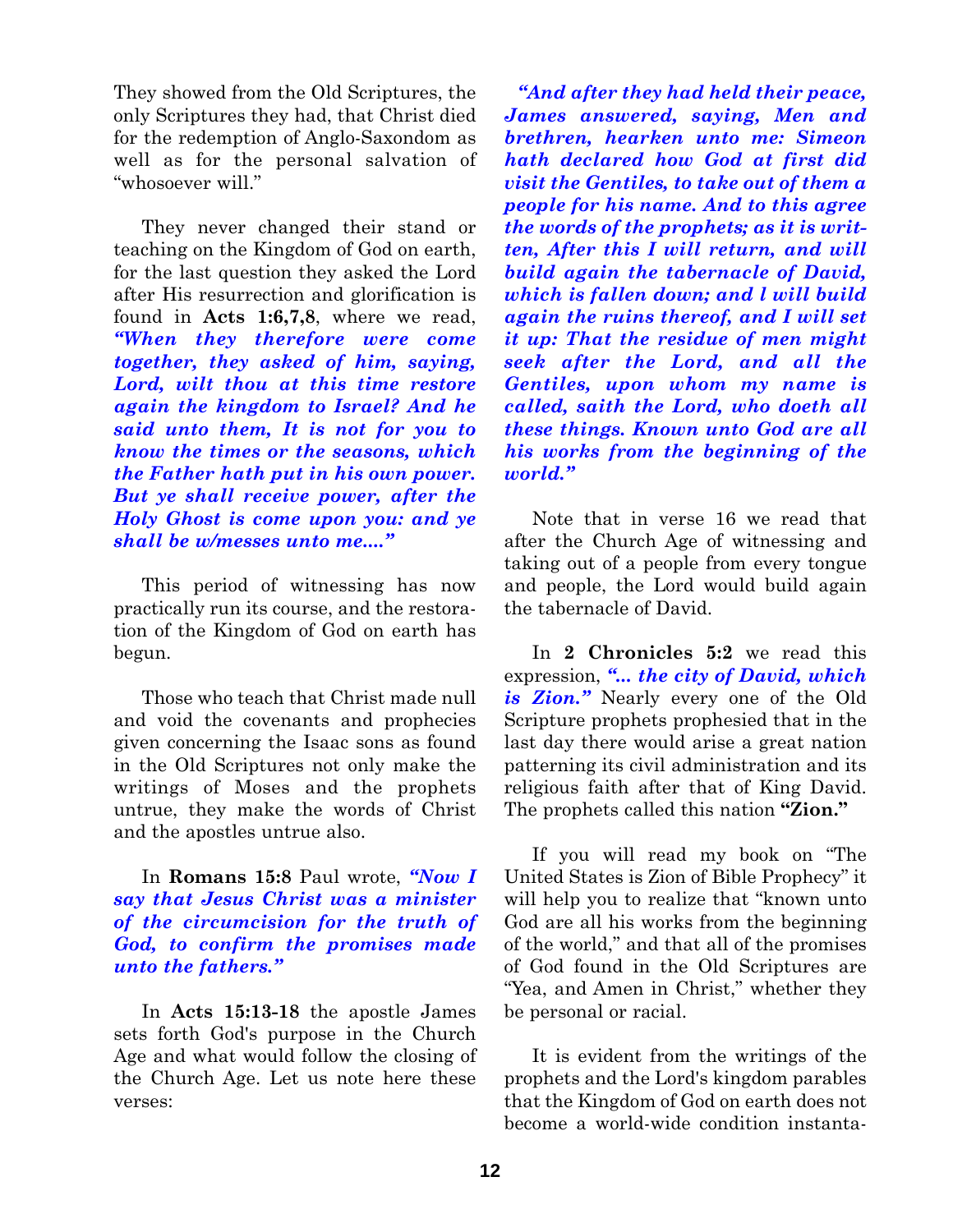neously, but rather a gradual development throughout the earth.

Apparently, God will use one nation as an example to demonstrate His way of life for all nations, and this will eventually cause all nations to seek and adopt this way of life.

In **Isaiah 61:11** we read, *"For as the earth bringeth forth her bud, and as the garden causeth the things that are sown in it to spring forth; so the Lord God will cause righteousness and praise to spring forth before all the nations."*

If God is going to cause national righteousness and praise (freedom and happiness) to spring forth before all the nations, It would seem that it is His purpose to use one nation to demonstrate the Christian and scriptural way of life for all nations. Also, it would have to be something other nations could see.

P. A. del Valle, Lt. Gen. U.S.M.C. Retired, wrote the following: "When the Founding Fathers, under Divine inspiration, framed the American Constitution, they made history. For the first time in this world a government was founded upon the principles and concepts of Christianity. They stated that our rights were derived from God, and not from any worldly king or government."

These are true and tremendously significant words, for they further identify the North American Continent as the land where God will cause national righteousness and praise to spring forth for all nations to see and copy.

The fact that Isaiah prophesied that this would come forth "as the earth bringeth forth her bud, and as the garden

causeth the things that are sown in it to spring forth" refutes the idea that the Kingdom of God is to come forth in a moment or in the twinkling of an eye.

It also indicates, as we find in the kingdom parables, that it would take time for this kingdom nation to become manifest and its significance realized. A garden, before the flowers spring forth and before the weeding is under way, looks like any other plot of ground.

### **The Parable on Forgiveness**

 $\overline{\phantom{a}}$  , where  $\overline{\phantom{a}}$ 

#### **Matthew 18:23-35**

The Lords parable in Matthew 18:23- 35 is the Parable on Forgiveness. It is a kingdom parable and sets forth the economic law of the Old Scripture on forgiving and can-ceiling debts every seventh year found in Deuteronomy 15, and the fiftieth year jubilee of Leviticus 25, which is really an antitrust and antimonopoly law. Deuteronomy 15 and Leviticus 25 contain two very basic and important economic laws.

The Lord is the king in this parable who takes account of his servants.

The fact that the Lord is here presented as a "king" shows that this is a kingdom parable and that civil administration is to be accounted for.

We must always remember that civil government was ordained of God and that civil administrators must some day give an account to God just as all other mortals must.

The first servant brought before the king owed him 10,000 talents.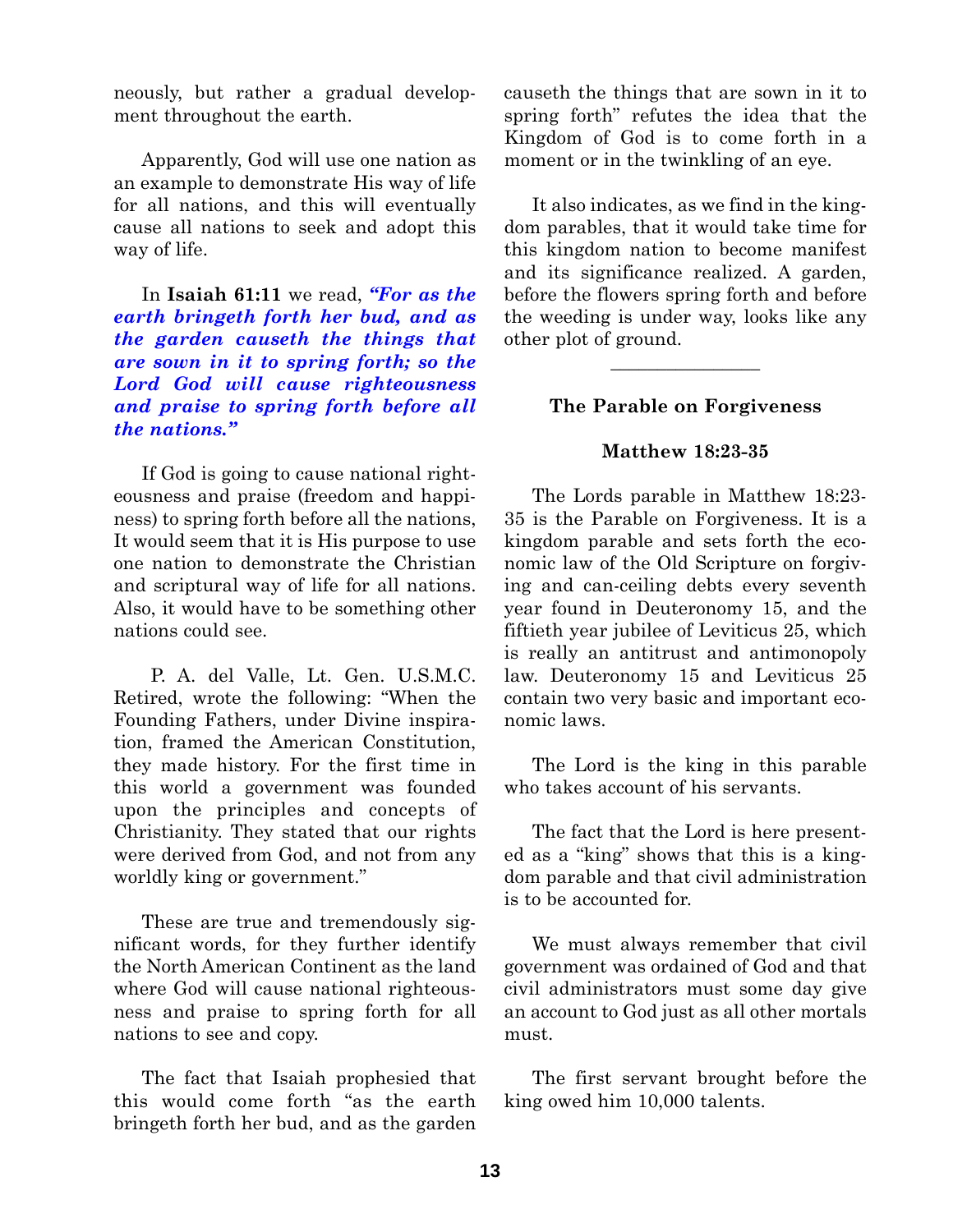This servant had nothing whereby to pay this debt so the king commanded him to be sold, and his wife, and children, and all that he had, and payment to be made.

We shall now read **verses 26 through 30:** *"The servant therefore fell down, and worshipped him, saying, Lord, have patience with me, and I will pay thee all. "Then the lord of that servant was moved with compassion, and loosed him, and forgave him the debt."* (The Greek word "worshipped" used here is not our modem word worship. Here it implies one who is at the mercy of another or one who has been outmaneuvered.)

*"But the same servant went out, and found one of his fellow servants, which owed him an hundred pence: and he laid hands on him, and took him by the throat, saying, Pay me that thou owest. And his fellow servant fell down at his feet. and besought him, saying, Have patience with me, and I will pay thee all. And he would not: but went and cast him into prison, till he should pay the debt."*

This first servant which was hopelessly in debt to the Lord represented those who rejected Christ, bringing great punishment upon themselves, their wives and their children. The fact that the Lord forgave them is evident from the fact that many of them later became faithful Christians.

The fact that this first servant went out and took a fellow servant by the throat, saying, "Pay me that thou owest" — which amounted to a few dollars — sets forth in symbolic prophecy what is now a matter of history; namely, that evil anti-Christ forces, which have no regard for either the Old or New Scriptures, would

saddle Christendom with a pagan debt money system which would give them a stranglehold on everything and everyone in Christendom.

This money system would enable them to cast the nations of Christendom into an economic or financial prison, panics, depressions, and recessions — causing untold sorrow as Jesus implied in verse 31.

**Verse 34** states, *"And his lord was wroth, and delivered him to the tormentors, till he should pay all that was due unto him."*

The manipulators of this debt money system have brought "great torment" or persecution upon themselves, and the worst is perhaps yet to come. For according to the economic law of God and the prophecies of the holy prophets and apostles, the present national debt, with its interest, will be cancelled and a righteous and workable money system will be adopted as we come to the time of the cleansing of the kingdom nation. The Lord indicates in this parable that there will be no forgiveness for the money manipulators until our national debt is forgiven.

Since my book, "The Inevitable Collapse of our Debt Money System," deals with our present money system in the light of Scripture and is available, we shall drop this matter and consider another kingdom parable, excepting to say, that in the Old Scriptures this pagan debt money system is symbolized by the word "yoke" while Jesus uses the symbol of a man being held by the throat — or in other words, it is a system of servitude and strangulation.

 $\overline{\phantom{a}}$  , where  $\overline{\phantom{a}}$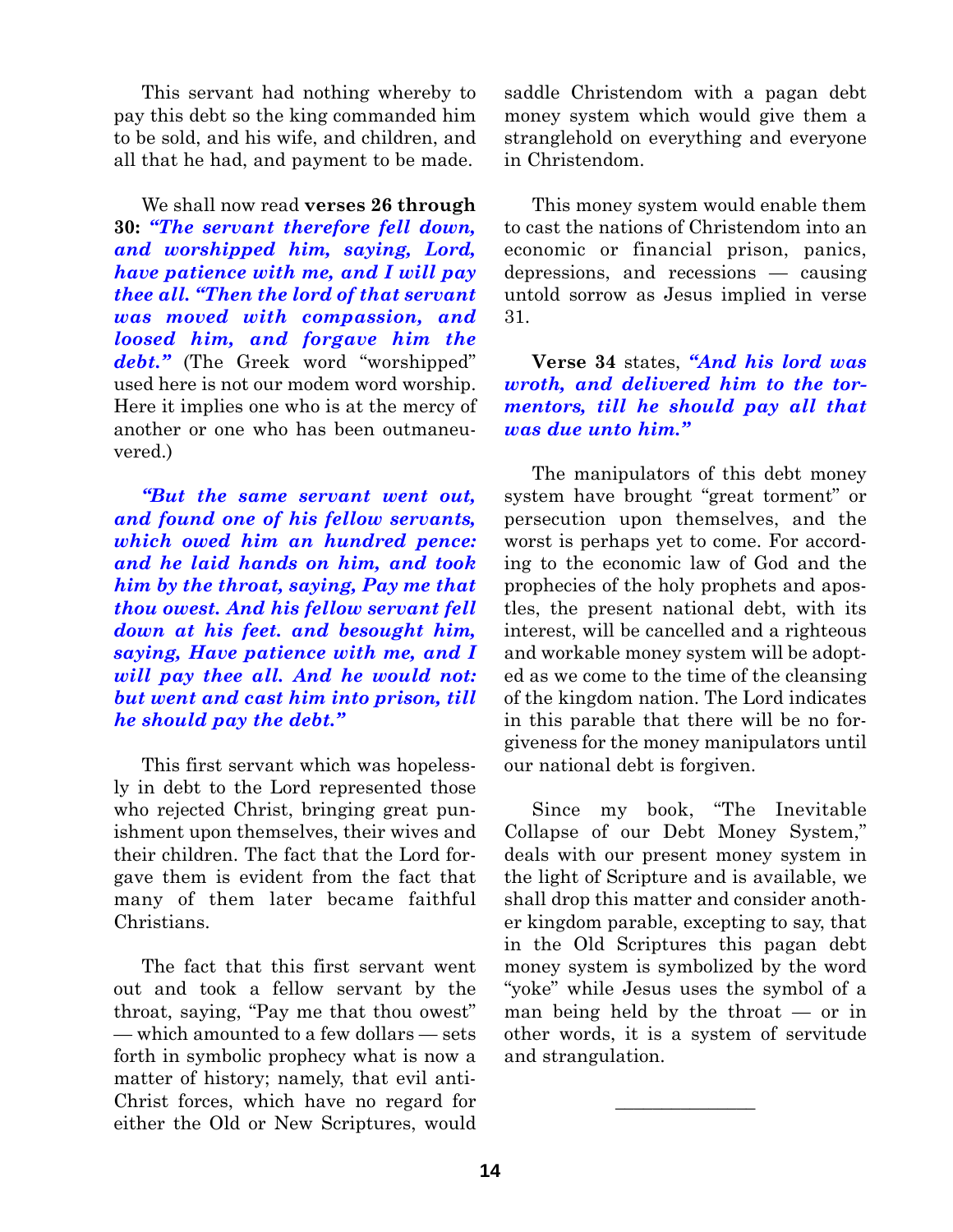# **The Laborers**

## **Matthew 20:1-16**

Our next parable in Matthew 20:1-16 is also a kingdom parable dealing with economics. It is called the Parable of the Laborers.

In this parable an householder hired laborers to work in his vineyard. Some began to work early in the morning, some at 9:00, some at noon, others at 3:00 in the afternoon, and still others at 5:00.

In the evening when the householder paid his laborers he gave each the same pay. Twice in this parable the householder said when he hired the laborers, "Whatsoever is right l will give you."

Those who had been hired first had agreed to labor throughout the day for a certain amount, but when they saw that those who had labored only a few hours received the same as they did they murmured against the goodman of the house.

The householder answered, "Is it not lawful for me to do what I will with mine own? Is thine eye evil, because I am good?"

There are undoubtedly many lessons and applications in the parable, but one seems to stand out very clearly; namely, that human beings, as such, have certain rights. They are entitled to the necessities of life and every person is entitled to enough buying power so that his or her daily necessities can be supplied. While the householder seemed to be overly generous to the late comers, and not so generous with those who labored all day, he twice said he would do what was right.

Our old age assistance, social security, unemployment compensation are all based on this Christian and scriptural principle.

These provisions are not perfect nor are they adequate, but they are steps in the right direction. If the present administration would do what is lawful and what is right, it would do as this good householder, and place buying power in the hands of the people. It would keep buying power in balance with goods and services at all times, avoiding both inflation and deflation.

As the Lord indicated in the parable, when that is done some will murmur, but as the Lord said, it will be because "thine eye is evil." They, too, will say "something for nothing," which is not true. A dividend from a prosperous business is not something for nothing.

One of the most important functions of any civil administration is to constantly provide the people with an adequate and a controlled buying power. And this could and should be done without creating a debt and without any interest payment. This will come, and no amount of evil murmuring will be able to stop it.

## **The Marriage of the King's Son**

 $\overline{\phantom{a}}$ 

#### **Matthew 22:1-14**

There are three parables in Matthew 21 which are definitely kingdom parables, but since they do not open with the words "The kingdom of heaven is like" we will pass on to Matthew 22. These three kingdom parables in Matthew 21 are The Fig Tree that Withered Away (verses 18-21), The Parable of the Two Sons (verses 28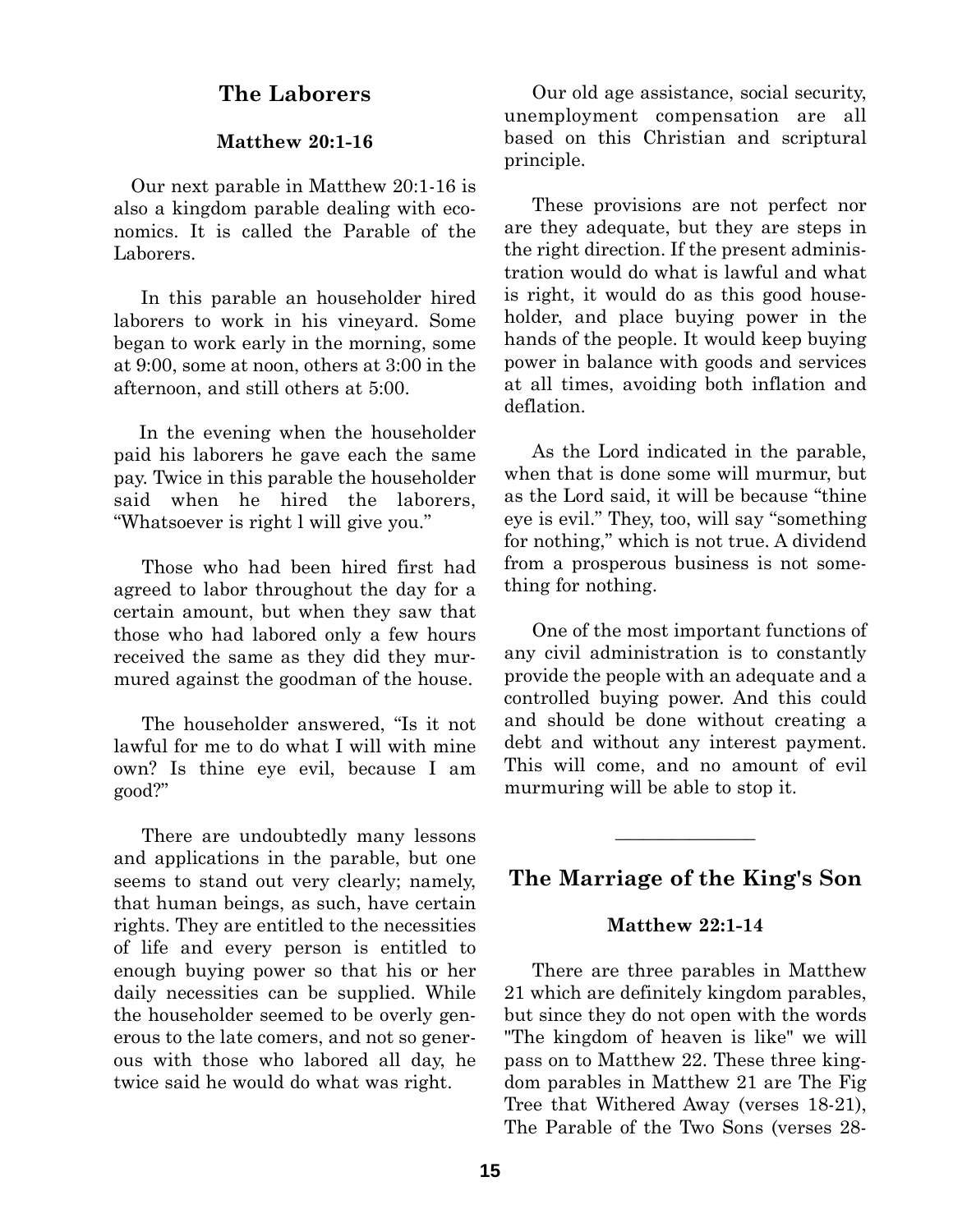32), and The Parable of the Householder and the Husbandmen (verses 33-45).

The **22nd chapter of Matthew** begins as follows: *"And Jesus answered and spake unto them again by parables, and said, The kingdom of heaven is like unto a certain king, which made a marriage for his son."*

In the expression "a marriage for his son" we are confronted with a symbol which is used repeatedly in the Old Scriptures, but is misused and misunderstood perhaps more than any other type or symbol in Bible teaching today.

Ignoring the fact that the Israel people are always symbolized as the Lord's bride throughout the Old Scriptures, some teach that the Church is the Lord's bride. This they do in spite of the fact that the apostle Paul repeatedly taught that the Church was the body of Christ, and Christ was the Head of the Church which is His body.

Let us note three New Scripture passages showing that the Church is symbolized as the body of Christ.

**1 Corinthians 12:12-13:** *"For as the body is one, and hath many members, and all the members of that one body, being many, are one body: so also is Christ. For by one Spirit are we all baptized into one body."*

**1 Corinthians 12:27:** *"Now ye are the body of Christ, and members in particular."*

**Colossians 1:18:** *"And he is the head of the body, the church: who is the beginning, the firstborn from the dead; that in all things he might have the preeminence."*

Turning to **Revelation 21:9-12** we read the following concerning the bride and Lamb's wife:

*"And there came unto me one of the seven angels which had the seven vials full of the seven last plagues, and talked with me, saying, Come hither, I will shew thee the bride, the Lamb's wife. And he carried me away in the spirit to a great and high mountain, and shewed me that great city, the holy Jerusalem, descending out of heaven from God, Having the glory (or presence) of God: and her light was like unto a stone most precious, even like a jasper stone, clear as crystal; And had a wall great and high, and had twelve dates, and at the gates twelve angels, and names written thereon, which are the names of the twelve tribes of the children of Israel."*

Here we find what we would expect, for it is what we find throughout the Old Scriptures, namely this, that the children of Israel are symbolized as the bride, the Lamb's wife.

We need not comment here on the fact that the bride, the Lamb's wife, is symbolized as a high mountain, or great nation, and as the new and holy Jerusalem descending from God for we have done that in our books on the United States in prophecy.

It is interesting to note that according to verse 9, it was one of the seven angels which had the seven vials full of the seven last plagues which showed John the bride, the Lamb's wife, indicating that the identity of the Lamb's wife would not be generally known until the end time.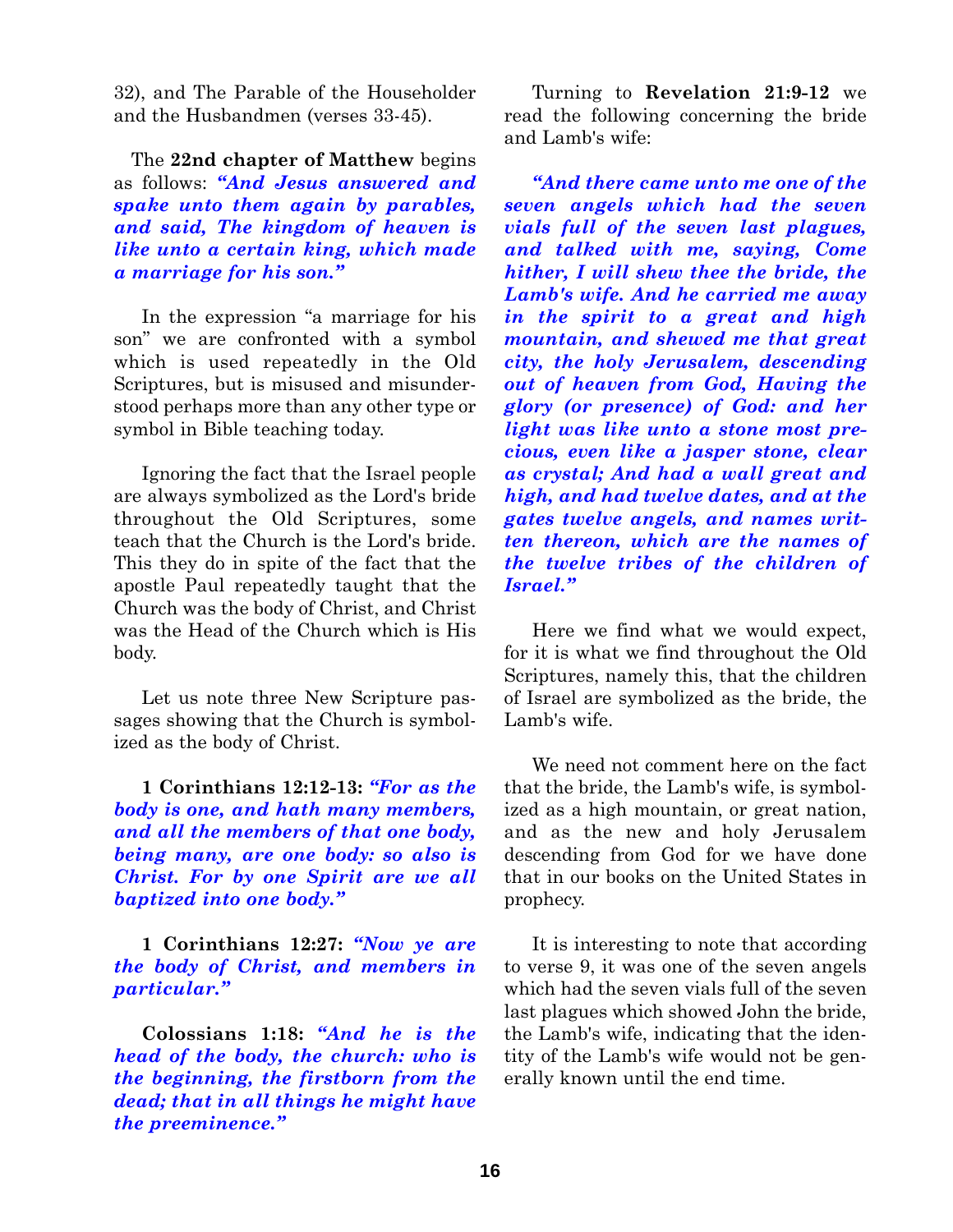When God created a wife for Adam, God said, *"It is not good that the man should be alone; I will make him an help meet for him"*

#### **Genesis 2:18**

A wife is an helpmate. Therefore when the Lord in the parable in **Matthew 22** said, *"The kingdom of heaven is like unto a certain king, which made a marriage for his son,"* He was saying there is coming a time when the Isaac sons, or the twelve tribes of Israel, will unite and cooperate with the Church, which is the body of Christ, and cause the will of God to be done on earth as it is in heaven.

Having established from the Scriptures what is symbolized by the marriage of the king's son, we shall proceed with our study of this parable. **Verses 3 through 7:**

*"And* **(he)** *sent forth his servants to call them that were bidden to the wedding: and they would not come. Again, he sent forth other servants, saying, Tell them which are bidden, Behold, I have prepared my dinner: my oxen and my fatlings are killed, and all things are ready: come unto the marriage. But they made light of it, and went their ways, one to his farm, another to his merchandise:"*

*"And the remnant took his servants, and entreated them spitefully, and slew them. But when the king heard thereof, he was wroth: and he sent forth his armies, and destroyed those murderers, and burned up their city."*

These verses are not difficult to understand for anyone familiar with the four Gospels.

In **Matthew 3:1-2 we read:** *"In those days came John the Baptist, preaching in the wilderness of Judea, and saying, Repent ye: for the kingdom of heaven is at hand."*

John, the forerunner of Jesus, preached, "Repent ye, for the kingdom of heaven is at hand." But neither the religious nor the civil leaders of that day would repent and honor the Word of God in either civil or religious affairs, and after a brief ministry John the Baptist was beheaded by Herod because John rebuked the king for violating God's marriage law.

## Meanwhile, as we read in **Matthew 4:17:** *"From that time Jesus began to preach, and to say, Repent: for the kingdom of heaven is at hand."*

But as with John so with the Lord Jesus Christ after a brief preaching and teaching ministry of three years: the religious leaders crucified the Lord.

Now we come to **verse 8 of Matthew 22 where we read,** *"Then saith he to his servants, The wedding is ready, but they which were bidden were not worthy."* **Let us also note verses 9 and 10:**

*"Go ye therefore into the highways, and as many as ye shall find, bid to the marriage. So those servants went out into the highways, and gathered together all as many as they found, both bad and good: and the wedding was furnished with guests."*

We must not lose sight of the fact that this is a kingdom parable and not a church parable. Christ is presented as a king's son and that means one who has to do with civil administration.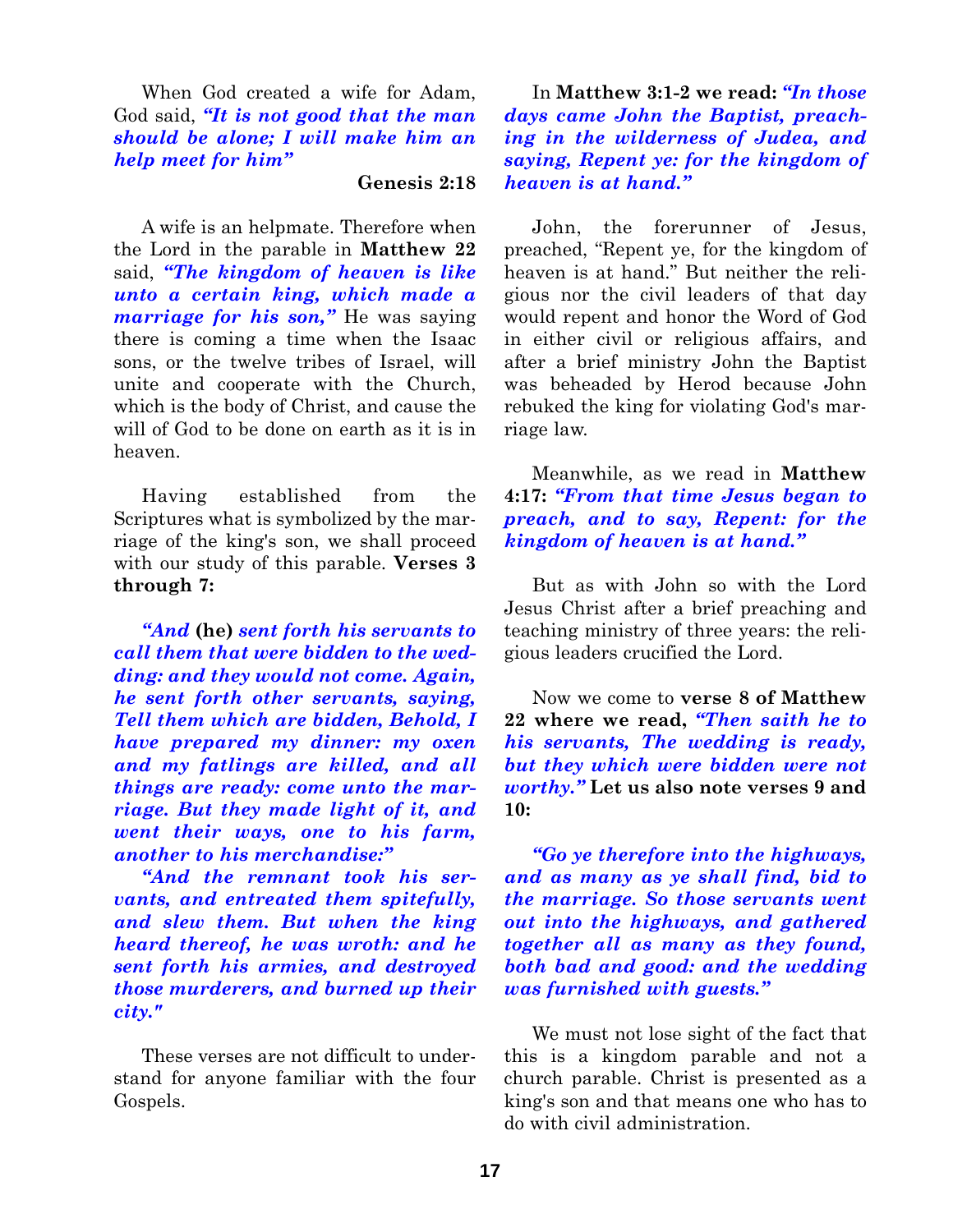It is important that we note that both bad and good people were found at the wedding. There are no bad people in the body of Christ for all who are members of the body of Christ are born again and have the imputed and imparted righteousness of Christ.

But as we found in other kingdom parables, there are bad and undesirable people among the kingdom people at the end of the present age. Therefore the kingdom people must be cleansed as it is symbolized in **verses 11 through 13** where we read, *"And when the king came in to see the guests, he saw there a man which had not on a wedding garment: And he saith unto him, Friend, how camest thou in hither not having a wedding garment? And he was speechless."*

*"Then said the king to the servants, Bind him hand and loot, and take him away, and cast him into outer darkness; there shall be weeping and gnashing of teeth."*

The man in the parable who did not have a wedding garment represents and symbolizes those in Christendom who are opposed to Christ and His kingdom laws.

The fact that the man was speechless when questioned is interesting, and perhaps revealing, when we note how some people refuse to answer, pleading the fifth amendment when questioned about their communistic activities.

The "outer darkness" where the man without the wedding garment was cast is the same as in Matthew 8:12 and Matthew 25:30. It is darkness outside the nations of Christendom.

Weeping and gnashing of teeth symbolize the loud protests that will be heard and the anger that will be evident when the Reds with their stooges and dupes are deported. Don't think this cannot happen here. It has already begun. According to the kingdom parables and the prophecies of the Old Scriptures, when Anglo-Saxondom comes to its final showdown with the anti-Christ forces of World Communism, it will be forced to do one of three things with the Reds in our midst: jail them, deport them, or execute them. We have already done all three on a limited scale.

One reason why both the disciples and the scribes and Pharisees, the enemies of the Lord, understood the Lord's kingdom parables is because they were familiar with the history and the prophecies of the Old Scriptures.

At the time Jesus spoke this kingdom parable it was a matter of Bible history that ten-tribed Israel was on the highways.

According to the 17th chapter of II Kings, ten-tribed Israel was taken into captivity by the Assyrians and placed by the river of Gozan and in the cities of the Medes in 722 B. C.

According to the 25th chapter of II Kings, the Judah kingdom was taken into captivity by the Babylonians and carried to Babylon in 586 B. C.

According to the books of Ezra and Nehemiah "forty and two thousand three hundred and threescore" people returned from the Babylonian captivity and founded the little state that developed into, and constituted, the Jewish nation at the time of Christ.

According to the prophecy of Hosea, Isaiah and the other prophets, ten-tribed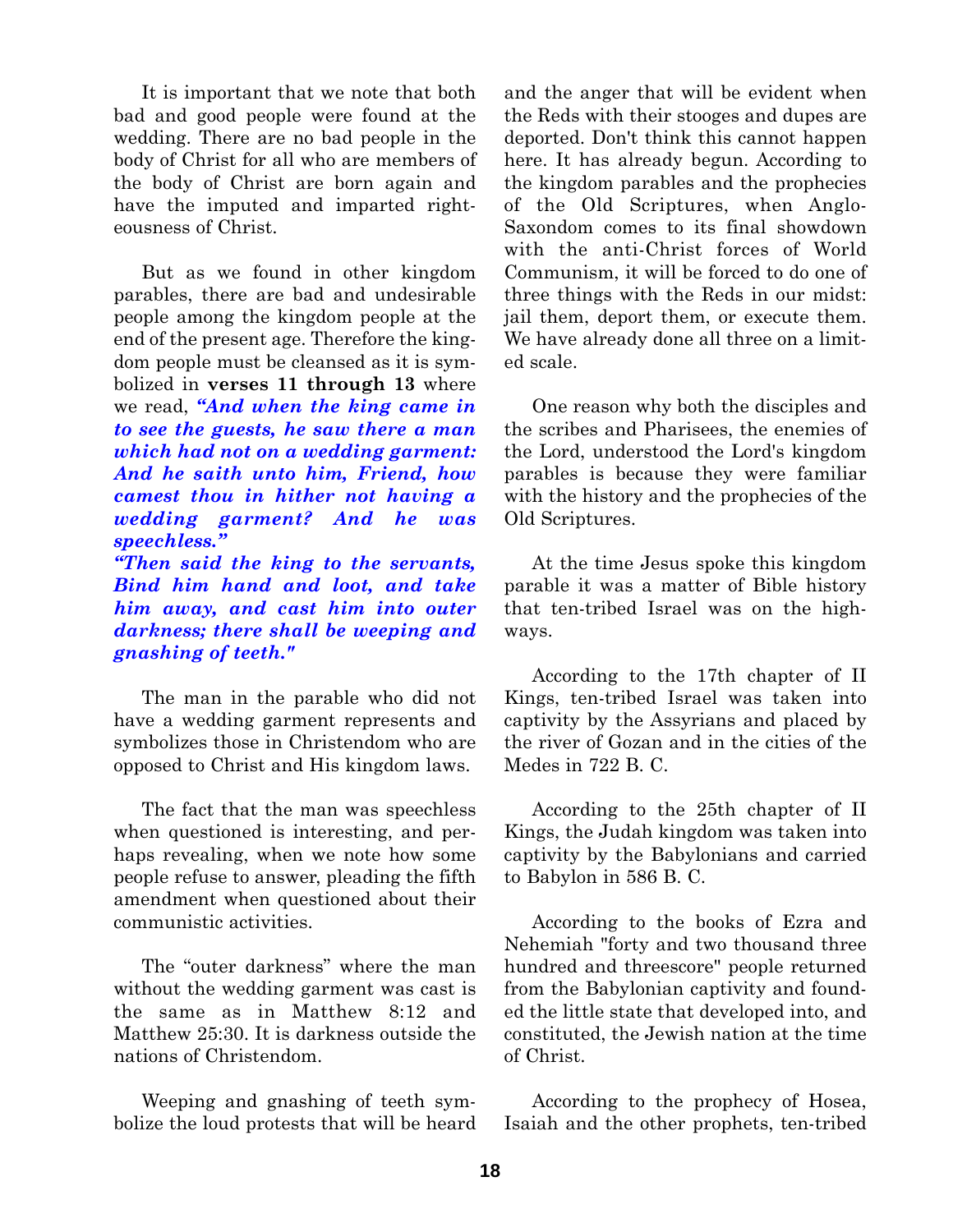Israel was to migrate away from Palestine into the north and west and occupy and develop the undeveloped areas of the then great unknown wildernesses of Europe and America.

The teaching that the return to Palestine of less than 43,000 Judahites was the reuniting of the Israel and Judah nations is as absurd as it is unscriptural. How could less 43,000 people have been the reuniting of two kingdoms, each one numbering into the millions.

In His parable on the marriage of the king's son, Jesus ,vas predicting that the scribes and Pharisees would reject His preaching and crucify Him, bringing upon themselves and their people and their city great wrath and great destruction.

But Jesus also predicted what we now know to be history, that the Gospel with its personal and national message would go to ten-tribed Israel as they migrated on the highways to their appointed places in the north and west.

As a result of the preaching and the teaching of the Gospel "the wedding was furnished with guests." In other words, God's will shall be done on earth and all who object to God's way of life for men and nations will be removed.

# **The Blade, Ear and Corn**

 $\overline{\phantom{a}}$  , where  $\overline{\phantom{a}}$ 

#### **Mark 4:26-29**

**Mark 4:26-29** reminds us of **Isaiah 61:11,** where we are told, *"For as the earth bringeth forth her bud, and as the garden causeth the things that are sown in it to spring forth; so the Lord God will cause righteousness* *and praise to spring forth before all the nations."* With this in mind let us note **Mark 4:26-29:**

*"And he said, So is the kingdom of God, as ii a man should cast seed into the ground; And should sleep, and rise night and day, and the seed should spring and grow up, tie knoweth not how. For the earth bringeth forth fruit of herself; first the blade, then the ear, alter that the full corn in the ear."*

*"But when the fruit is brought forth immediately he putteth in the sickle, because the harvest is come."*

These two scriptures, the one from the Old and the other from the New Scriptures, clearly refute the notion that the restoration of the kingdom of God on earth will take place instantaneously and with great display of power and glory.

It is true that the present world order will pass away with a great noise amidst unprecedented world-wide upheaval and destruction, but the Kingdom of God on earth is to come forth as the things that are sown in a garden as we noted in Isaiah 61:11 and as we read in **Mark 4** where Jesus said, *"So is the kingdom of God, as if a man should cast seed into the ground .... For the earth bringeth forth fruit of herself; first the blade, then the ear, alter that the full corn in the ear."*

Seed sown in the ground does not come forth in an instant; neither does it spring forth with a great manifestation of power and beauty. It comes forth gradually and at first it is often difficult to discern what is actually coming out of the ground.

This is as we have seen in the teaching of the parables of the tares, the mustard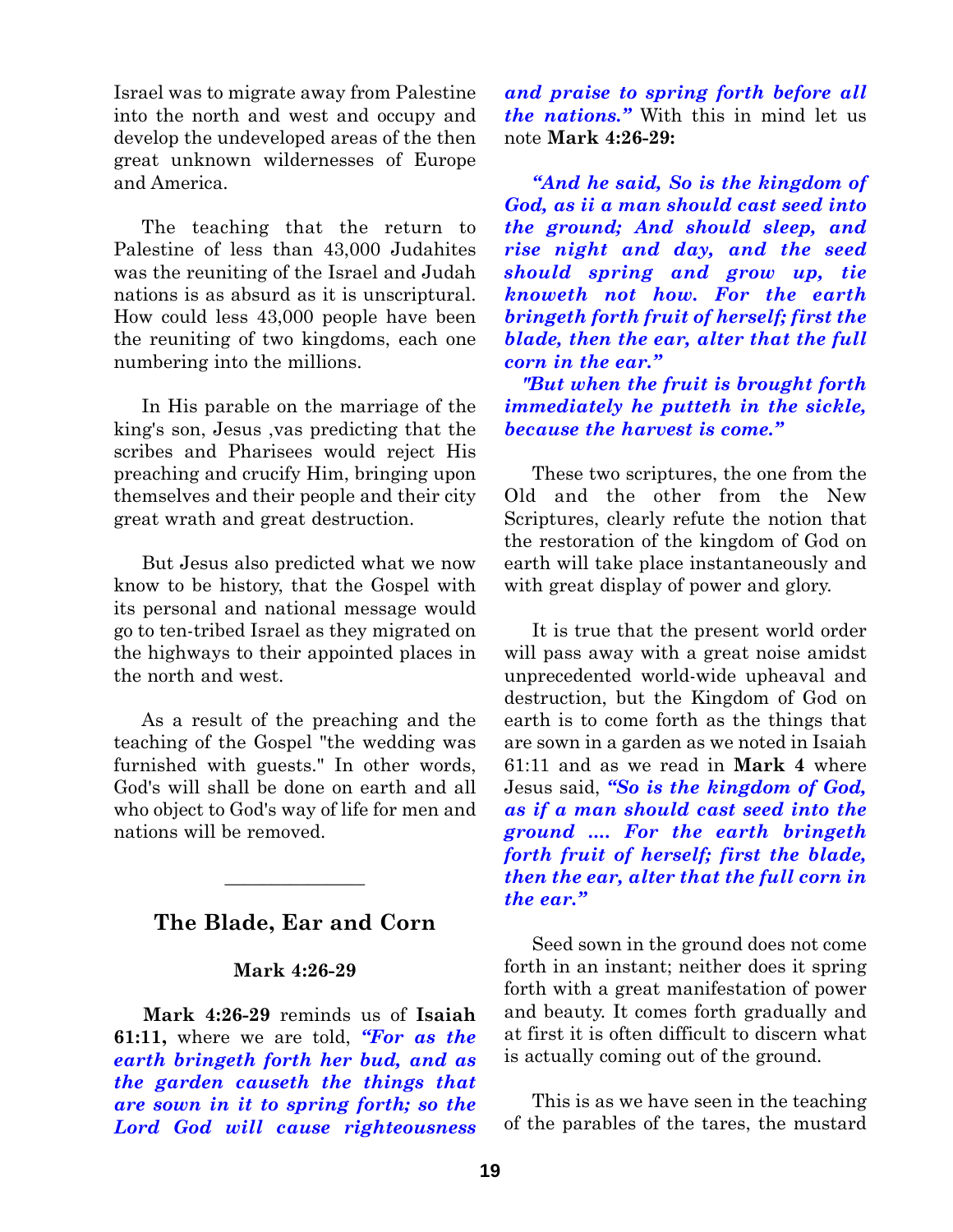seed, the leaven, and the kingdom parable of the net cast into the sea — all found in Matthew 13.

In all of these kingdom parables we are taught that the nation that was the restoration of the Kingdom of God on earth would not be recognized as such until it became a great nation, and this would be in the "last days."

# **The Sheep and Goat Nations**

 $\overline{\phantom{a}}$  , where  $\overline{\phantom{a}}$ 

### **Matthew 25:31-46**

With the exception of the Parable of the Tares in Matthew 13, the Parable of the Sheep and Goat Nations in Matthew 25:31-46 is perhaps one of the most interesting, revealing and encouraging parables for us living in the closing days of the present age.

Those who teach that the Lord's kingdom parables are Church parables use this parable to teach that personal salvation is by works and good deeds done to other people. And if the Lord's parables are Church parables dealing with personal salvation then personal salvation is by works.

But such is not the case. All scripture from Genesis to Revelation teaches most emphatically that personal salvation and regeneration never has been and never could be by works of righteousness that we have done. Personal salvation has always been by grace through faith in the substitutionary death of the Lord Jesus Christ.

As we look back to Calvary and believe and receive Christ as our Savior who died for our sins and arose for our justification,

so believers before Calvary looked forward to Calvary and believed God's promise that the Messiah would come and atone for all sin. The believers who lived prior to Calvary demonstrated their faith by sacrificing lambs and goats, not that the blood of mere animals could or did atone for sin, but every animal sacrifice in Old Scripture time typified the mercy, forgiveness, and deliverance that would come to mankind as a result of Calvary.

The first statement in the Parable of the Sheep and Goat nations shows clearly that this is an end time parable or prophecy.

It gives the time as *"When the Son of man shall come in his glory."* The next verse in the parable states, *"And before him shall be gathered all nations:* **(not all churches or all Christians but all nations)** *and he shall separate them one from another, as a shepherd divideth his sheep from the goats."* **(verse 32)**.

How can anyone teach that this is a Church parable dealing with personal salvation when the Lord so clearly stated "before him shall be gathered all nations?" This a parable on the separation and judgment of nations which takes place at the end of this age and the full manifestation of the Kingdom of God on earth.

# **Verse 33** states, *"And he shall set the sheep on his right hand, but the goats on the left."*

Since we are living in the end time, we are not surprised to find that the separation of nations has already begun. The sheep nations are on the right and are spoken of as rightists. The goat nations are on the left and are spoken of as leftists.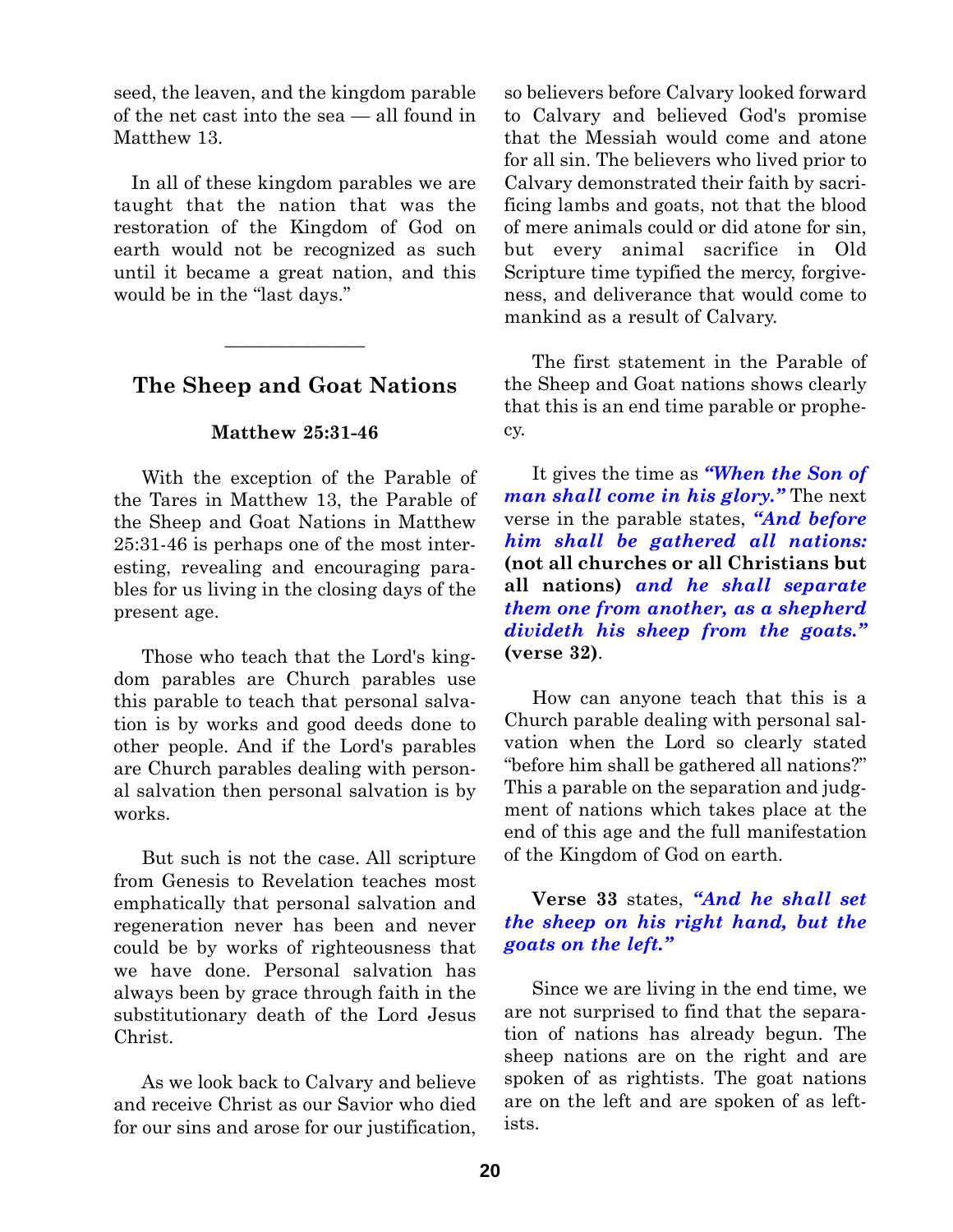In **verse 34** we read, *"Then shall the King say unto them on his right hand, Come ye blessed of my Father, inherit the kingdom prepared for you from the foundation of the world."*

"Come ye blessed of my Father" is addressed to the sheep nations on the right. In this parable we have a number of identification marks which identify the nations of Christendom as the sheep nations.

Throughout the Old Scripture the Israel people, now known as Anglo-Saxons or Isaac sons, are spoken of as God's sheep.

**Psalm 78:52 -** "But (God) made his own people to go forth like sheep, and guided them in the wilderness like a flock." **Jeremiah 50:6** - "My people hath been lost sheep." In **verse 17** of the same chapter of Jeremiah we read, "Israel is a scattered sheep." In **Matthew 15:24** Jesus said, *"I am not sent but unto the lost sheep of the house of Israel."*

Jesus was sent to the only people who as a people have received Him and believed in Him, namely, Anglo-Saxondom.

These same people have been blessed of the Father far beyond any other people and as nations of Christendom they are on the right and in opposition to the goat nations on the left.

**Verses 35 through 40** further identify, and unmistakeably so, the nations of Christendom as the sheep nations.

In these verses the Lord commends the sheep nations by saying, *"For I was an hungred, and ye gave me meat: I was thirsty, and ye gave me drink: I was a* *stranger, and ye took me in: Naked, and ye clothed me: I was sick, and ye visited me: I was in prison, and ye came unto me."*

The sheep nations reply, *"When did we do all these things unto thee?"* **Verse 40 - "And the King shall answer and say unto them, Verily I say unto you, Inasmuch as ye have done it unto one of the least of these my brethren, ye have done it unto me."**

It is not difficult to understand what is meant by "these my brethren" for in **Matthew 12:50** Jesus said, *"For whosoever shall do the will of my Father which is in heaven, the same is my brother, and sister, and mother."* So then, the individual Christian who believes in Christ is His brother. Needless to say, the nations of Christendom have been more considerate toward Christians, the King's brethren, than any other group of nations.

In case some one might have difficulty with verse 37 where the sheep nations are called "the righteous" we should cite **Isaiah 54:17** where God speaks of Israel, His servant race, and says, *"their righteousness is of me."* In other words, due to the redemption of Israel, which was accomplished at Calvary, the King sees the sheep nations as righteous. This is not a righteousness of their own, but the righteousness which is of God through the redemption at Calvary.

Returning to the Parable of the Sheep and Goat Nations let us note **verse 41: "Then shall he say also unto them on the left hand, Depart from me, ye cursed, into everlasting (age long) fire, prepared for the devil and his angels."**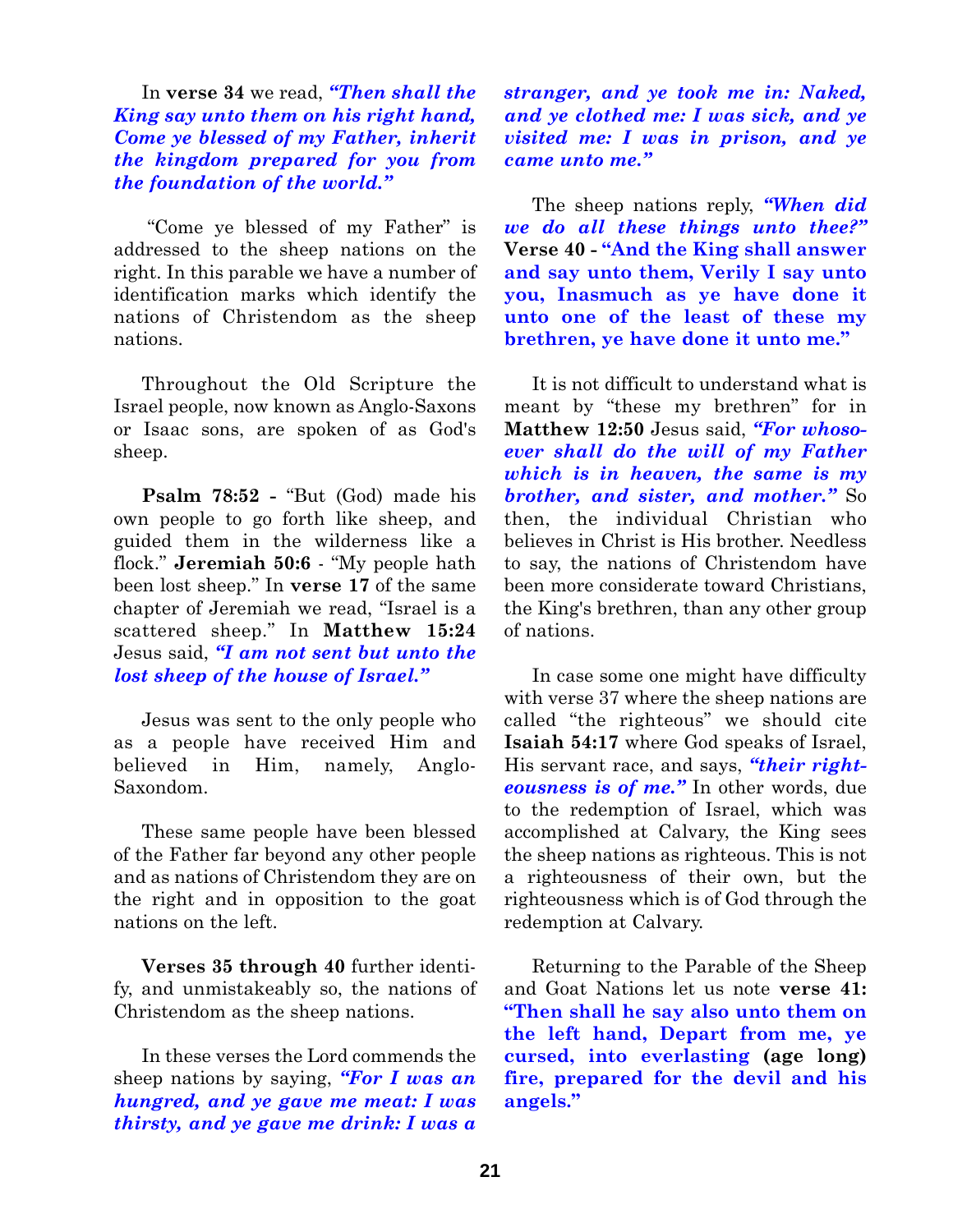Prior to the rise and spread of World Communism, it would have been difficult to see how the rulers of a whole block of nations could be told, "Depart from me, ye cursed, into everlasting fire, prepared for the devil and his angels." But with what we know today concerning the communists and communism, it is both scriptural and right that they should be committed to everlasting fire. "Everlasting fire" does not mean literal fire anymore than the sheep and goats in this parable are literal sheep and goats. "Fire" when used in symbolic scripture symbolizes cleansing as well as punishment and destruction of that which is completely evil.

We read the following in **verses 44 through 46,** which close the Lord's parable on the separation and the judgment of the sheep and goat nations:

*"Then shall they also answer him, saying, Lord, when saw we thee an hungred, or athirst, or a stranger, or naked, or sick, or in prison, and did not minister unto thee? Then shall he answer them, saying, Verily I say unto you, Inasmuch as ye did it not to one of the least of these, ye did it not to me.*

*"And these shall go away into everlasting punishment: but the righteous into life eternal."*

# **The Ten Virgins**

 $\overline{\phantom{a}}$  , where  $\overline{\phantom{a}}$ 

#### **Matthew 25:1-13**

The Parable of the Ten Virgins of **Matthew 25:1-13** is perhaps the most difficult to expound of all the Lord's parables.

It opens with the word "then." This is a word indicating the time when the

Parable of the Ten Virgins would be fulfilled.

"Then" is the first word in **Matthew 25** and it refers back to the last two verses of **Matthew 24,** where we read: *"The lord of that servant shall come in a day when he looketh not for him, and in an hour that he is not aware of, And shall cut him asunder, and appoint him his portion with the hypocrites: there shall be weeping and gnashing of teeth."*

Thus we learn that the Parable of the Ten Virgins is an end-time prophecy. This is also made plain later in the parable.

Events in Christendom will undoubtedly in the near future make the Parable of the Ten Virgins readily understood and explained, as has been the case in other kingdom parables.

Meanwhile we shall seek to learn the meaning and message of this parable which has had so many varied interpretations.

Like so many other parables spoken by our Lord, it is a parable on the restoration and the ushering in of the Kingdom of God on earth, and it is not a Church parable.

The "ten virgins" we can be certain represent or symbolize the ten tribes of Israel. A few passages from the Old Scriptures will establish this fact.

**Isaiah** was inspired of God to speak to Israel as being the Lord's bride in **Chapter 62:5:** *"For as a young man marrieth a virgin, so shall thy sons marry thee: and as the bridegroom rejoiceth over the bride, so shall thy God rejoice over thee."* In **Isaiah 54:5** Isaiah wrote, *"For thy Maker is thine*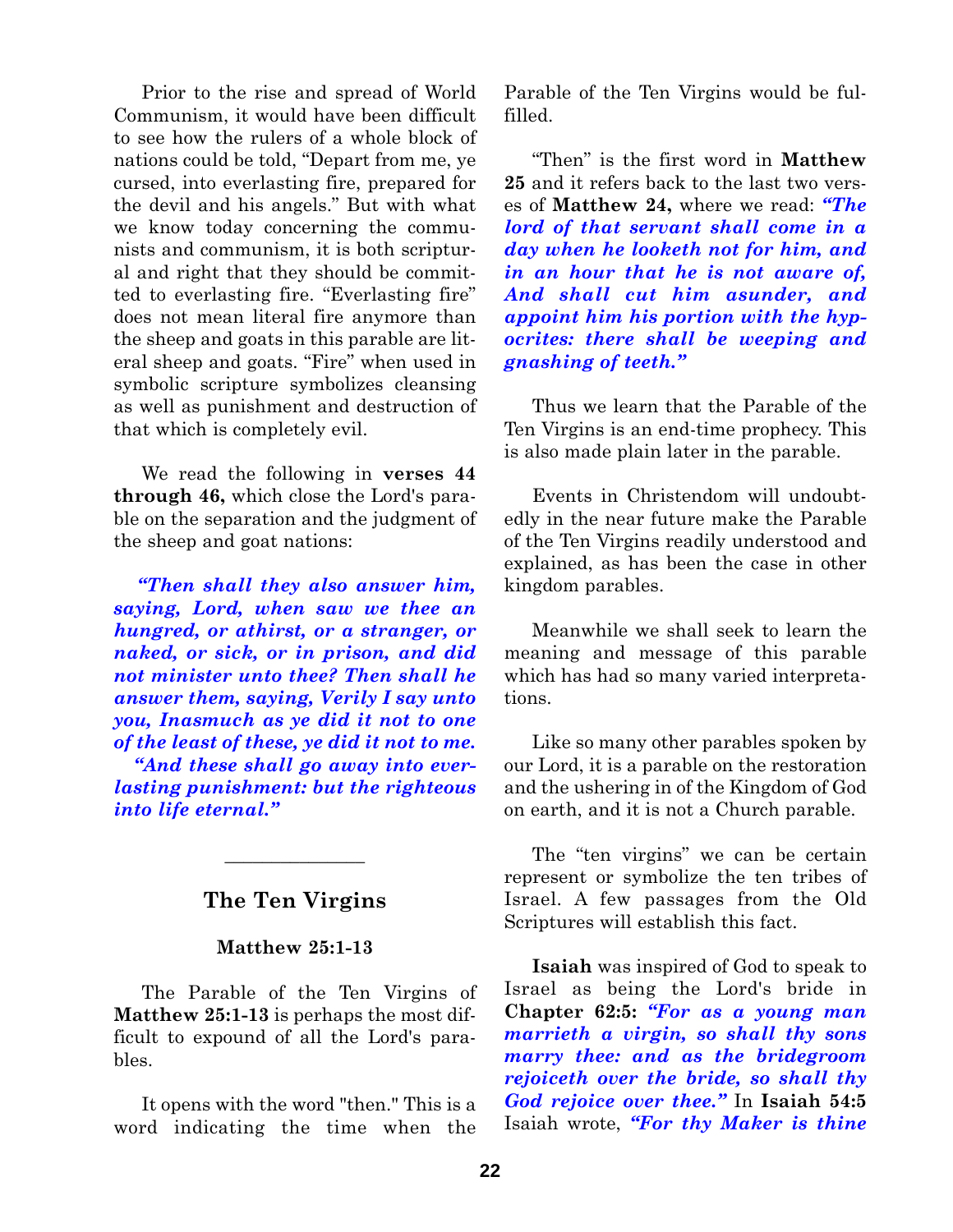*husband; the Lord of hosts is his name; and thy Redeemer the Holy One of Israel; The God of the whole earth shall he be called."*

**Jeremiah** used the same symbol in **Chapter 3:14:** *"Turn O backsliding children, saith the Lord; for I am married unto you: and I will take you one of a city, and two of a family, and I will bring you to Zion."*

**Hosea** wrote the following in **Chapter 2:19,20:** *"And I will betroth thee unto me for ever; yea, I will betroth thee unto me in righteousness, and in judgment, and in loving-kindness, and in mercies. I will even betroth thee unto me in faithfulness: and thou shalt know the Lord."*

In **Revelation 21:9,10,12** we read, *"And there came unto me one of the seven angels which had the seven vials full of the seven last plagues, and talked with me, saying, Come hither, I will shew thee the bride, the Lamb's wife. And he carried me away in the spirit to a great and high mountain, and shewed me that great city, the holy Jerusalem, descending out of heaven from God ... and at the gates ... names written thereon, which are the names of the twelve tribes of the children of Israel."*

In the light of these scriptures there should be no question as to what peoples are symbolized as the ten virgins.

The fact that they are spoken of as virgins demands that they be the people of Christendom who recognize Christ and are in a blood covenant relationship with God. Throughout all the Old Scriptures we find Israel under a protective blood covenant with God. In the New Scriptures

they are under the blood of Christ as a race. Redemption in both the Old and New Scriptures was and is for Israel.

Next, we find that the ten virgins "took their lamps." "Lamps" in symbolic scripture represent the Word of God. In **Psalm 119:105** we read, *"Thy word is a lamp unto my feet and a light unto my path."*

The only people in the history of Christendom who have ever made an effort to establish their civil administration and their way of life according to the Word of God are the Israel people, now known as the Anglo-Saxons.

**Psalm 147:19,20** makes the following very significant statement: *"He sheweth his word unto Jacob, his statutes and his judgments unto Israel. He hath not dealt so with any nation: and as for his judgments, they have not known them. Praise ye the Lord."*

In **Deuteronomy 4:7,8** Moses wrote: *"For what nation is there so great, who hath God so nigh unto them, as the Lord our God is in all things that we call upon him for? And what nation is there so great, that hath statutes and judgments so righteous as all this law, which I set before you this day?"*

This scripture is as true and unique concerning the Israel people today as it was in the days of Moses, with this difference: they are now the many nations as God promised Abraham they would be.

And since these Anglo-Saxons are the only people who have even known God's national laws, statutes, and judgments, they are without question the ten virgins with their lamps in the Lord's parable.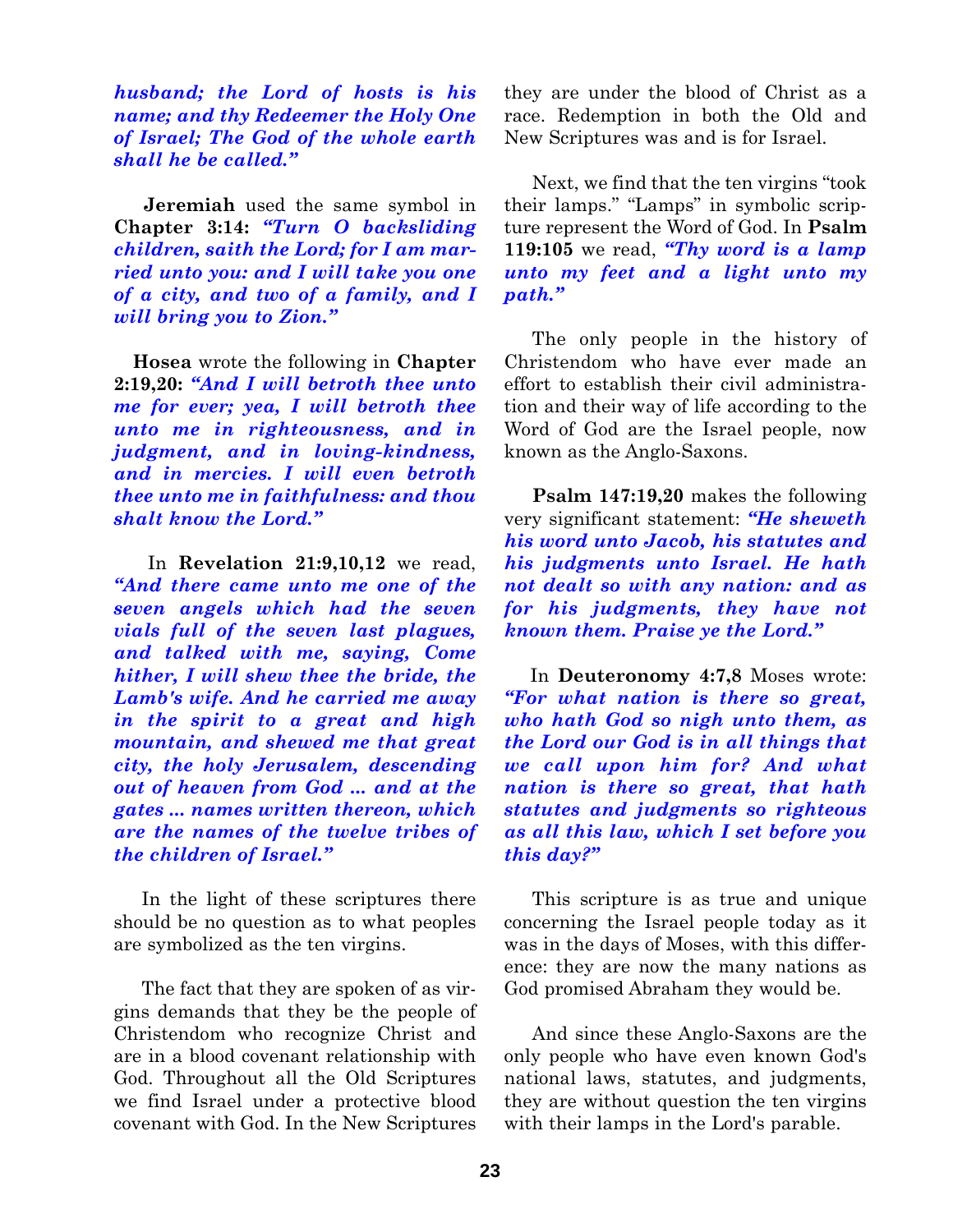The statement that the "ten virgins" took their lamps and went forth to meet the bridegroom is one way of saying that in the end time these Anglo-Saxon people would officially recognize the "kingship" of the Lord Jesus Christ, and, as we all know, this is actually the foundation upon which our nation was built.

In considering the bridegroom we must realize that Christ is the Head of His Body (the Church), He is the bridegroom to the Anglo-Saxon people — and especially in our nation where both Church and State were established upon the Word of God.

Five of the virgins were wise and five were foolish. The wise took oil in their lamps but the foolish had no oil.

"Oil" in scripture symbolizes the Spirit of God.

"While the bridegroom tarried, they all slumbered and slept. At midnight there was a cry made, "Behold the bridegroom cometh; go ye out to meet him.

"Then all those virgins arose, and trimmed their lamps."

Anglo-Saxondom (or Christendom) is very rapidly approaching the greatest crisis in its history, and we will be made to realize in this midnight darkness that everything in our national life must be made to conform to the Word of God. Things that are not in harmony with God's Word will have to be eliminated, trimmed off.

In this crisis "the foolish said unto the wise, "Give us of your oil, for our lamps are gone out." **Matthew 25:9:** *"But the wise answered, saying, Not so; lest there be not enough for us and you: but go ye rather to them that sell, and buy for yourselves."*

Many Christians viewing Anglo-Saxondom today would think it impossible that 50% of Christendom — or five of the ten virgins — would be prepared to enter the Kingdom of God on earth.

One reason for this is that they have failed to distinguish between Church and State. Having ignored the national message of the Bible, they apply the doctrines and the standards of the Church to the nation; this the Word of God does not do.

Moses, the prophets, and the apostles all set forth the fact that national righteousness consists of observing God's national laws. While there is no personal salvation through national righteousness, many great blessings come to the nation because of it.

In **Deuteronomy 4:5,6:** Moses wrote: *"Behold, I have taught you statutes and judgments, even as the Lord my God commanded me, that ye should do so in the land whither ye go to possess it. Keep therefore and do them; for this is your wisdom and your understanding in the sight of the nations, which shall hear all these statutes, and say, Surely this great nation is a wise and understanding people."*

The Church of Jesus Christ is a very distinct and separate institution composed of born again believers from all races and tribes of people. The Church, the Body of Christ, is a new creation and will be the ruler with Christ in the New Age.

In His parable of the ten virgins, as in all His kingdom parables, Christ was not setting forth the mysteries of the Church but the mysteries of the Kingdom of God on earth.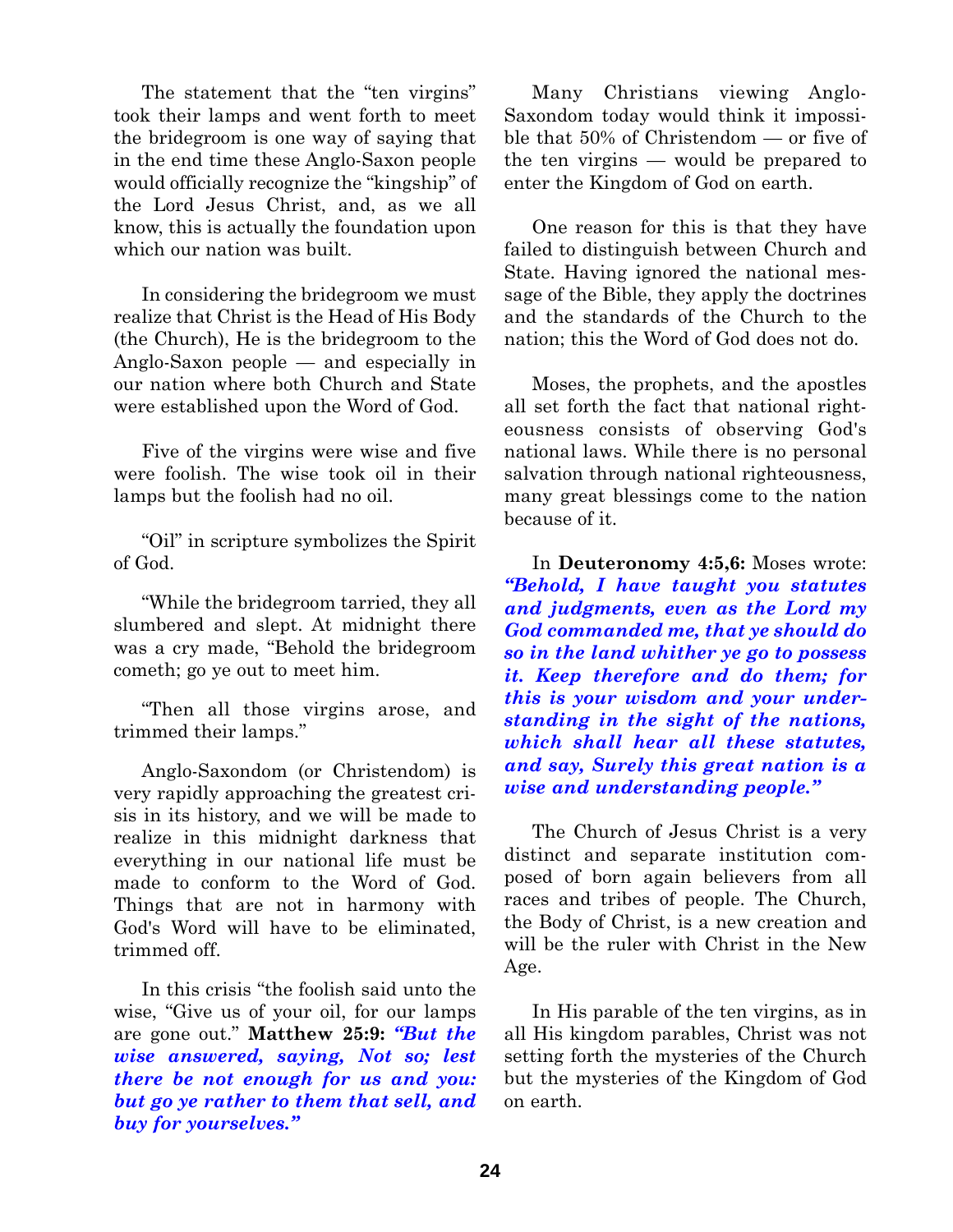If the people of Christendom were given an opportunity to chose between the pagan and Babylonian systems in our midst and the national laws of the Bible we might find that already 50% of the people have become so sick and tired of economic, political, and social oppression and corruption that they would decide to honor and observe God's national laws.

In any event, that is what the outcome will be as a result of our present time of unprecedented confusion and distress of nations.

Moses foretold this in **Deuteronomy 4:30,31:** *"When thou art in tribulation, and all these things are come upon thee, even in the latter days, if thou turn to the Lord thy God, and shalt be obedient unto his voice; (For the Lord thy God is a merciful God;) he will not forsake thee, neither destroy thee, nor forget the covenant of thy fathers which he sware unto them."*

"The door was shut" in the Parable of the Ten Virgins symbolizes the same as we find in the Parable of the Tares, that not all who happen to be living in the Kingdom

Nation at the time of its cleansing will be allowed to remain and enjoy the blessings of a scriptural and righteous civil administration.

Jesus closed His parable on the ten virgins by saying, *"Watch therefore, for ye know neither the day nor the hour wherein the Son of man cometh."*

This indicates that the cleansing of the kingdom nations will come unexpectedly and will find many people unprepared.

Christ or communism will be the issue which will determine whether or not a person will remain in the Kingdom nation.

Many today say we will have neither, but that attitude can change over night. God will undoubtedly force the issue, compelling all to choose one or the other.

# **The Husbandman**

 $\overline{\phantom{a}}$  , where  $\overline{\phantom{a}}$ 

## **Matthew 21:33-44**

The Parable of the Husbandmen is perhaps the most severe and most revealing parable spoken by our Lord. This parable is found in **Matthew 21:33-44.**

Before we read the parable itself we shall read the two verses immediately following the parable, **verses 45 and 46:** "And when the chief priests and Pharisees had heard his parables, they perceived that he spake of them. But when they sought to lay hands on him, they feared the multitude, because they took him for a prophet."

**Verse 33 of Matthew 21** opens this parable, and Jesus said, *"Hear another parable: There was a certain householder, which planted a vineyard, and hedged it round about, and digged a winepress in it, and built a tower, and let it out to husbandmen, and went into a far country."*

In order to clearly understand what the Lord meant by the vineyard we must be familiar with verses 1 through 7 of Isaiah 5.

We shall read **verses 3, 5 and 7** of this chapter: *"And now, O inhabitants of*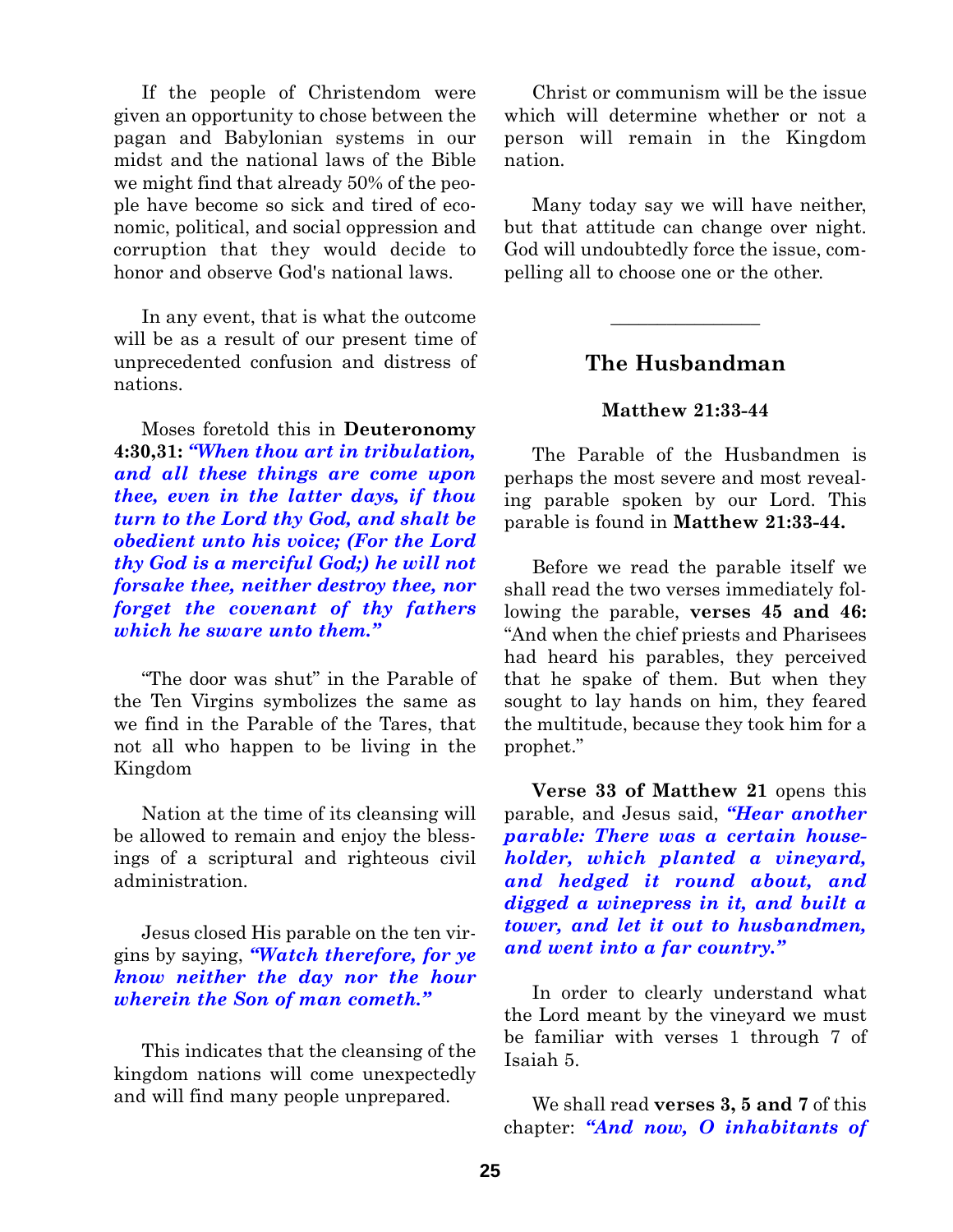*Jerusalem, and men of Judah, judge, I pray you, betwixt me and my vineyard... And now go to; I will tell you what I will do to my vineyard: I will take away the hedge thereof, and it shall be eaten up; and break down the wall thereof, and it shall be trodden down; For the vineyard of the Lord of hosts is the house of Israel, and the men of Judah his pleasant plant: and he looked for judgment, but behold oppression; for righteousness, but behold a cry."*

Let us note, and remember, that the vineyard of the Lord of hosts is the house of Israel and the men of Judah His pleasant plant. Certain men of Judah were given special favor, care and opportunity, but both Israel and Judah were considered the Lord's vineyard.

This is a fact emphatically taught throughout the Old Scripture where the twelve tribes of Israel are set forth as God's chosen servant race. In fact, they were and are the only race that has known God's religious ordinances and God's civil and moral laws.

In **Psalm 147:19,20** we read, *"He sheweth his word unto Jacob, his statutes and his judgments unto Israel. He hath not dealt so with any nation: and as for his judgments, they have not known them. Praise ye the Lord."*

Therefore in verse 33 of Matthew 21 Jesus was merely stating what was known as Bible history at that time.

In **verse 34** we read, *"And when the time of the fruit drew near, he sent his servants to the husbandmen, that they might receive the fruits of it."*

The husbandmen are not the same as the vineyard. The vineyard, as we learned, consisted of both Israel and Judah. Both Israel and Judah, as Bible history shows, failed to produce kingdom fruit; both had their hedges torn down, and both went into captivity: Israel into the Assyrian captivity and Judah into the Babylonian captivity.

With these historical facts in mind we shall consider the rest of the Parable of the Husbandmen: *"And the husbandmen took his servants, and beat one, and killed another, and stoned another."*

*"Again, he sent other servants more than the first: and they did unto them likewise. But last of all he sent unto them his son, saying, They will reverence ray son. But when the husbandmen saw the son, they said among themselves, This is the heir; come, let us kill him, and let us seize on his inheritance. And they caught him, and cast him out of the vineyard, and slew him."*

*"When the lord therefore of the vineyard cometh, what will he do unto those husbandmen? They say unto him, He will miserably destroy those wicked men, and will let out his vineyard unto other husbandmen, which shall render him the fruits in their seasons.*

*"Jesus saith unto them, Did ye never read in the scriptures, The stone which the builders rejected, the same is become the head of the corner: this is the Lord's doing, and it is marvelous in our eyes? Therefore say I unto you, The kingdom of God shall be taken from you, and given to a nation bringing forth the fruits thereof."*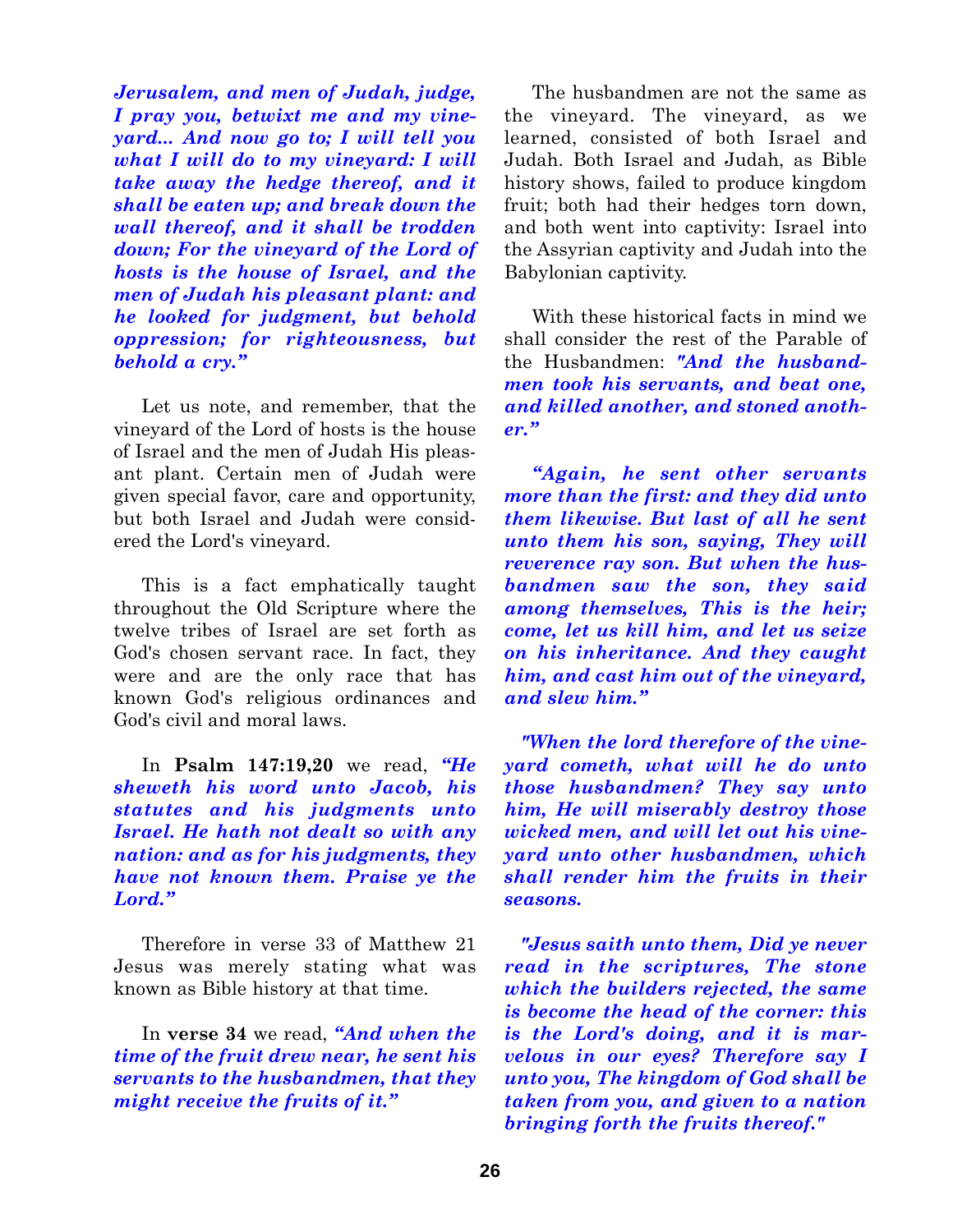This parable is easily understood until we get to the statement: *"The kingdom of God shall be taken from you, and given to a nation bringing forth the fruits thereof."*

This statement has been made difficult and confusing by those who would make the Lord's kingdom parables Church parables, teaching that the Church is now the Kingdom of God.

If that were the case then the chief priests and Pharisees must have been in possession of the Church prior to the Lord's crucifixion for whatever the Kingdom of God is, it was something they were in possession of.

To teach that the Pharisees, who did not believe in Christ were even in the Church or the body of Christ is to deny every basic doctrine of the Church.

Jesus states in **Matthew 23:2-4,** *"The scribes and the Pharisees sit in Moses' seat: All therefore whatsoever they bid you observe, that observe and do; but do not ye after their works: for they say, and do not. For they bind heavy burdens and grievous to be borne, and lay them on men's shoulders; but they themselves will not move them with one of their fingers."*

The thing that the scribes and Pharisees had which was taken from them was the opportunity and responsibility to administer the civil, moral and social laws of God given by Moses, and this is what is meant by the Kingdom of God.

This "kingdom of God," according to the words of Jesus in Matthew 21:43, was to be given to a nation."

The Church is the body of Christ and it is open to all people of every and any race; it was not given to a nation.

Some people teach that the kingdom was given to ten-tribed Israel — and in a sense that is true — but ten-tribed Israel has been many nations as God promised Abraham they would be, and the Kingdom of God was to be given to a nation bringing forth the fruits thereof."

Ten-tribed Israel, the Anglo-Saxons of today, have been, as Isaiah prophesied in **Isaiah 48:10**, "God's witnesses" during the Church Age of witnessing. They have done about 90% of all Christian preaching, teaching and missionary work, but the Church is not the Kingdom of God for the kingdom was to be given to "a nation" bringing forth the fruits thereof.

When we realize that the restoration of the Kingdom of God was to become manifest on earth at the close of the Church Age, and that it was to be given to "a nation" which would bring forth kingdom fruits, we should not have great difficulty in finding such a nation for one nation stands out very conspicuously among the nations of the earth and of all history in bringing forth much and many fruits of the administration of God's principles in civil, moral and social affairs.

That nation, as everyone knows, is the United States of America.

There are those that imagine that the Kingdom of God will be perfect from its very first manifestation, but such is not the case for as we have seen there are several parables and much Old Scripture prophecy devoted to the cleansing of the Kingdom of God at the end of the present age.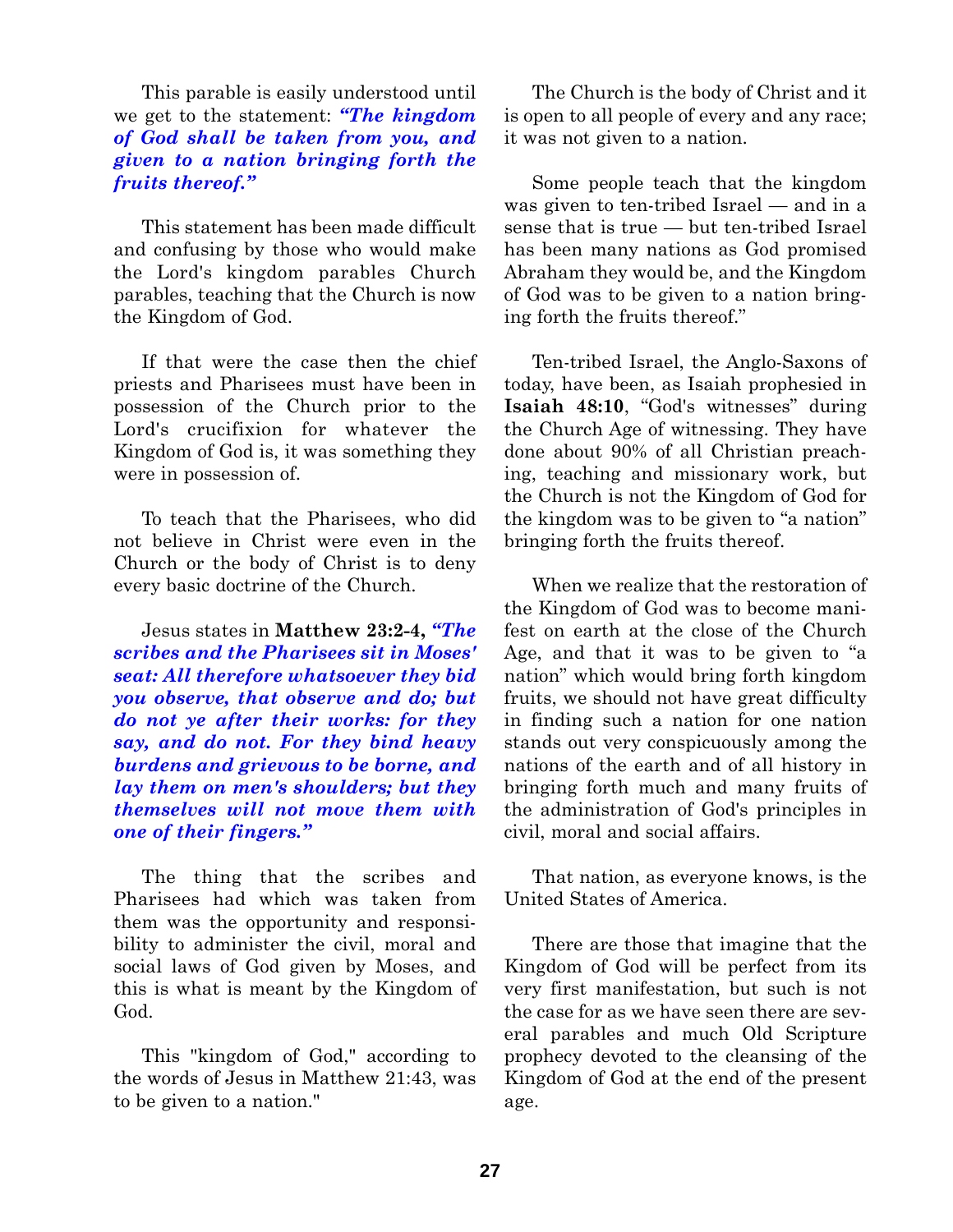In the Parable of the Husbandmen we must distinguish between the vineyard and the husbandmen, Remember, the husbandmen and not the vineyard were to be miserably destroyed when "the Lord of the vineyard cometh."

# **The Prodigal Son**

 $\overline{\phantom{a}}$  , where  $\overline{\phantom{a}}$ 

### **Luke 15:11-32**

Many very fine Gospel sermons have been preached from the Parable of the Prodigal Son, and many unsaved and backslidden souls have made their peace with God through the personal and spiritual application of this parable. For this we thank God.

The kingdom parables may have many spiritual applications and lessons, but there is always one correct interpretation. The fact that the parable of the prodigal is not primarily a parable on personal salvation becomes emphatically evident when we consider the attitude and the action of the elder son.

In order to have this before us we shall read **verses 25 through 28 of Luke 15:** *"Now his elder son was in the field: and as he came and drew nigh to the house, he heard music and dancing. And he called one of the servants, and asked what these things meant. And he said unto him, Thy brother is come; and thy father hath killed the fatted call, because he hath received him safe and sound. And he was angry, and would not go in: therefore came his father out and intreated him."*

The elder son's behavior certainly is not the attitude and action of Christians when sinners and backsliders repent and accept mercy and pardon from God.

There is no greater joy to the Christian than the repentance and regeneration of the unsaved. And any so-called Christian that did not rejoice at the repentance of a sinner would give unmistakable evidence of not being a true, born again Christian.

Therefore in seeking the correct interpretation of the Parable of the Prodigal Son we must look further into the Scriptures.

If we let the elder son represent the Church of Jesus Christ as a whole rather than the individual Christian, and if we let the younger, wayward and unruly son represent the other great God-ordained institution, civil government, the Parable of the Prodigal son fits throughout and gives us a tremendous revelation which is in harmony with what was foretold by the prophets for our day and age.

The two great institutions brought into being by God are Church and State.

The Church is a spiritual body or association and is composed of all who believe in and receive the Lord Jesus Christ as the Messiah, the Son of God.

Civil administration with its civil laws, statutes, commandments and judgments was also established by God through God's great and faithful servant Moses.

While the Church burst forth into active power and glow through the ministry of the Apostle Paul, the Church as a spiritual organism goes back to the Garden of Eden where God, after the sin of Adam and Eve, provided personal salvation through the sacrificial blood of an innocent animal which represented the sacrificial death of Christ who, in God's appointed time, would die on Calvary for the sins of the world. So there is a sense in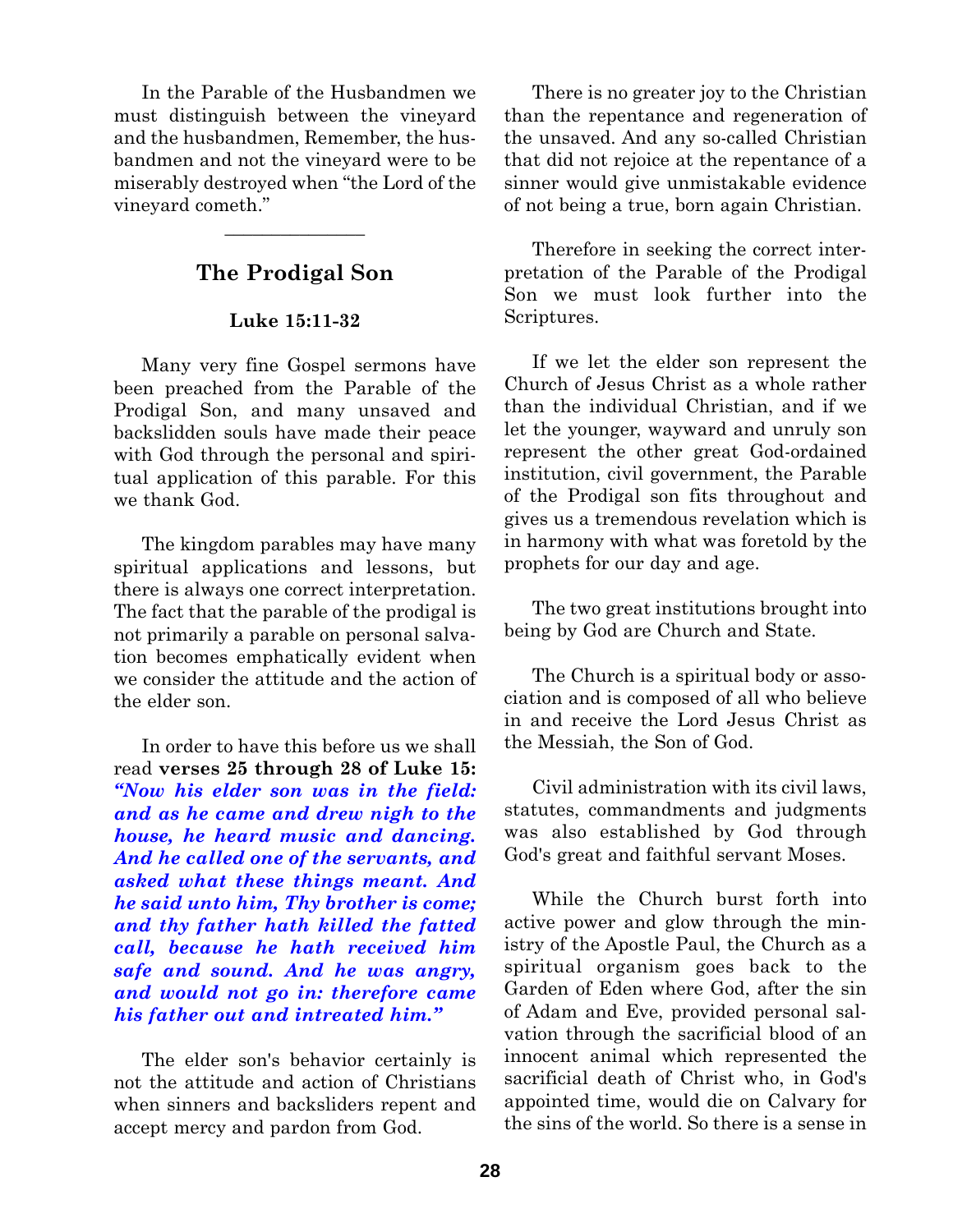which the Church was established before civil administration was brought forth by God.

It is important that we realize that Apostle Paul repeatedly stated that the truth and light which he taught concerning the Church was revealed to him from the Old Scriptures.

In **Romans 16:25-27** Paul wrote: *"Now to him that is of power to stablish you according to my gospel, and the preaching of Jesus Christ, according to the revelation of the mystery, which was kept secret since the world began, But now is made manifest and by the scriptures of the prophets, according to the commandment of the everlasting God, made known to all nations for the obedience of faith: To God only wise, be glory through Jesus Christ for ever. Amen."*

Note, Paul said *"my gospel, and the preaching of Jesus Christ ... is made manifest, and by the scriptures of the prophets."*

In **1 Corinthians 15:1,3,4** Paul wrote: *"Moreover, brethren, I declare unto you the gospel which I preached unto you, which also ye have received, and wherein ye stand; ... For I delivered unto you first of all that which I also received, how that Christ died for our sins according to the scriptures; And that he was buried, and that he rose again the third day according to the scriptures."*

In other words, the gospel Paul preached was in and according to the Old Scriptures, the only scriptures in existence in the time of the Apostle Paul.

Thus we learn that Church and State,

as we speak of them today, have run parallel down through history. They were both brought forth by God and ordained to serve and glorify God and bless mankind.

However, throughout the last 2,520 years, or the seven times of punishment, civil administration has been for the most part a prodigal son.

The Father's will relative to civil affairs has been almost completely ignored. God's civil laws, statutes, commandments and judgments have been cast aside. Legislators have made laws that defy and violate the civil laws of God. Like the prodigal son who joined himself to a citizen of that far country we, in civil affairs, have exacted and enforced heathen laws, and now like the prodigal we find ourselves feeding the swine of communism.

But like the prodigal, we too will finally get our fill and will come to our senses and realize there is only one of two courses open to us in civil, national and international affairs, and that is to arise and return to God our Father and to honor and observe His civil, moral and social laws, or perish.

Like the prodigal, we have wandered so far from God's word and will in civil affairs that we no longer think of human government as being born or ordained of God.

It required considerable time for the prodigal to finally get back into the father's house, and when the father saw him returning he was yet a great way off.

So our return to the civil and national laws of God will require time. A great and very significant development in this direction took place at the founding of our own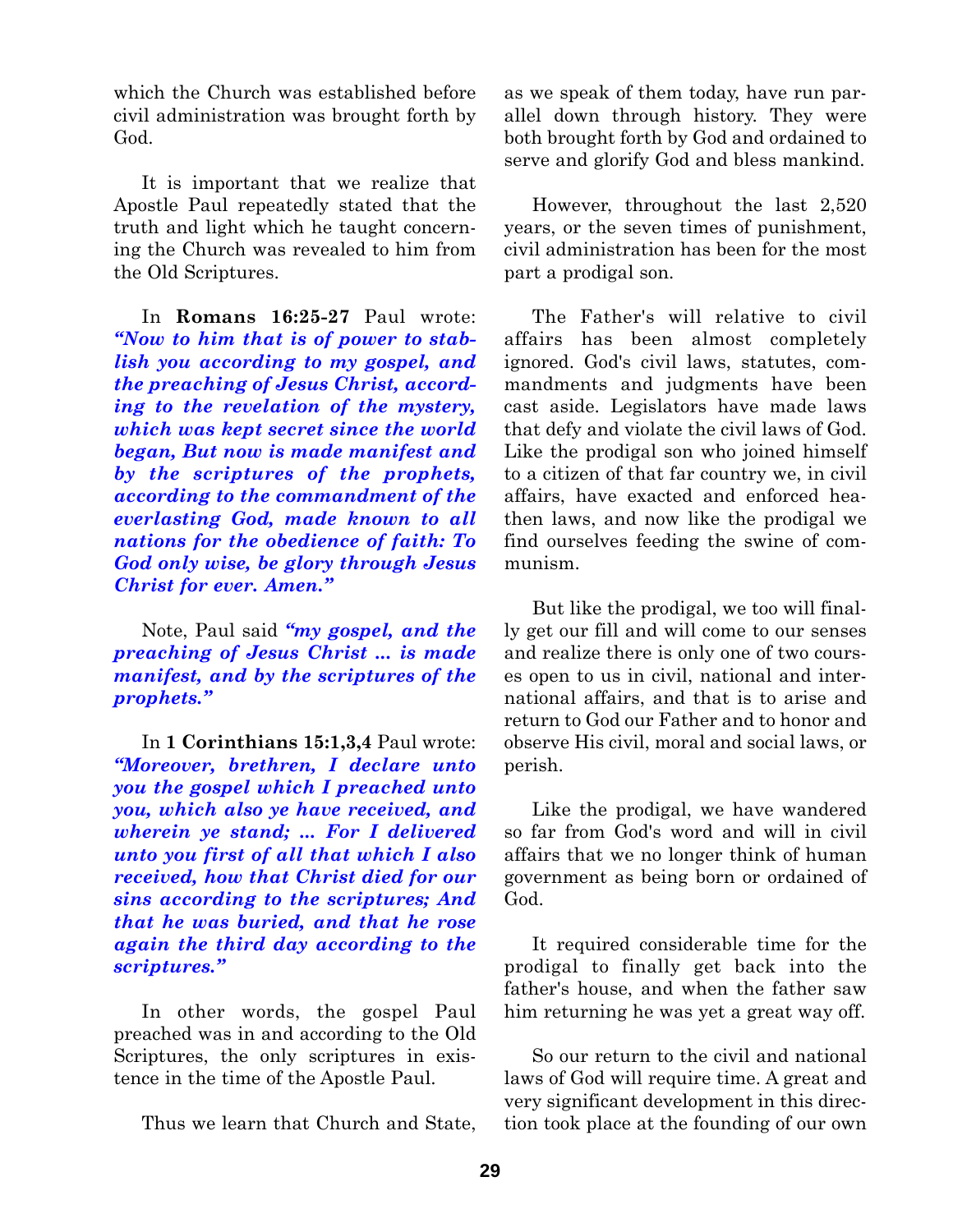nation. But now we have come to the time when, according to all the prophets and other kingdom parables, Christendom will be forced by circumstances, as was the prodigal, to honor and observe God's civil and national laws. And those who will not will perish.

This is the teaching of both the Old and New Scriptures.

Peter had this in mind in **Acts 3:23** where we read: *"And it shall come to pass, that every soul, which will not hear that prophet, shall be destroyed from among the people."*

The nuclear weapons, which we in our defiance of God's civil and national laws have given to the men in the Kremlin will help a great deal in bringing us to our senses.

When the prodigal son came back to his father he said, "Father, I have sinned against heaven, and in thy sight, and am no more worthy to be called thy son."

This is the realization, acknowledgment, and confession that we as a nation — especially our civil administrators must realize, acknowledge and confess before God.

When we as a people realize that civil administration and international law was established by God, and that the violation of these civil and moral laws is sin, we will begin to come to our senses and like the prodigal be able to think and act intelligently.

When the prodigal first left his father's house he undoubtedly imagined he was embarking on a great and thrilliing adventure, and that by casting aside the standards and restraints of his father he

would enjoy great liberty and find challenging and exciting opportunities.

So it was with us as a nation a generation ago when we threw the Bible out of our schools, threw to the wind God's national law relative to Sunday (Sundaykeeping is a national and civil law and not merely a religious ordinance). We, too, as a nation imagined that by casting aside the standards and restraints of our Godgiven constitution that we were embarking on a great and thrilling adventure.

Little did we as a nation realize that when we established our present Federal Reserve banking system we were violating the basic economic laws of God and bringing upon ourselves and our children's children unbearable burdens.

It was not until the prodigal had for some time found himself feeding swine that he came to himself and decided to return to his father's house and offer himself as a servant.

The following information comes from the Legislative Reference Service of the Library of Congress:

## FOREIGN AID TO COMMUNIST COUNTRIES July 1, 1945 — June 30, 1957

| Albania        | 20,444,000      |
|----------------|-----------------|
| Czechoslovakia | 215,410,000     |
| East Germany   | 175 339,000     |
| Hungary        | 31,938,000      |
| Poland         | 442,698;000     |
| Soviet Union   | 687 929,000     |
| Yugoslavia     | 836 354,000     |
| <b>TOTAL</b>   | \$2,252,112,000 |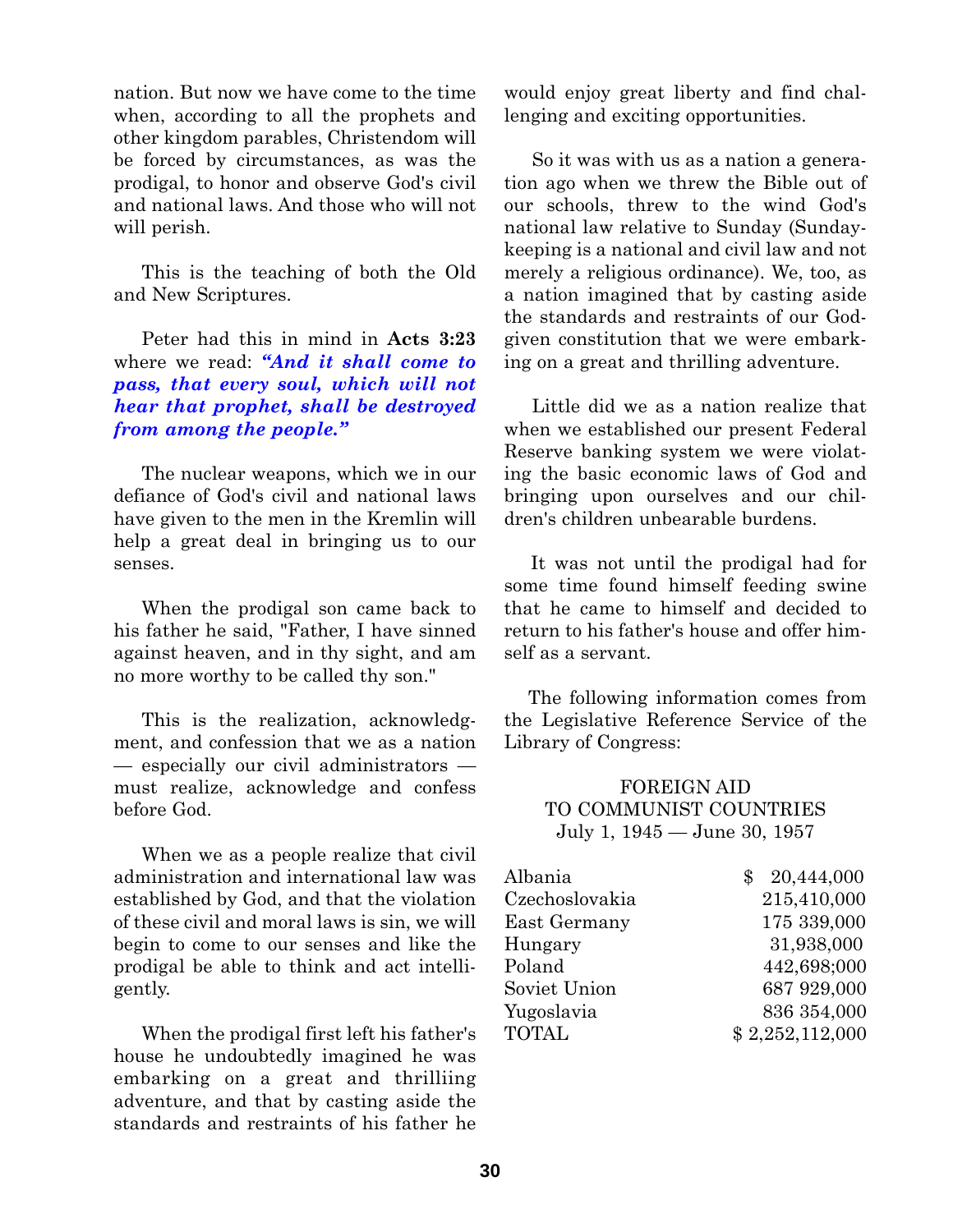## RECENT FIGURES ON FOREIGN AID TO REDS Aid During Fiscal Year July 1, 1956 — June 31, 1957

| Hungary    | \$10,166,000 |
|------------|--------------|
| Yugoslavia | 45,241,000   |

Not only has the United States sent more than 2 1/4 Billion Dollars to aid Communist countries since 1945 ... but — In addition: Communist Poland has recently received \$193 Millions in gifts from the United States — \$95 Millions in 1957 and \$98 Millions in February 1958. The transfer of these U. S. dollars to Red Poland was handled in a special transaction.

Throughout the Scriptures we find various animals used to symbolize nations. For instance, in Daniel 7 ancient Babylon was symbolized by a lion that had eagle's wings.

The Medo-Persian Empire was symbolized by a bear which had three ribs in its mouth; ancient Greece was was likened unto a leopard. This did not necessarily imply that every person in these different nations was as cruel, destructive and dangerous as these animals are, but the system of human government in these nations was, as history shows.

And as we consider the nature, policy, spirit and purpose of international, anti-Christ communism we find that it is undoubtedly one of the most corrupt, selfish, unclean and destructive forces of all history - and we are feeding it not only with taxpayers' money but with peoples and their lands in Europe, Asia and Africa.

In considering the Parable of the Prodigal Son we find that it was not until the prodigal was face to face with destruction that he actually arose and returned to his father. Not until he realized and said "I perish" did he repent. So it will be, undoubtedly, with our nation and all Christendom.

When world communism, which we in our defiance of God's civil and moral laws have fed, threatens us with utter destruction we, like the prodigal, will have only one way out of the dilemma which we have brought upon ourselves by our wicked and sinful departure from God's civil and moral laws.

After receiving his prodigal son *"the father said to his servants, Bring forth the best robe, and put it on him; and put a ring on his hand, and shoes on his feet: And bring hither the fatted calf, and kill it; and let us eat, and be merry: For this my son was dead, and is alive again; he was lost, and is found. And they began to be merry."*

The robe, the ring, the shoes and the fatted calf symbolize redemption, authority, peace and prosperity which will be ours as a nation and as a race when we in our civil administration cease to feed swine and return to the civil and moral laws of the Bible and our Constitution.

The significance of the father's word — "For this my son was dead, and is alive again; he was lost, and is found" — is apparent to anyone familiar with what happened to the Israel people whenever they departed from God's national laws. This is set forth very clearly in the Book of .Judges and has been repeated in our generation.

Jesus, you recall, said *"I am not sent but unto the lost sheep of the house of Israel."* This does not mean that none but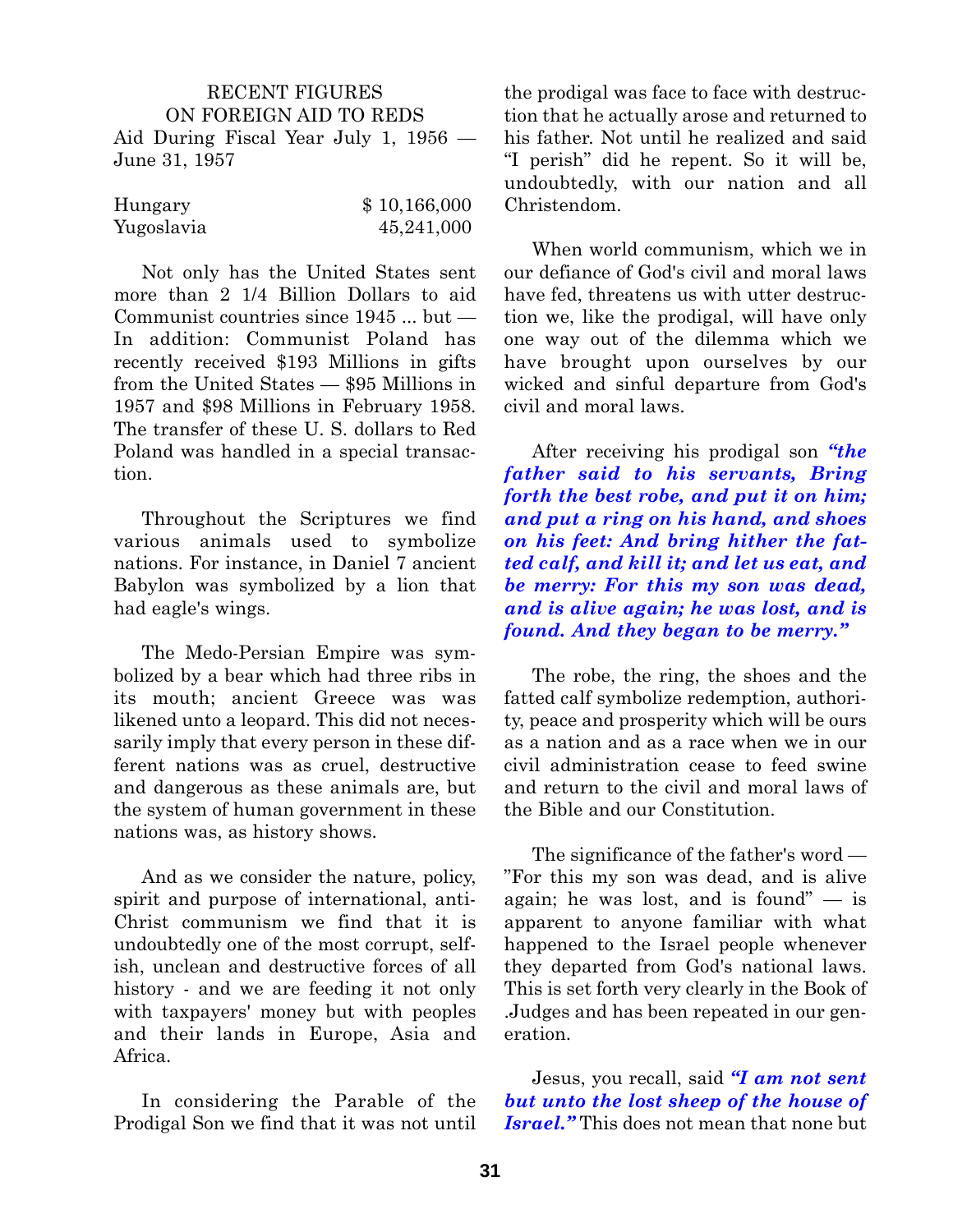Israelites, or Anglo-Saxondom, may come to Christ for personal salvation. It means that since the Israel people were the only people who ever received God's national laws they were the people that Christ came to redeem and restore to His national laws, and would use them to establish His kingdom on earth.

The elder son certainly does not represent the individual believer for no true Christian is angry and complains when an individual backslider repents and comes back to God. And since the last part of the Parable of the Prodigal Son cannot be made a Church parable neither can the first part be made a Church parable. Any correct and scriptural interpretation of the Lord's Kingdom Parables will always be consistent throughout the parable, and will be in harmony with Bible history and Bible prophecy.

Those who insist on making the Parable of the Prodigal Son a Church parable, and spiritualize this parable, get along fairly well until they get to the elder son. They actually have more difficulty with the elder son than with the prodigal son; therefore most often the elder son is ignored or bypassed.

For instance, can you imagine a truly born again believer becoming angry when hearing about decisions for Christ in the various evangelistic efforts throughout the land?

So while the elder son cannot be made to represent the individual Christian at the conversion of the individual sinner, the elder son does represent the position and the attitude of most of organized churchianity when it first hears the truth concerning the restoration of the Anglo-Israel people as a race.

It is a strange thing that the Christian that seems so joyful when hearing about one individual sinner repenting becomes angry when he hears the Gospel of the Kingdom and the restoration of the kingdom peoples.

It is quite evident that the elder son represents the Church as a whole rather than the individual Christian, for in verse 31 the father said to the elder son, "Son, thou art ever with me, and all that I have is thine."

The Church is the body of Christ. And as the Apostle Paul repeatedly stated, the Church is heir and joint heir with Christ.

God could never say to any one individual Christian "alI that I have is thine," but it is a true and scriptural statement when applied to the Church as a whole.

Among other things, the elder son when he became angry at hearing of the younger brother's return and the father's welcome said, "Lo, these many years do I serve thee, neither transgressed I at any time thy commandment."

For the past 1,900 years the true Church, the body of Christ, has served God and obeyed God's command to preach the Gospel of Personal Salvation. Millions have given their lives and other millions have given of their means, and for the Church it has been a long and hard service.

But the Church as a body has become so occupied with the personal phase of the Gospel, and the salvation of the individual sinner, that it has forgotten the younger brother who was also brought into being by God the Father. The Church has ignored the Kingdom and even imagined itself to be the Kingdom of God.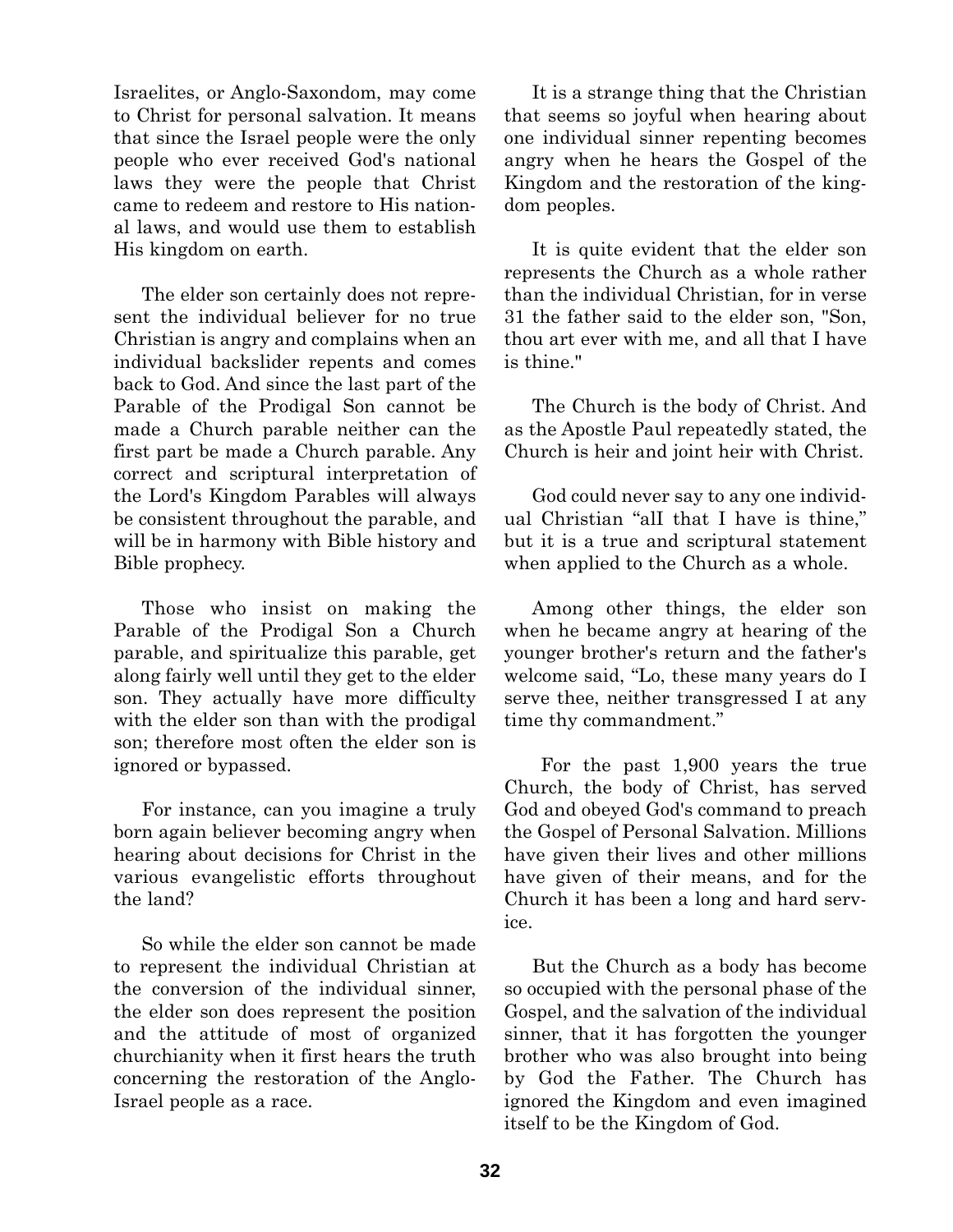We have now come to the close of the Church Age; the Kingdom is soon to become manifest in file earth. The Kingdom people, the Anglo-Saxons, will soon be forced by Divine providence as was the prodigal, to return to God's Kingdom laws, statutes, judgments and commandments. And throughout Christendom God has been calling messengers (or servants) to preach and teach the Gospel of the Kingdom, showing from the Scriptures the identity and destiny of the Anglo-Saxons who are the Kingdom people, formerly called Israel. And as in the parable these servants met with anger and abuses from the organized Church.

The elder son would not even go in and look at his brother, the returned prodigal, although the father came out and entreated him.

So it is with organized churchianity today. It will not even look at the scriptures pertaining to the Kingdom of God on earth and the Kingdom people whom Christ came to redeem. Most so-called fundamentalists merely become angry and without any study or consideration condemn the Gospel of the Kingdom as heresy and an unscriptural teaching. They would rather turn the whole world, including the nations of Christendom, over to come great antichrist than join those who rejoice in the Gospel of the Kingdom of God on earth.

All that the eider son said about the prodigal son has proven to be true. The eider son said to the father, as we read in **verse 30,** *"But as soon as this thy son was come, which hath devoured thy living with harlots, thou hast killed for him the fatted calf."*

Note, he did not say "my brother" but "this thy son." And so it is with organized churchianity, it must admit that human government was ordained and set forth by God, but Christendom is very reluctant to admit that there is any redemption for the Anglo-Israel people in the realm of civil affairs and the government of this world.

It is true that in civil administration and concerning God's laws for human government the Anglo-Saxons (the Kingdom people) have for the past 2,500 years been living like the prodigal. A great awakening and great recognition of God in civil affairs came at the time of the founding of our nation. But Anglo-Saxondom has now come to the time and place when it must return to the Word of God in both foreign and domestic policies, or perish. From all of the Kingdom parables and all of Bible prophecy pertaining to the destiny of the Anglo-Israel people we know they will not perish but return to God's Word and will in civil affairs and be used of God to spread the Kingdom of God through-out the earth.

The father has the last word in this Parable of the Prodigal Son, and it is addressed to the elder son. The father said, as given in the last verse of **Luke 15,** *"It is meet that we should make merry, and be glad: for this thy brother was dead, and is alive again: and was lost, and is found."*

Note, the father's firmness and note the father said "this thy brother."

Like the elder son, the Church must and will be made to realize that God brought forth and established human government as well as the Church. There can be no Kingdom of God on earth for which the Church has prayed for 1,900 years until and unless the Kingdom people, the Anglo-Saxons, are restored to the place where they will administer God's kingdom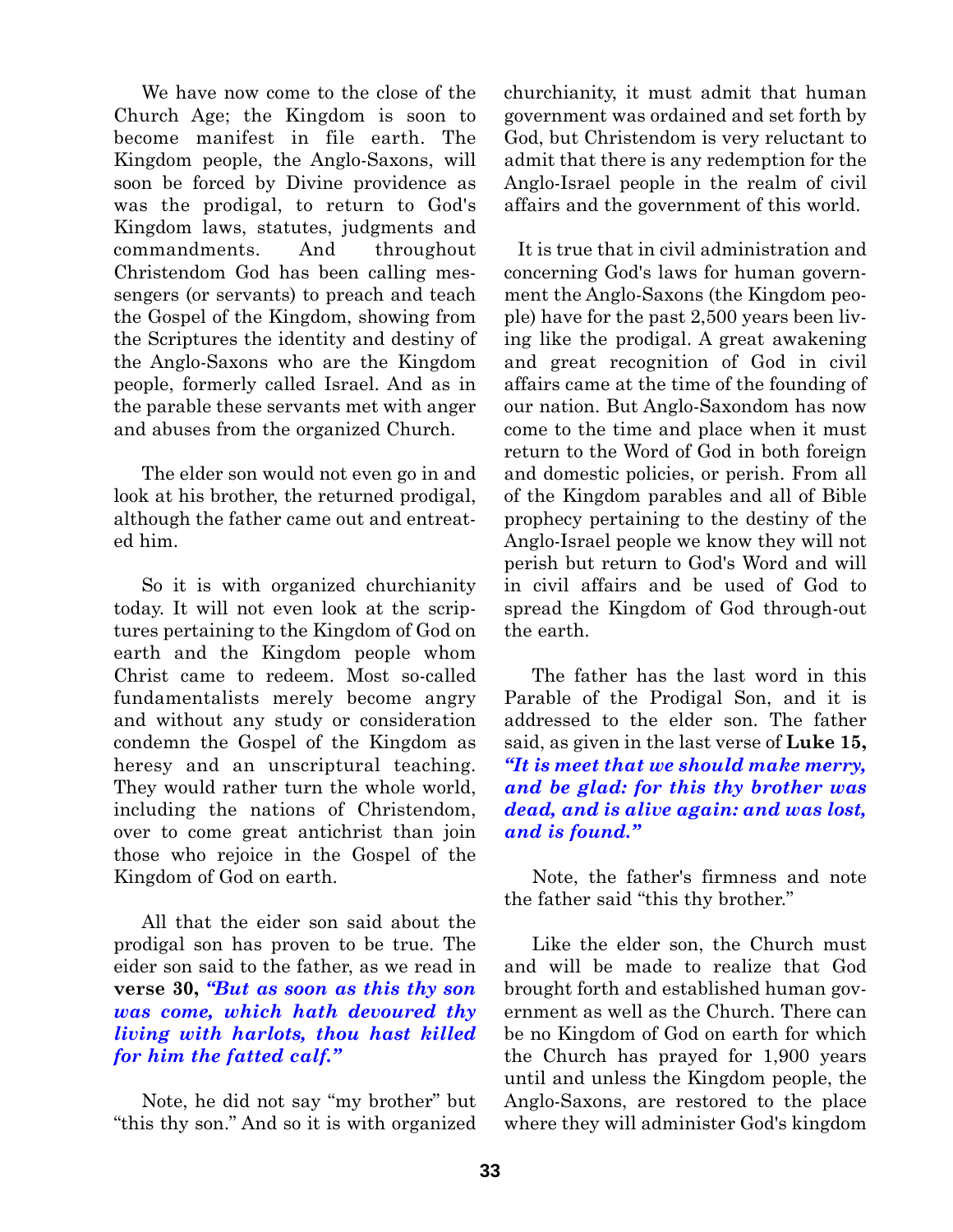laws, and this will come in spite of all that evil men and devils can do to prevent it, for it is the wilt and purpose of our Sovereign God, clearly and repeatedly stated in the immutable Word of God.

*"This thy brother was dead, and is alive again and was lost and is found,"* needs little explaining for the history and destiny of the Anglo-Saxons, God's kingdom, has been both dead and lost as far as the Church is concerned, but it is now becoming very much alive, a truth the Church must recognize and reckon with.

# **The Good Samaritan**

 $\overline{\phantom{a}}$  , where  $\overline{\phantom{a}}$ 

### **Luke 10:30-37**

When we realize the significance of the truth that the man who helped the one who had been stripped, wounded, and left half dead by the thieves was a "certain Samaritan," the Parable of the Good Samaritan opens up and sets forth its long range prophecy as well as its Christian principles of kindness, mercy, pity and good deeds.

The priest and the Levite who had passed by on the other side represented religion without the Christian spirit of kindness, mercy, and pity for those in distress.

There is a sense in which any person can be a good Samaritan. But why did the Lord say "a certain Samaritan?" Why did He not merely say "a certain man" as He did in the case of the one who was robbed and left to die?

The Greek definition of the word "Samaritan" is an inhabitant of Samaria. When we realize that Samaria was the

capitol of ten-tribed Israel after they had broken away from the Judah kingdom it becomes apparent that the Parable of the Good Samaritan is a long range prophecy as well as a parable on kindness and mercy.

The Parable of the Good Samaritan came as the result of a tempting question put to Jesus by a certain antagonistic lawyer.

In **Luke 10:25-29** we read, *"And behold, a certain lawyer stood up, and tempted him, saying, Master, what shall I do to inherit eternal life? He said unto him, What is written in the law: how readest thou?*

*"And he answering said, Thou shalt love the Lord thy God with all thy heart, and with all thy soul, and with all thy strength, and with ail thy mind; and thy neighbor as thyself And he said unto him, Thou hast answered right: this do, and thou shalt live. But he, willing to justify himself, said unto Jesus, And who is my neighbor?"*

Now we come to the parable as recorded in **verses 30 through 35:** *"Jesus answering said, A certain man went down from Jerusalem to Jericho, and fell among thieves, which stripped him of his raiment, and wounded him, and departed, leaving him half dead.*

*"And by chance there came down a certain priest that way: and when he saw him, he passed by on the other side. And likewise a Levite, when he was at the place, came and looked on him, and passed by on the other side.*

*"But a certain Samaritan, as he journeyed, came where he was: and when he saw him, he had compassion*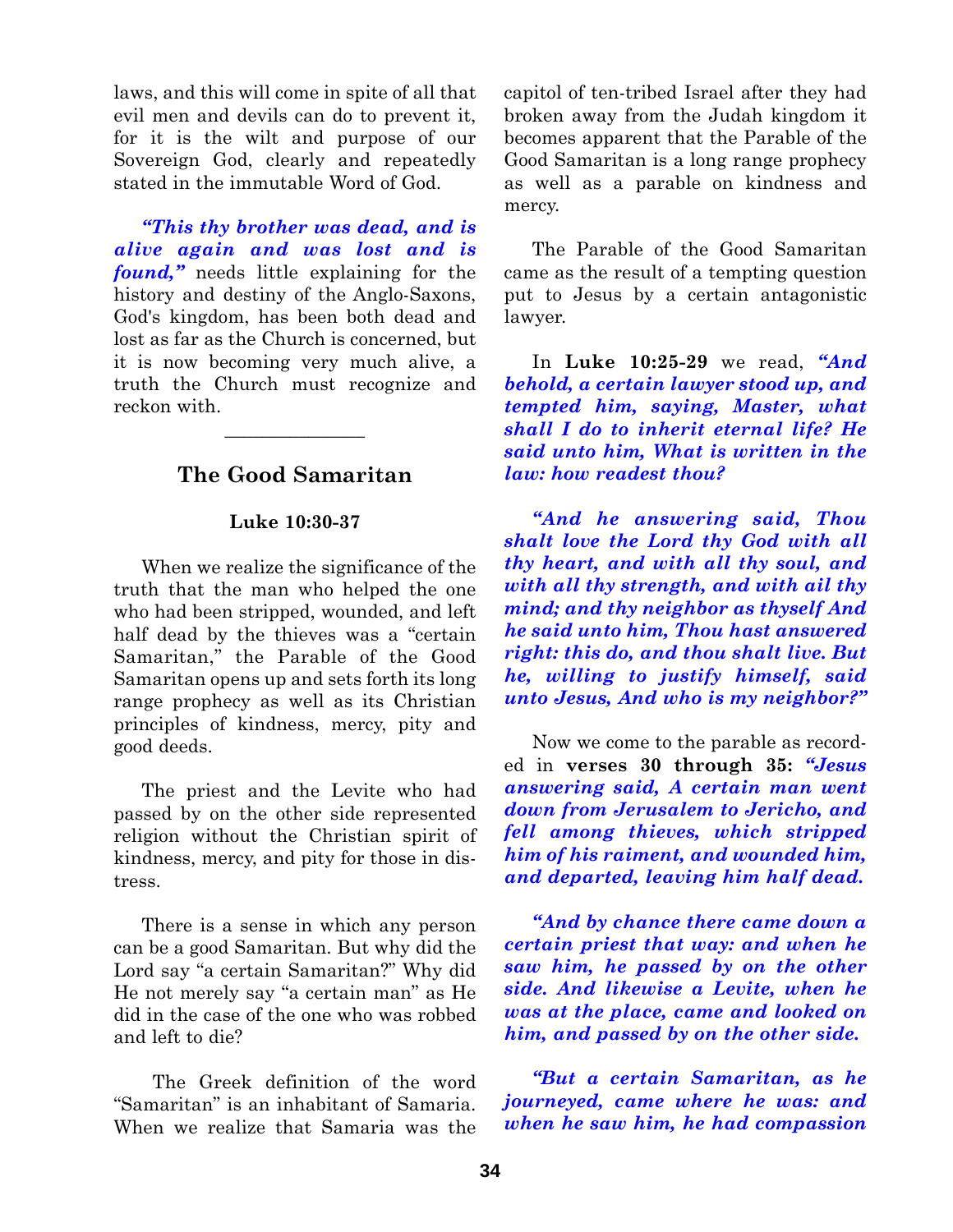*on him, And went to him, and bound up his wounds, pouring in oil and wine, and set him on his own beast, and brought him to an inn, and took care of him. And on the morrow when he departed, he took out two pence, and gave them to the host, and said unto him, Take care of him; and whatsoever thou spendest more, when I come again, I will repay thee."*

After giving this parable Jesus asked the lawyer, *"Which now of these three, thinkest thou, was neighbor unto him that fell among thieves? And he said, He that shewed mercy on him. Then said Jesus unto him, Go, and do thou likewise."*

The fact that Jesus said "Go, and do thou likewise" shows that this is not a parable on personal salvation for personal salvation has never been and never can be by good deeds. Furthermore, if Jesus had meant to have the good Samaritan represent Himself He would not have said "Go, and do thou likewise," for no mortal can do what Jesus did. He alone could and did die for the sins of the world. Therefore the Parable of the Good Samaritan is not a parable on personal salvation but rather a prophecy showing that the people who at one time held Samaria as their national capitol would in due time become history's great benefactors, building mission stations, schools, and hospitals throughout the earth.

# **The Evil Spirits**

 $\overline{\phantom{a}}$  , where  $\overline{\phantom{a}}$ 

#### **Matthew 12:43-45**

One of the Lord's briefest parables is the one on evil spirits found recorded in **Matthew 12:43-45.**

These three verses read as follows; *"When the unclean spirit is gone out of a man, he walketh through dry places, seeking rest, and findeth none.*

*"Then he saith, I will return into my house from whence I came out; and when he is come, he findeth it empty, swept, and garnished. Then goeth he, and taketh with himself seven other spirits more wicked than himself, and they enter in and dwell there: and the last state of that man is worse than the first. Even so shall it be also unto this wicked generation."*

The key to this dreadful parable is the last sentence: "Even so shall it be also unto this wicked generation."

**Verses 38 and 39 of the 12th chapter of Matthew** declare very clearly to whom Jesus was speaking. There we read, *"Then certain of the scribes and of the Pharisees answered, saying, Master, we would see a sign from thee."*

*"But he answered and said unto them, An evil and adulterous generation seeketh after a sign; and there shall no sign be given to it, but the sign of the prophet Jonas."*

Religiously speaking, the scribes and Pharisees were empty, swept, and garnished. They put on a great outward religious show, but inwardly they were empty because they had rejected Christ and the spirit of God.

Jesus predicted that evil spirits would take advantage of this emptiness, this rejection of Christ, and thereby enter and possess their minds and thinking just as history shows they did.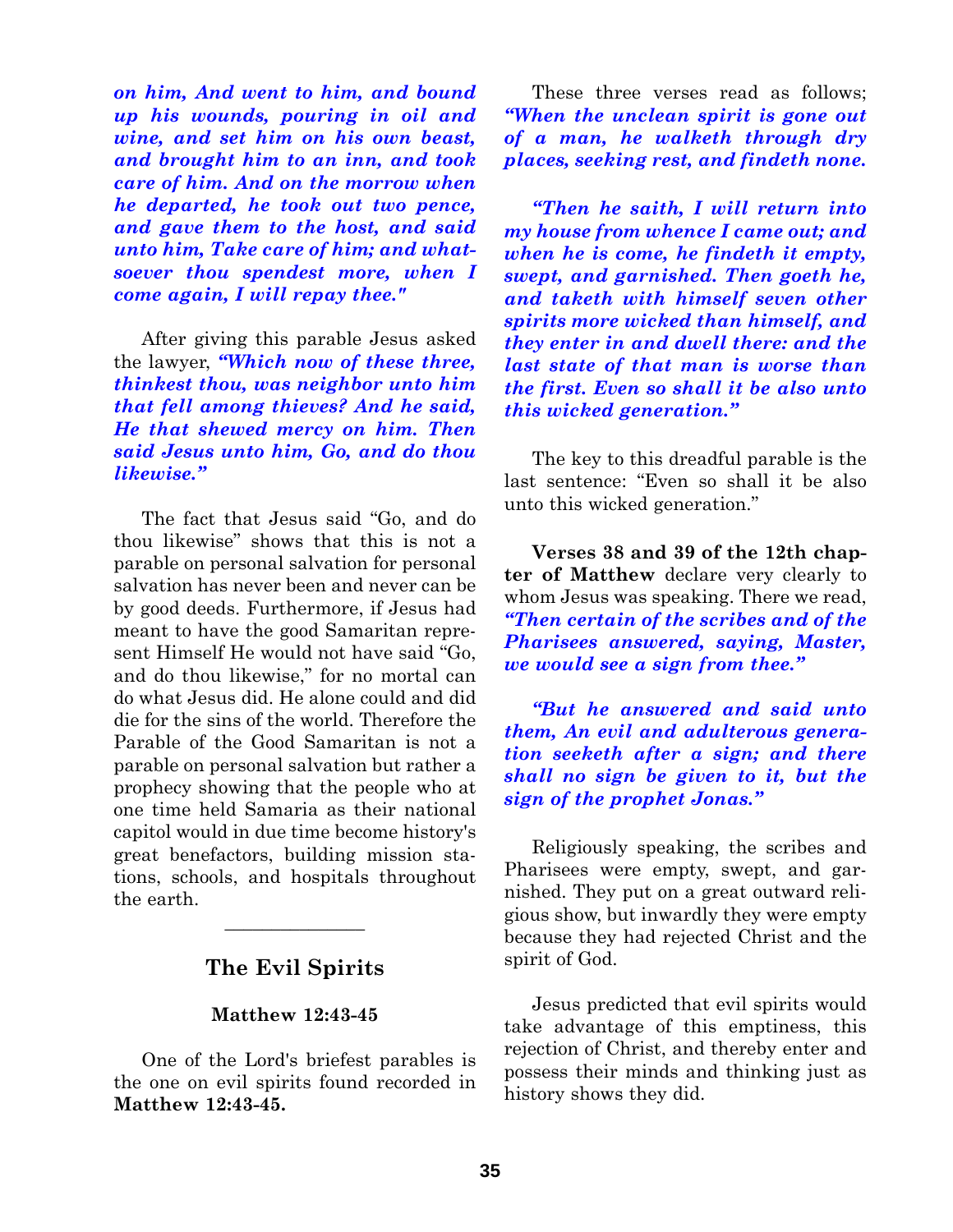The apostle Paul sums this up in two verses in **1 Thessalonians 2, verses 15 and 16:** *"The Jews, who both killed the Lord Jesus, and their own prophets, and have persecuted us; and they please not God, and are contrary to all men; Forbidding us to speak to the Gentiles that they might be saved, to fill up their sins alway: for the wrath is come upon them to the uttermost."*

## **The Unjust Steward**

 $\overline{\phantom{a}}$  , where  $\overline{\phantom{a}}$ 

### **Luke 16:1-9**

The Parable of the Unjust Steward is recorded in **Luke 16:1-9,** and opens as follows: *"And he said also unto his disciples, There was a certain rich man, which had a steward; and the same was accused unto him that he had wasted his goods."*

The "certain rich man" in this Parable is the Lord. "The steward" was the scribes and Pharisees who, as Jesus said, "sit in Moses' seat" and were, as Paul wrote **(Romans 3:1-2)** — in possession of the oracles of God — the religious ordinances as well as the civil and moral laws of God.

They wasted the Lord's goods in that they made the Word of God of none effect by their traditions.

In **Matthew 15:1,3,6,** we read, *"Then came to Jesus scribes and Pharisees, which were of Jerusalem, saying, Why do thy disciples transgress the tradition of the elders? for they wash not their hands when they eat bread.*

*"But Jesus answered and said unto them, Why do ye also transgress the commandment of God by your tradi-*

*tion? ... Thus have ye made the commandment of God of none effect by your tradition."*

**Verse 2** in the Parable of the Unjust Steward states, *"And he called him, and said unto him, How is it that I hear this of thee? give an account of thy stewardship; for thou mayest be no longer steward."*

*"Thou mayest be no longer steward" is in effect the same statement as we found in the Parable of the Husbandmen where Jesus said to the chief priests and Pharisees, "The kingdom of God shall be taken from you, and given to a nation bringing forth the fruits thereof."*

With these facts in mind we shall read the balance of the Parable of the Unjust Steward: *"Then the steward said within himself, What shall I do? for my lord taketh away from me the stewardship: I cannot dig; to beg I am ashamed. I am resolved what to do, that, when I am put out of the stewardship, they may receive me into their houses.*

*"So he called every one of his lord's debtors unto him, and said unto the first, How much owest thou unto my lord? And he said, An hundred measures of oil. And he said unto him, Take thy bill, and sit down quickly, and write fifty. Then said he to another, And how much owest thou And he said, An hundred measures of wheat. And he said unto him, Take thy bill, and write fourscore.*

*"And the lord commended the unjust steward, because he had done wisely: for the children of this world are in their generation wiser than the children of light."*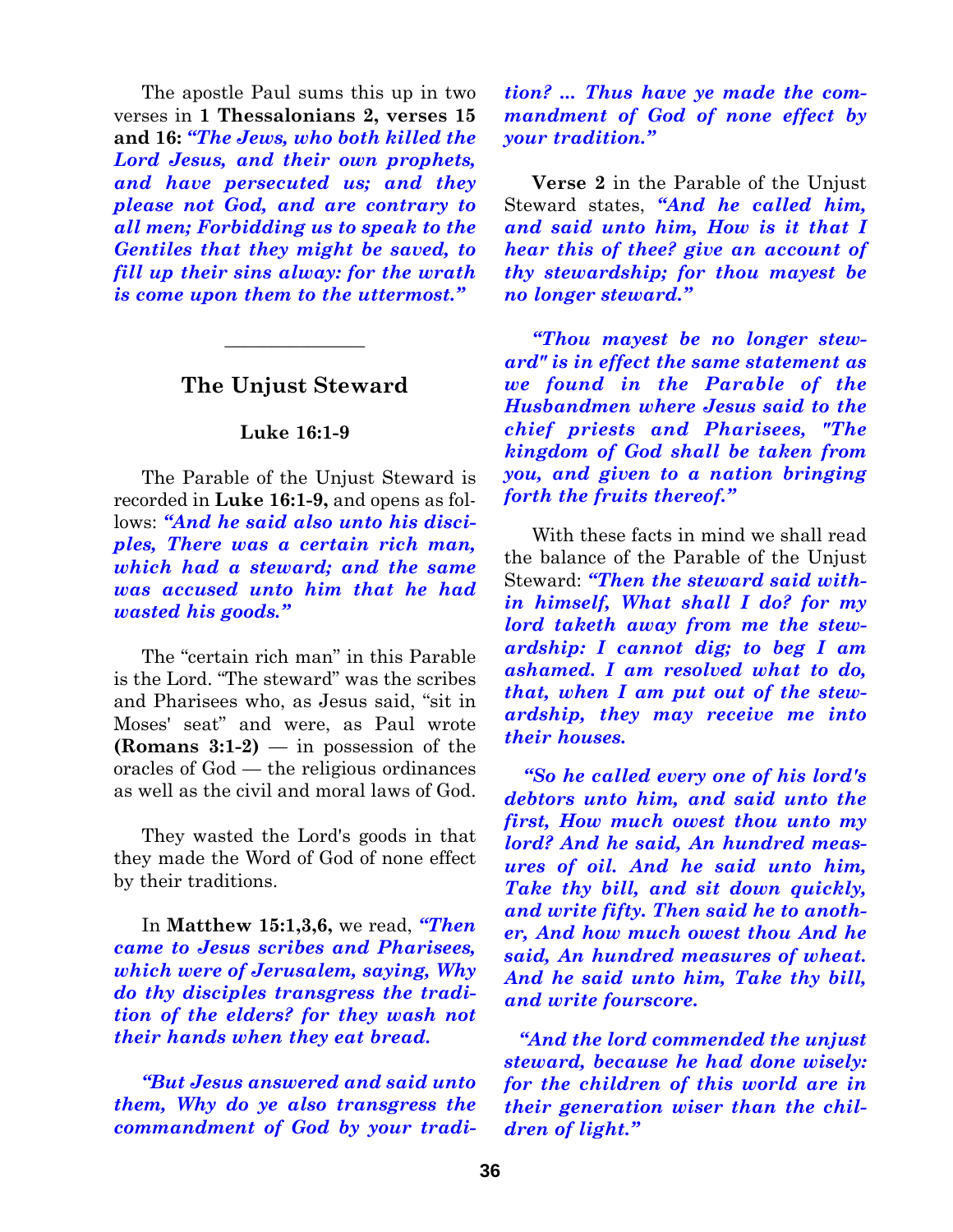*"And I say unto you, Make to yourselves friends of the mammon of unrighteousness; that, when ye fail, they may receive you into everlasting habitations."*

When the Lord in this parable said the unjust steward would neither dig (produce) nor beg, but rather manipulate debts, He spoke volumes in a few words, giving the history of the unjust steward from that day to the present time.

The Lord did not commend the unjust steward because he had done the right thing, but rather the wise thing: *"for the children of this world are in their generation wiser than the children of light."*

And how true that has been due to Christendom's ignorance and disregard for the economic laws of God. The enemies of Christ and Christendom, through the use of their unscriptural debt money system, have gained entrance and control of all of our houses - houses of government, houses of religion and education, as well as our houses of business and finance. This is the mammon of unrighteousness Jesus referred to in the last verse of the Parable of the Unjust Steward.

## **The Rich Man and Lazarus**

 $\overline{\phantom{a}}$  , where  $\overline{\phantom{a}}$ 

#### **Luke 16:19-31**

The Parable of the Rich Man and Lazarus is perhaps the most controversial parable given by our Lord. This parable is given in **Luke 16.**

**Verse 19** of this parable states, *"There was a certain rich man, which was clothed in purple and fine linen, and fared sumptuously every day."*

The rich man of this parable represented the scribes and Pharisees. They had the purple clothing representing the civil laws of Moses as well as the fine linen which represented the religious ordinances God gave through Moses, and they fared sumptuously every day.

**Verses 20 and 21** tell us *"there was a certain beggar named Lazarus, which was laid at his gate, full of sores. And desiring to be fed with the crumbs which fell from the rich man's table: moreover the dogs came and licked his sores."*

The beggar on the outside who desired to be fed with crumbs from the rich man's table and whose sores were licked by dogs represented ten-tribed Israel, who at that time was outside of Palestine and living among the heathen; they had, as Jesus said, become "the lost sheep of the house of Israel," being without the comfort and hope of the Scriptures.

Ten-tribed Israel, as we have shown from both Bible history and Bible prophecy, still remained in heathen bondage and darkness when less than 43,000 Judahites were led back to Palestine under Ezra and Nehemiah between 500 and 400 B. C. Therefore in a very real sense they received no true spiritual food except that which fell from the rich man's table.

In **verse 22** we read, *"And it came to pass, that the beggar died, and was carried by angels into Abraham's bosom: the rich man also died, and was buried."*

"The beggar died," that is, ten-tribed Israel as was prophesied disappeared from history. Ten-tribed Israel became so lost that they were dead, and lost to them-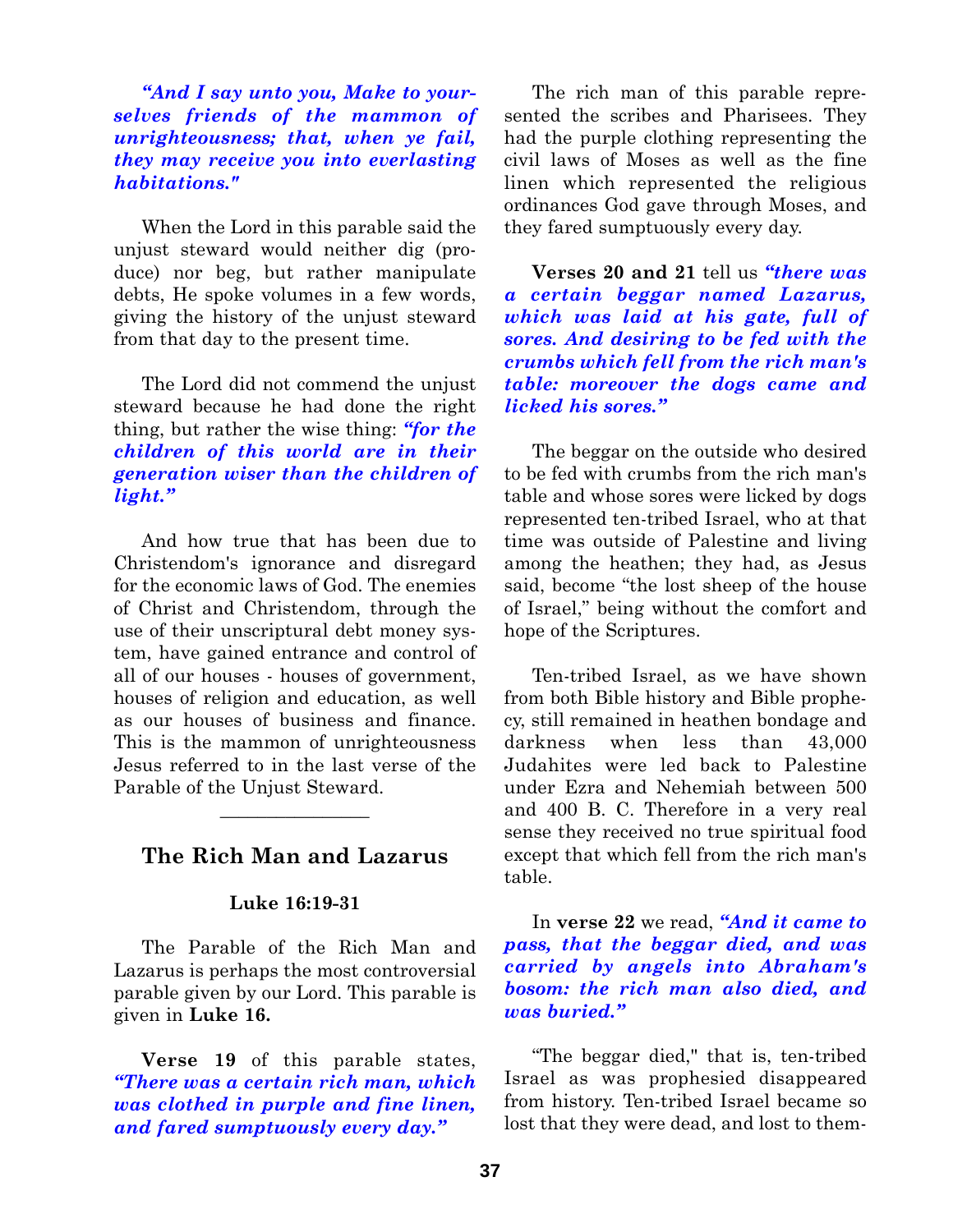selves. To this very time the vast majority do not know who they are, where they came from, nor what their destiny is. Try to show the Anglo-Saxons they are the descendants of ten-tribed Israel and you will soon realize that the beggar died.

But in spite of this - even through this passing away of ten-tribed Israel into apparent oblivion — ten-tribed Israel was carried by angels into Abraham's bosom, the great unconditional covenants God made with Abraham.

Ten-tribed Israel has appeared in history as the many nations of Christendom which God promised Abraham in Genesis 17.

The establishment of two great Christian nations in the North American wilderness is a fulfillment of the covenant blessings God gave to Abraham. In fact, all of Christian or Western civilization came out of Abraham's bosom in that it was promised to Abraham's seed through Isaac and Jacob.

"The rich man also died, and was buried," and so he was. In 70 A. D. the religion and the followers of the scribes and Pharisees came to a very violent overthrow and entered, as their own history shows, a long period of persecution and torment. And they have repeatedly cried to Lazarus for help and relief.

**Verses 23 through 26** read as follows: "And in hell he lift up his eyes, being in tormen**ts, and seeth Abraham afar off, and Lazarus in his bosom. And he cried and said, Father Abraham, have mercy on me, and send Lazarus, that he may dip the tip of his finger in water, and cool my tongue, for I am tormented in this flame.**

**"But Abraham said, Son, remember that thou in thy lifetime receivedst thy good things, and likewise Lazarus evil things: but now he is comforted, and thou art tormented. And beside all this, between us and you there is a great gulf fixed: so that they which would pass from hence to you cannot; neither can they pass to us, that would come from thence."**

There is a great gulf fixed between the Christian faith and all other religions. That gulf is Jesus Christ and His atoning and redeeming blood. No mortal can by his own effort pass over that gulf. There is only one way and that is through an act of God made possible by faith in Christ which brings to pass the new birth. No new birth, no salvation, and no assurance of sins forgiven is possible without faith and trust in Christ. The gulf in this parable is the gulf between Christianity and Christ-rejecting Judaism.

The balance of the parable on the rich man and Lazarus is a conversation between the rich man in torment and Abraham.

The rich man said, *"I pray thee therefore, father, that thou wouldest send him to my father's house: For I have five brethren; that he may testify unto them, lest they also come into this place of torment."*

Abraham replied, "They have Moses and the prophets; let them hear them." The rich man said, "Why, father Abraham: but if one went unto them from the dead, they will repent." Abraham answered, "If they hear not Moses and the prophets, neither will they be persuaded, though one rose from the dead."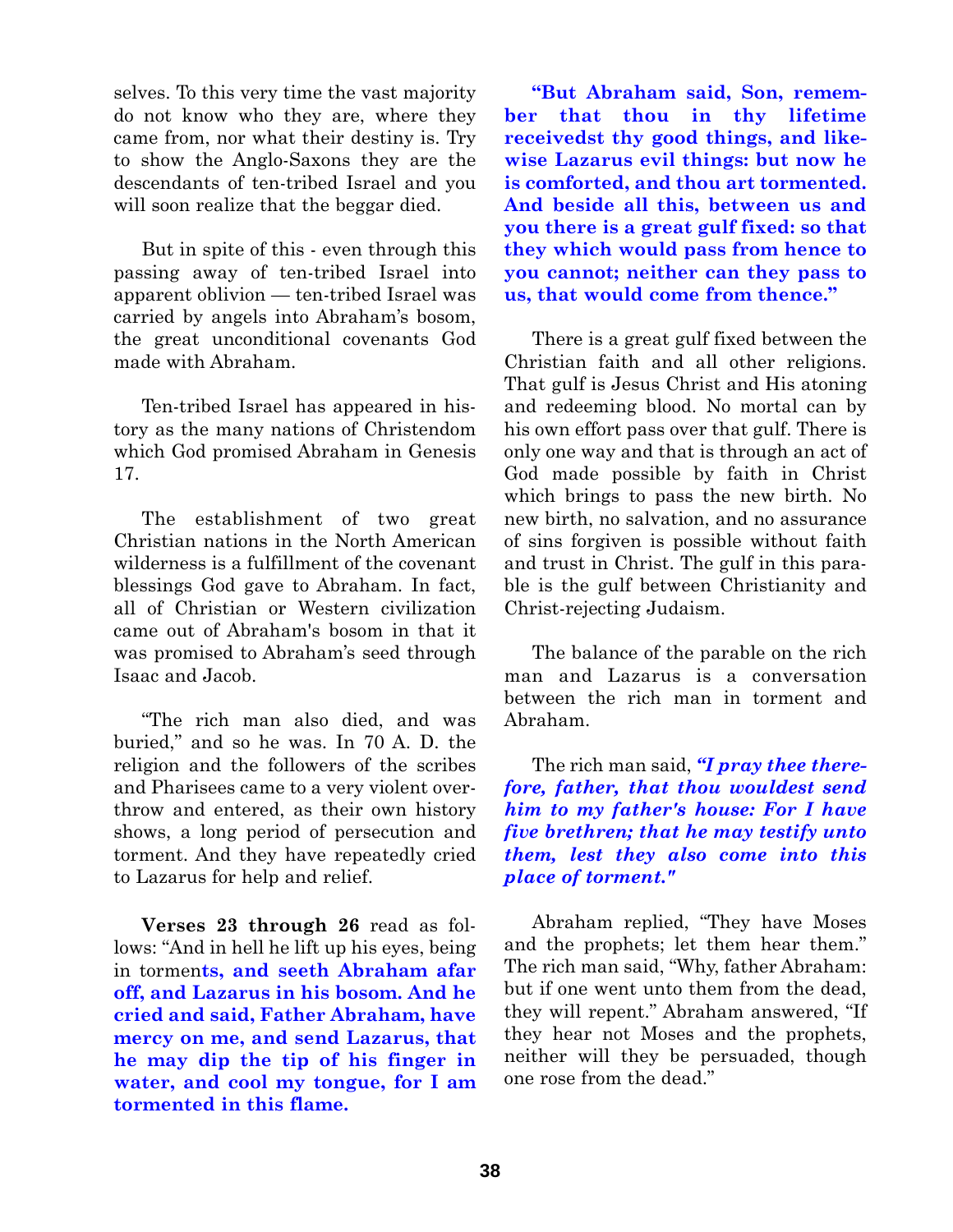There are those who insist that the story of the rich man and Lazarus is not a parable but actually an account of what happened between a rich man and a beggar after their physical death. If we were to accept this teaching we would have to ignore the great doctrine of the Bible on personal salvation and the hereafter.

Are people saved because they are poor? Do people go to hell because they are rich? The answer in both cases is, No.

Does Abraham communicate with those in hell? Again the answer is, No.

If this was intended to be a parable on personal salvation the five brethren would have been told to look to the Son of God.

Incidentally, Judah had five brothers.

The hell and torment that came to the rich man in this parable was not the punishment after death that comes to the Christ rejecter. There is no mention in this parable as to how personal salvation is received.

But the parable teaches most of the hell and the torment of the last 1,900 years could have been avoided here on earth if the writings of Moses and the prophets had been honored and observed. The only way out of the hell and torment the world is in today is to hearken to Moses and the prophets with their national message and God's law and order for men and nations.

# **The Ten Pieces of Money**

 $\overline{\phantom{a}}$  , where  $\overline{\phantom{a}}$ 

## **Luke 19:12-27**

The Parable of the Ten Pieces of Money is clearly a Kingdom parable. The ten servants who were given the pieces of money, or the ten pounds, represent ten-tribed Israel who had been carried into the Assyrian captivity but who are now known as the nations of Christendom.

The nobleman in this parable, who went into a far country' to receive for himself a kingdom and to return, is Christ.

The citizens who hated the Nobleman and sent a message after Him saying, "We will not have this :man to reign over us" are the ones who cried, "Let Him be crucified. We have no king but Caesar."

With these self-evident facts in mind we shall read the Parable of the Ten Pieces of Money as found in **Luke 19: 12- 27:** Jesus said, *"A certain noblemen went into a far country to receive for himself a kingdom, and to return. And he called his ten servants, and delivered them ten pounds, and said unto them, Occupy till I come."*

*"But the citizens hated him, and sent a message after him, saying, we will not have this man to reign over us. And it came to pass, that when he was returned, having received the kingdom, then he commanded these servants to be called unto him, to whom he had given the money, that he might know how much every man had gained by trading."*

*"Then came the first, saying, Lord, thy pound hath gained ten pounds. And he said unto him, Well, thou good servant: because thou hast been faithful in a very little, have thou authority over ten cities."*

*"And the second came, saying, Lord, thy pound hath gained live pounds. And he said likewise to him, Be thou also over five cities."*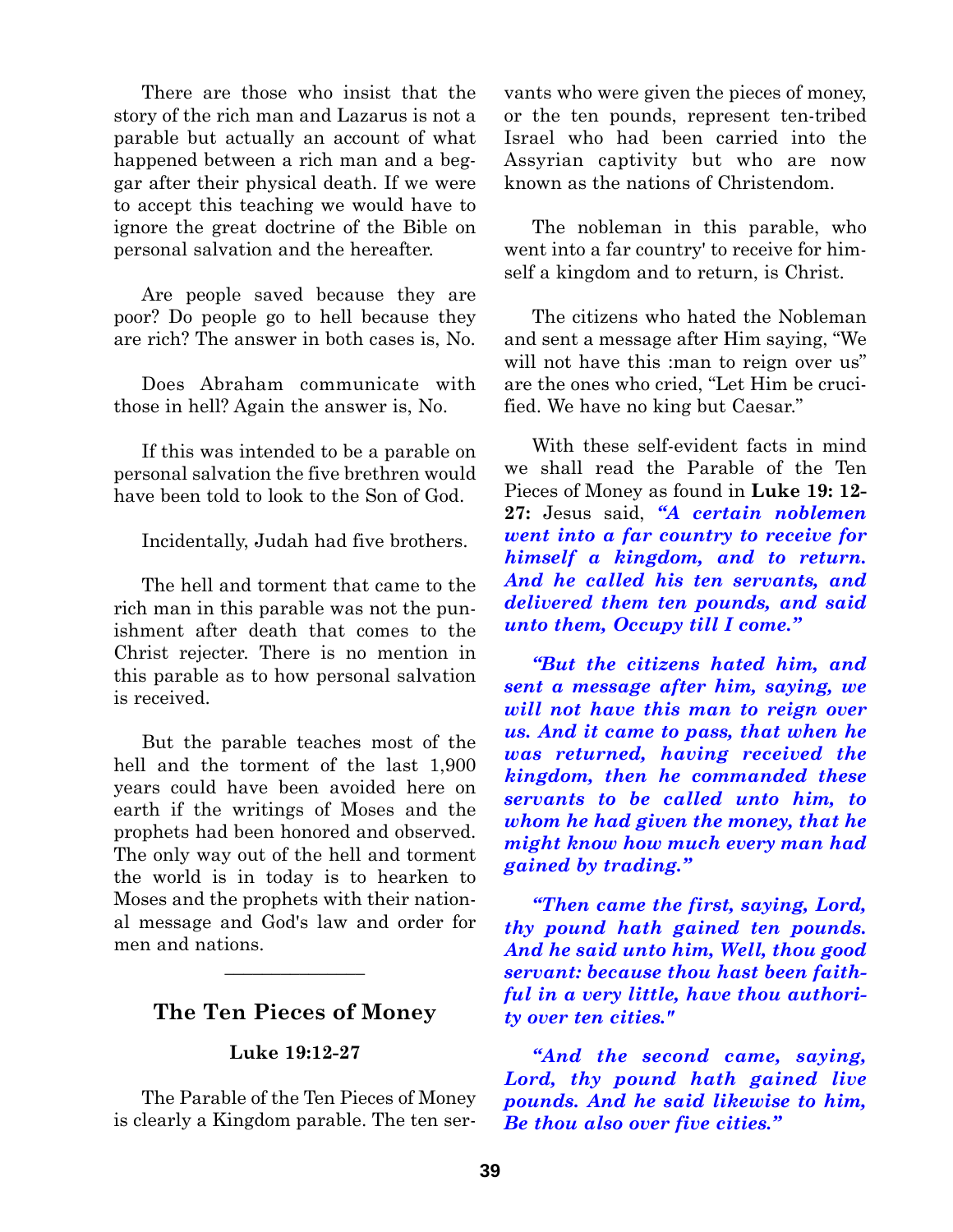*"And another came, saying, Lord, behold, here is thy pound, which I have kept laid up in a napkin: For I feared thee, because thou art an austere man: thou takest up that thou layedst not down, and reapest that thou didst not sow. And he saith unto him, Out of thine own mouth will I judge thee, thou wicked servant. Thou knewest that I was an austere man, taking up that I laid not down, and reaping that I did not sow: Wherefore then gavest not thou my money into the bank, that at my coming I might have re-quired mine own with usury?*

*"And he said unto them that stood by, Take from him the pound, and give it to him that hath ten pounds. (And they said unto him, Lord, he hath ten pounds.) For I say unto you, That unto every one which hath shall be given; and from him that hath not, even that he hath shall be taken away from him. But those mine enemies, which would not that I should reign over them, bring hither, and slay them before me."*

According to verse 15 it will be at the return of Christ and the end of the present age when He will call His ten servants into account for how they have managed the Lord's money. And it will also be at the end of the present age when the Lord will command "But those mine enemies which would not that I should reign over them, bring hither and slay them before me."

Communism is now the world-wide manifestation and federation of the enemies of the Lord. And the fact that world communism must be destroyed before the Kingdom of God on earth can be fully realized is too apparent to need any comment.

It is interesting to note that the ten servants were judged by how they had managed money.

Money itself is not wealth; it merely represents wealth. Therefore as we hear so often in our time, mismanaged money can be used to make money worthless, as in the case of the German mark. In an article by Daniel L. Cobb, Sec'y to President Wilson at the Peace Conference, which appeared in the April 5, 1934 issue of The National Taxpayer we read: "The German Inflation was an International Bankers' Masterpiece. It was a clever scheme to kill two birds with one stone."

In another paragraph Cobb wrote, "Germany was a defeated nation, they had surrendered everything, even the control of their monetary system, to the Allies."

Jesus, of course, knew that through the manipulation of money the people could and would be robbed of all their possessions, as has happened repeatedly in our own nation by man made money panics or contraction of credit called deflation. Extreme inflation, on the other hand, can be used to destroy the value of money itself.

Money is not only the representative of all wealth and all kinds of wealth, while it is in itself valueless, money is the only thing a sovereign people can and must create. We can grow, raise, produce and manufacture many things, but money we must create.

This creation of money and its righteous and scientific management is one of the most important responsibilities of any government. Therefore we can understand why Christ said that the ten servants would be judged by how they had managed money.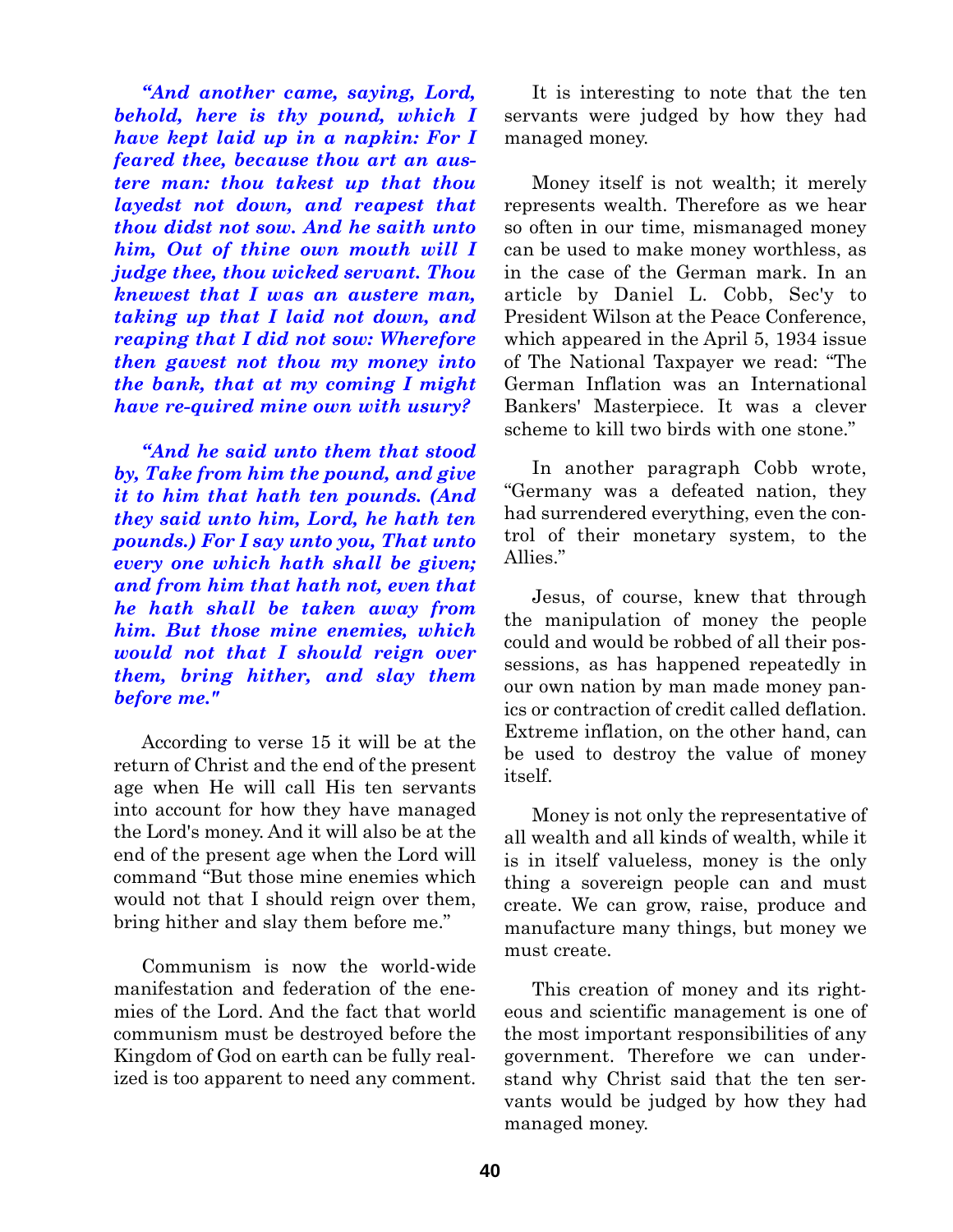There can be no question about the ten servants in this parable representing tentribed Israel, who are now the Anglo-Saxons, for repeatedly in the Old Scriptures God calls Israel His servant.

## **Isaiah 44:1** states, *"Yet now hear, O Jacob my servant; and Israel, whom I have chosen."*

In **Isaiah 49:3** we read, *"Thou art my servant, O Israel, in whom I will be glorified."*

When the Lord called His servants for an accounting it was that He might know how much every man had gained by trading, not by hoarding, but by trading, thus showing that the sole function of money is to serve as a medium of ex-change and to facilitate trade.

And as stated before, one of the most important functions of any government is to maintain a balance between goods and services that people have to trade and the necessary money supply to make their trade.

The two first servants reported how much they had gained or how much their money had increased the ex-change of goods and services, which in turn had made the creation of more money possible. These two were com-mended and rewarded.

The last servant called to give an account said, *"Lord, behold, here is thy pound, which I have kept laid up in a napkin: For I feared thee, because thou art an austere man: thou takest up that thou layedst not down, and reapest that thou didst not sow."*

Note carefully the words of both the last servant and the Lord. The Lord

replied, *"Out of thine own mouth will I judge thee, thou wicked servant. Thou knewest* **(claimed)** *that I was an austere man, taking up that I laid not down, and reaping that I did not sow: Wherefore* **(if that is what you believed)** *then gavest not thou my money into the bank, that at my coming I might have required mine own with usury?"*

The words of the Lord in verse 23 have been used by some to justify the taking of usury which, of course, is as absurd as it is unscriptural, for just the opposite is the case.

The Lord said *"Out of thine own mouth will I judge thee, thou wicked servant," and so He did,* **(paraphrasing some)** *"if you had actually believed that I was a mean and cruel man, taking up that I laid not down, and reaping that I did not sow, then you would have arranged for my money to gather usury."*

If this servant is made to represent an individual rather than a civil government then we find Jesus condemning thrift and saving which, of course, the Lord never did. But when we keep in mind that the servants in this parable represent governments, it all fits and makes sense.

The last servant represents civil administrations which have failed or refused to keep the proper amount of money in circulation thereby enabling the people to exchange or trade all their goods and services. This servant was called "thou wicked servant," and rightly so, for extreme inflation or deflation of the money of a nation is a very wicked practice.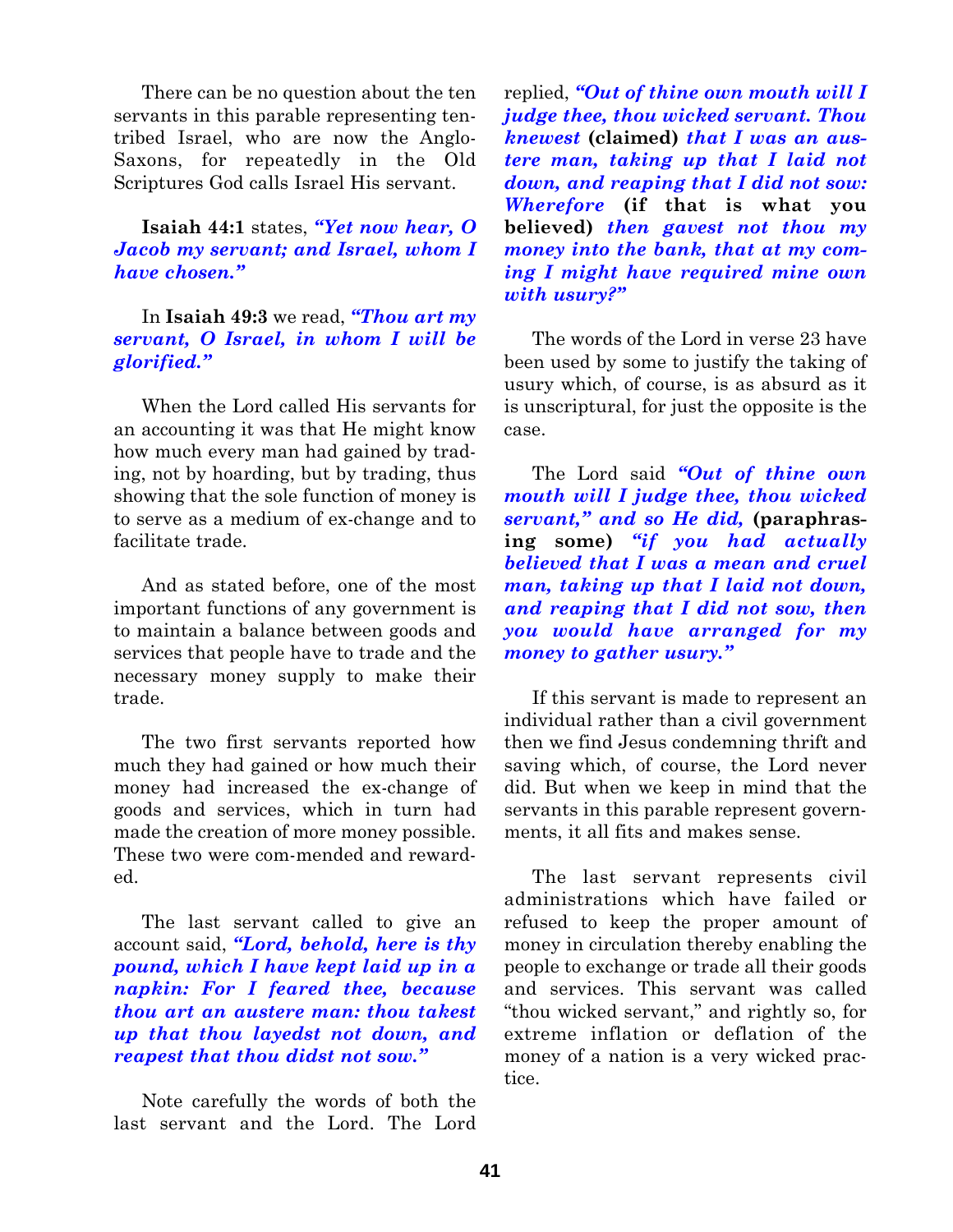If, as some teach, Jesus in this parable was upholding usury then He would be contradicting everything taught throughout the Scriptures concerning usury.

But Jesus did not uphold usury. He stated that those who take usury "take up that which they did not lay down and reap that which they did not sow." In other words, they steal.

# **The Unjust Judge**

 $\overline{\phantom{a}}$  , where  $\overline{\phantom{a}}$ 

### **Luke 18:1-8**

The Parable of the Unjust Judge is found in **verses 1 through 8 of the 18th chapter of Luke.**

In the last 10 verses of the 17th chapter of Luke, Jesus spoke of the time when He would return, and said conditions would be as they were in the time of Noah and the Flood, as they were in the time of Lot and the destruction of Sodom.

For this reason we are justified in thinking that Christ had the present time in mind when He spoke the Parable of the Widow and the Unjust Judge.

While this is a parable on prayer and teaches the importance of being persistent in prayer, it is not a prayer for mercy, pardon and salvation. It is definitely and specifically a prayer to "Avenge me of mine adversary."

The woman in this parable who prays "avenge me of mine adversary" was a widow. A widow is a woman whose husband has died.

In **verse 7 of Luke 18** Jesus indicates very clearly whom the widow represents.

## It states, *"And shall not God avenge his own elect, which cry day and night unto him, though he bear long with them"*

The widow represents God's "elect." Since the only Scriptures in existence at that time were the Old Scriptures, we must turn to the Old Scriptures in order to learn what people were and are God's elect.

In Isaiah 45:1-4 God spoke through the prophet Isaiah concerning Cyrus, king of Persia, stating what Cyrus would accomplish. In **verse 4** of this passage we read: *"For Jacob my servant's sake, and Israel mine elect, I have even called thee by thy name: I have surnamed thee, though thou hast not known me."*

Here Israel is spoken of as God's elect. Israel, or the Anglo-Saxons, are also spoken of as God's elect in **Isaiah 65:9,22** and many times in the New Scriptures, although sometimes the elect in the New Scriptures refers to the Church, the Body of Christ.

But why did the Lord use a widow to represent the Anglo-Saxons, and why was the widow to pray "avenge me of mine adversary?"

Two out of many Old Scripture references will suffice to show why the Anglo-Saxons are represented as a widow in this parable:

*"Turn, O backsliding children, saith the Lord; for I am married unto you: and I will take you one of a city, and two of a family, and I will bring you to Zion."*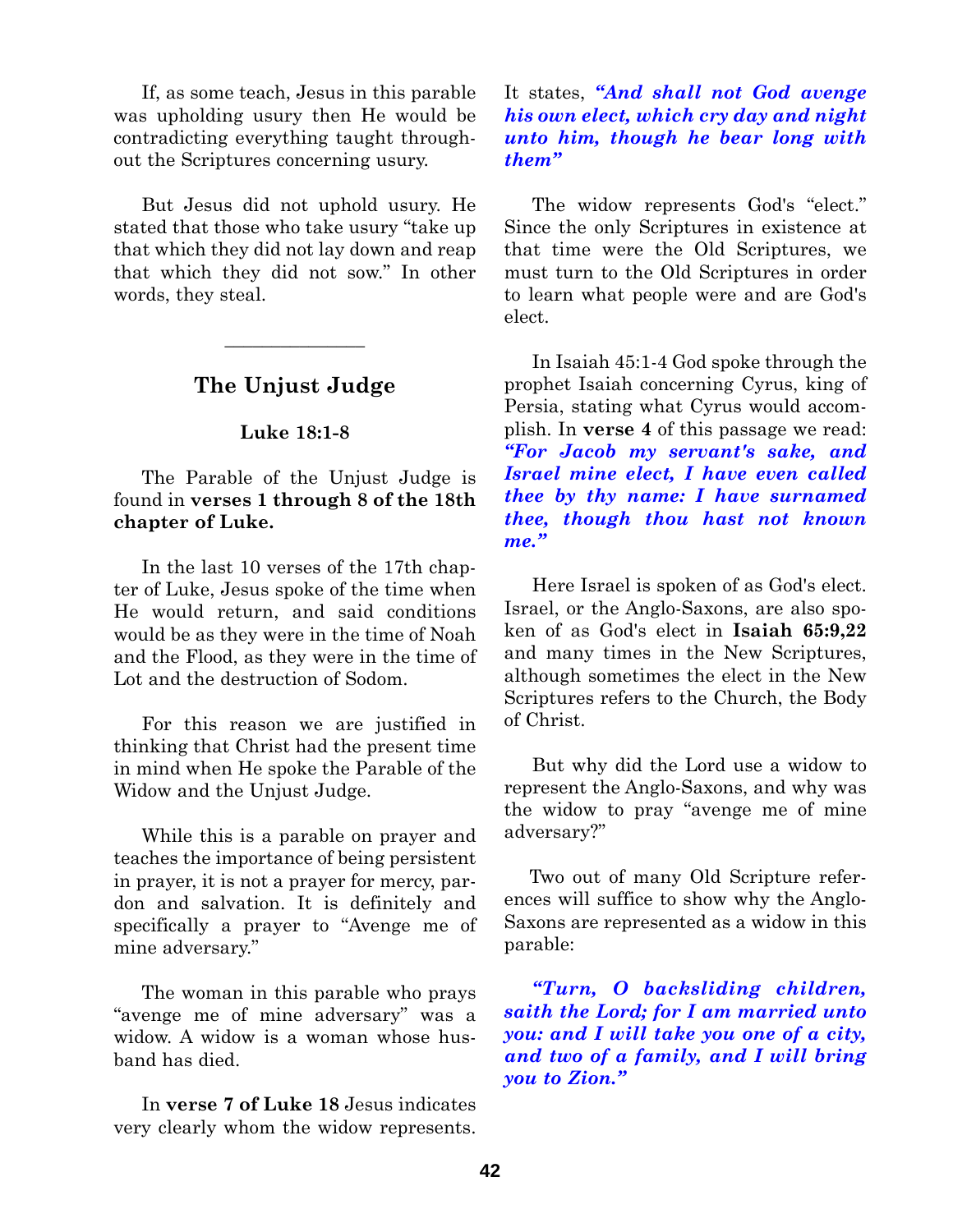In **Isaiah 54:4,5** we read, *"Fear not; for thou shalt not be ashamed; neither be thou confounded; for thou shalt forget the shame of thy youth, and shalt not remember the reproach oi thy widowhood any more. For thy Maker is thine husband; the Lord of hosts is his name; and thy Redeemer the Holy One of Israel; The God of the whole earth shall he be called."*

In these and other similar passages the Lord says He is married to Israel, and that the time would come when Israel, or Anglo-Saxondom, would "not remember the reproach of thy widowhood any more."

The Lord spoke of Israel, or the Anglo-Saxons, as His wife because He chose the Israel people as His special people to bless all nations through their preaching, teaching and administering of His Word.

When Israel refused to do this her racial sin made redemption necessary, and the only way Israel could be redeemed was through the death of Christ. At the death of Christ, Israel became a widow. But the Lord arose, and Israel will yet fulfill her destiny of ruling with the Lord and the Church, His Body. Repeatedly in the Scriptures, we find the Lord spoken of as the Redeemer of Israel and the word "Israel" meaning ruling with God.

When we consider the adversary that threatens Anglo-Saxondom, or Christendom of today, we can understand why the Lord in this parable sought to encourage the Israel people to pray to God to be avenged of our adversary, World Communism.

Jesus closes this parable by saying, *"Nevertheless when the Son of man cometh, shall he find faith on the earth?"* showing that He had given an end time parable or prophecy.

The faith that Jesus referred to in verse 8 was not faith for personal salvation. Millions of people have faith for personal salvation. But how many have faith for Anglo-Saxondom, the widow, and for the promised kingdom of God on earth as foretold in the Scriptures?

# **The Parables on The LORD'S Return**

 $\overline{\phantom{a}}$  , where  $\overline{\phantom{a}}$ 

## **Luke 12:35-41,42-48**

There are two parables in **Luke 12** which are very timely and appropriate for closing our study of the Lord's parables.

We shall commence reading at **verse 35 of Luke 12:** *"Let your loins be girded about, and your lights burning; And ye yourselves like unto men that wait for their lord, when he will return from the wedding; that when he cometh and knocketh, they may open unto him immediately.*

*"Blessed are those servants, whom the lord when he cometh shall find watching: verily I say unto you, that he shall gird himself, and make them to sit down to meat, and will come forth and serve them .... Be ye therefore ready also: for the Son of man cometh at an hour when ye think not"* **(Luke 12:35-37,40)**

After Jesus had spoken these words **verse 41** states: *"Then Peter said unto him, Lord, speakest thou this parable unto us, or even to all?"*

Jesus answered Peter's question by giving another parable: *"And the Lord said, Who then is that faithful and wise steward, whom his lord shall*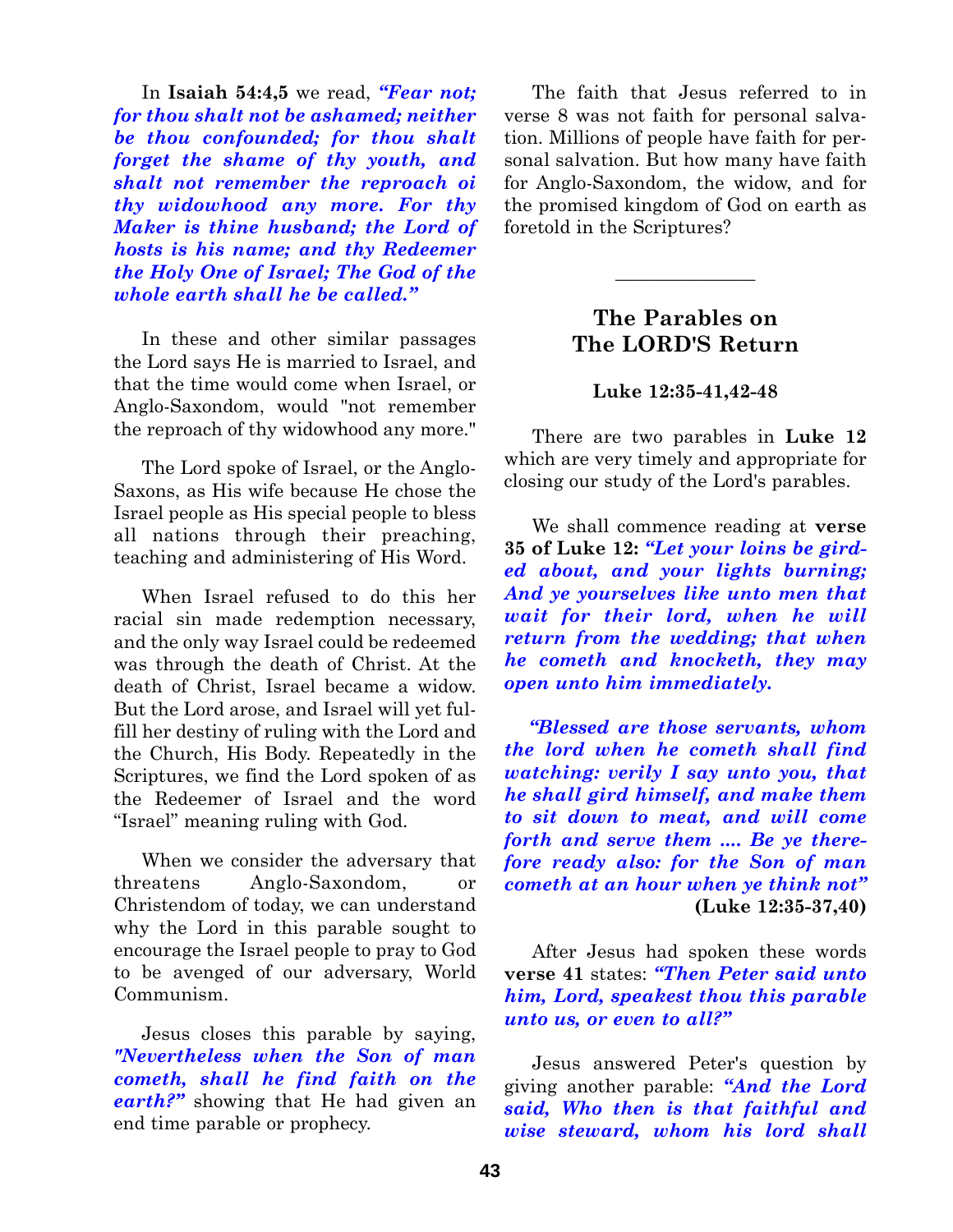*make ruler over his household, to give them their portion of meat in due season?*

*"Blessed is that servant, whom his lord when he cometh shall find watching: verily I say unto you, that he shall gird himself, and make them to sit down to meat, and will cane forth and serve them."*

The Lord repeatedly warned and exhorted those who would be living at the close of the present age to watch, that is, to be alert and vigilant.

In **Luke 21:34-36** we find the following spoken by the Lord: *"And take heed to yourselves, lest at any time your hearts be overcharged with surfeiting, and drunkenness, and cares of this life, and so that day come upon you unawares. For as a snare shall it come on ail them that dwell on the face of the whole earth.*

*"Watch ye therefore, and pray always, that ye may be accounted worthy to escape all these things that shall come to pass, and to stand before the Son of man."*

And in **Matthew 25:13** we read: *"Watch therefore, for ye know neither the day nor the hour wherein the Son of man cometh."*

Why all this emphasis on watching or being alert and awake in the end time? And why this special honor and reward for those who are found watching and praying at the return of Christ?

Any warning or urgent appeal to watch and pray would generally be taken to indicate danger, and so it is in the Lord's warning to Christians today to watch and pray.

It is evident from the Lord's teaching that the great end time danger for Christians would be "deception."

In **Matthew 24:4,5,23-25** Jesus said, *"Take heed that no man deceive you. For many shall come in my name, saying, I am Christ; and shall deceive many....*

*"If any man shall say unto you, Lo, here is Christ, or there; believe it not. For there shall arise false Christs and false prophets, and shall shew great signs and wonders; insomuch that, if it were possible, they shall deceive the very elect. Behold, I have told you before."*

It is apparent from these and other similar passages that the great end time deception would be religion without Christ — or religion which would bypass and ignore the Christ.

According to the doctrines of the Christian faith any religion that is not Christ centered is an antichrist religion and a counterfeit and a deception.

In **1 John 2:18,22,23** we read: *"Little children, it is the last time: and as ye have heard that antichrist shall come, even now are there many antichrists; whereby we know that it is the last time ....*

*"Who is a liar but he that denieth that Jesus is the Christ: He is antichrist, that denieth the Father and the Son. Whosoever denieth the Son, the same hath not the Father: (but) he that acknowledgeth the Son hath the Father also."* Beware of every and any religion which is not based on the virgin birth and the blood of Christ. It is an antichrist religion.